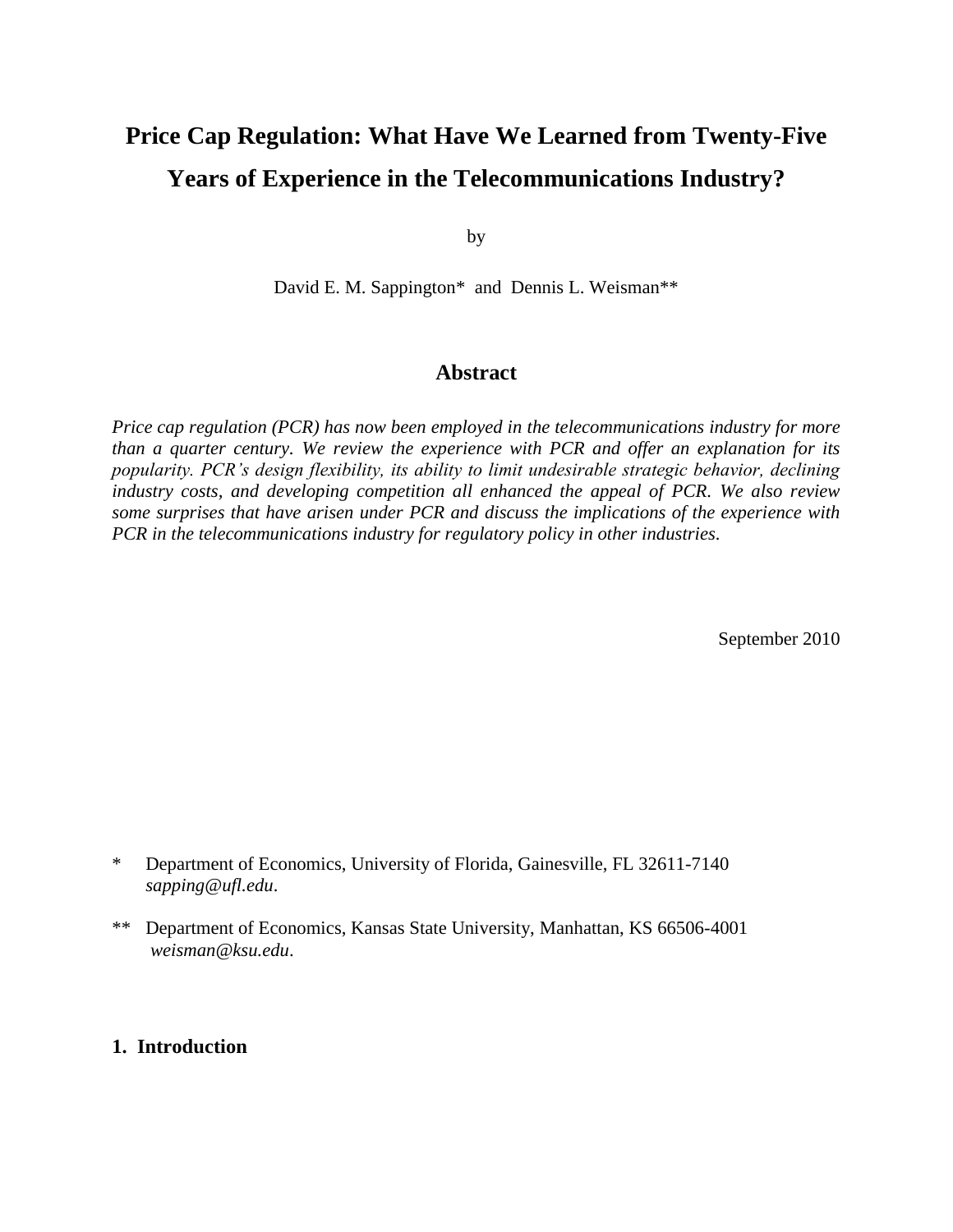Regulators in the United Kingdom (UK) adopted price cap regulation (PCR) in their telecommunications industry in 1984 (Littlechild, 1983, 2003a; Crew and Kleindorfer, 1996b). Since that time, PCR has been employed extensively in many telecommunication markets throughout the world. With more than twenty-five years of experience with PCR and other alternatives to rate of return regulation (ROR), it seems appropriate to review the experience with PCR and to assess the reasons for its widespread adoption. We offer a first step in this regard.

We examine the adoption of "incentive regulation" (i.e., PCR and other alternatives to ROR) in the telecommunications industry since 1984. We explain how regulators can, and have, varied the parameters of PCR plans to adapt PCR to the environment in which it is implemented. PCR can resemble ROR, affording little pricing discretion to the regulated firm and providing limited incentives for innovation and cost reduction.<sup>1</sup> However, PCR also can afford the firm substantial pricing discretion and provide strong incentives for innovation. The most appropriate variant of PCR depends in part upon regulatory goals and the intensity of market competition.

In addition to reviewing the principles that underlie the design of PCR and other alternatives to ROR, we summarize recent empirical findings regarding the impact of incentive regulation on industry performance. In doing so, we identify several expected effects of incentive regulation as well as some "surprises."

After reviewing the experience with incentive regulation in the telecommunications industry, we consider the implications of this experience for regulatory policy in other industries. Definitive conclusions are difficult in light of important institutional and technological differences across industries. For example, energy conservation concerns can complicate the design of incentive regulation in the energy industry. Although definitive conclusions are elusive, we suggest why some trends in the telecommunications industry seem likely to persist more broadly while others do not.

<sup>1</sup> In contrasting ROR and PCR as practiced in the UK, Armstrong et al. (1994, p. 172) note that "As a rough characterization, under rate-of-return regulation reviews are infrequent, and the regulatory lag is endogenous because either side can request a review, whereas under price caps the lag is relatively long, and the date of the next review is fixed in advance. The difference is one of degree rather than kind." (Regulatory lag refers to the time period between rate reviews under ROR.) Crew and Kleindorfer (1996b) describe the differences between the implementation of PCR in the United States (US) and in the UK.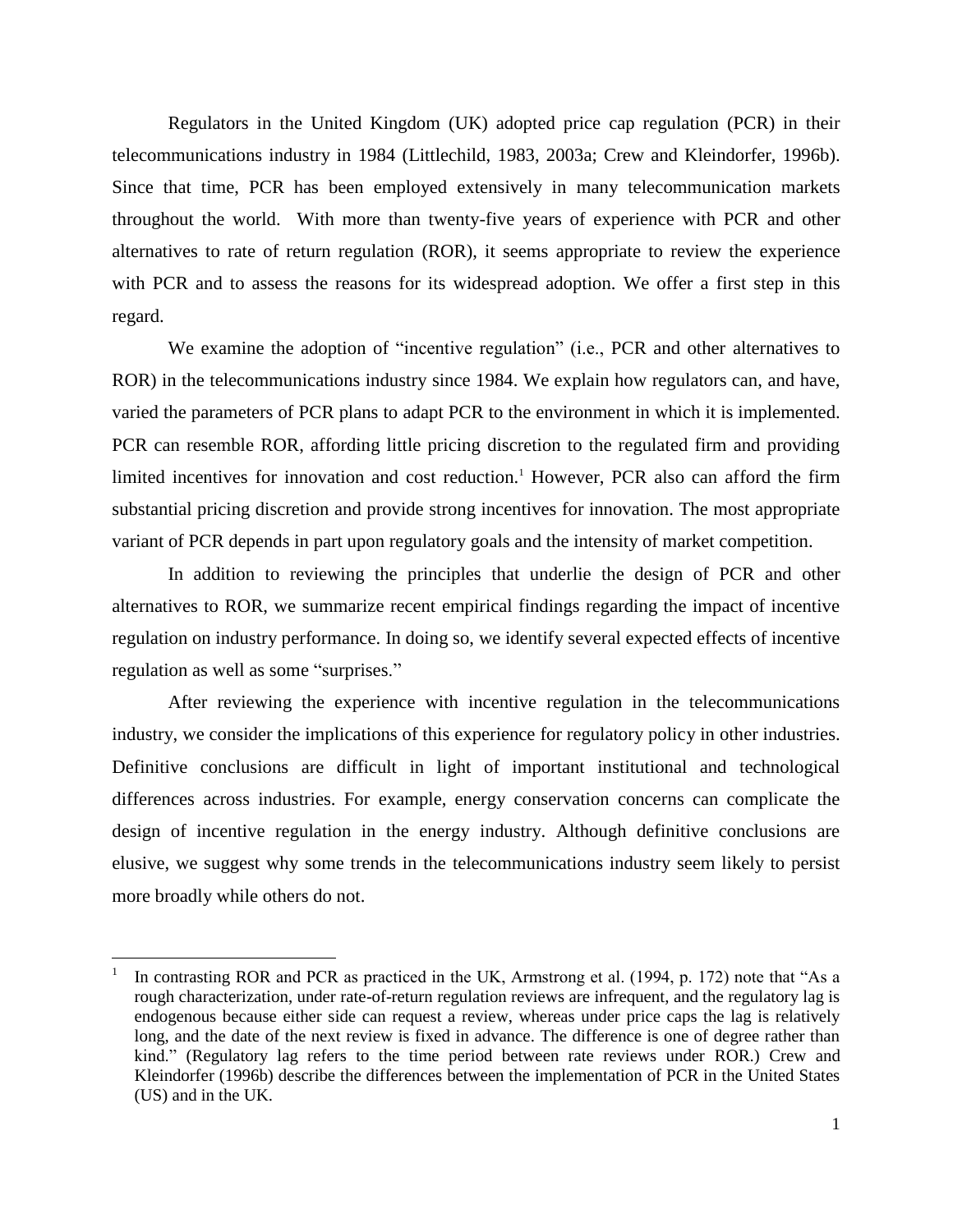Our discussion of these issues proceeds as follows. Section 2 reviews the key features of ROR, PCR, and earnings sharing regulation (ESR). Section 3 documents the use of these regulatory policies in selected telecommunications markets around the world. Section 4 notes the need to ensure adequate levels of service quality under incentive regulation plans and explains some of the difficulties in doing so. Section 5 summarizes the findings of recent empirical studies of industry performance under incentive regulation. Section 6 analyzes the key parameters of PCR plans that can be varied to reflect the environment in which PCR is implemented. Section 7 explains how the ability to tailor PCR plans to the prevailing environment has contributed to PCR"s popularity. Section 8 recounts some "surprises" that have arisen under incentive regulation in the telecommunications industry. Section 9 concludes, in part by considering the extent to which the experience with incentive regulation in the telecommunications industry can be employed to inform the design of regulatory policy in other industries. 2

## **2. Three Common Regulatory Regimes**

 $\overline{a}$ 

When competition is unable to impose meaningful discipline on incumbent suppliers of essential services, regulation can be employed as an imperfect substitute for the missing market discipline.<sup>3</sup> ROR, PCR, and ESR have all been called upon to serve this role.

Under ROR, the regulator typically sets the prices that the regulated firm can charge for each of its regulated services. The prices are set to provide the firm with a reasonable opportunity to earn a fair rate of return on its regulated investments. Should the firm"s realized rate of return diverge substantially from its expected level under ROR, the regulator can adjust the firm's prices accordingly.<sup>4</sup>

<sup>2</sup> Crew and Kleindorfer (2002) provide a broad review of regulatory theory and practice in several industries in recent years. Our work complements their work by focusing on the design and implementation of PCR in the telecommunications industry and by reviewing the recent empirical literature on the effects of PCR and other alternatives to ROR.

<sup>&</sup>lt;sup>3</sup> Kahn (1970, p. 17) observes that "the single most widely accepted rule for the governance of the regulated industries is regulate them in such a way as to produce the same results as would be produced by effective competition, if it were feasible."

<sup>4</sup> ROR typically functions like other forms of cost of service regulation in that the regulator determines which of the firm's expenditures constitute legitimate costs when calculating the firm's rate of return. This process is typically partitioned into two separate stages a revenue requirement stage and a rate design phase. As Robinson and Nachbar (2008, pp.483-4) observe, "The objective is to find a rate that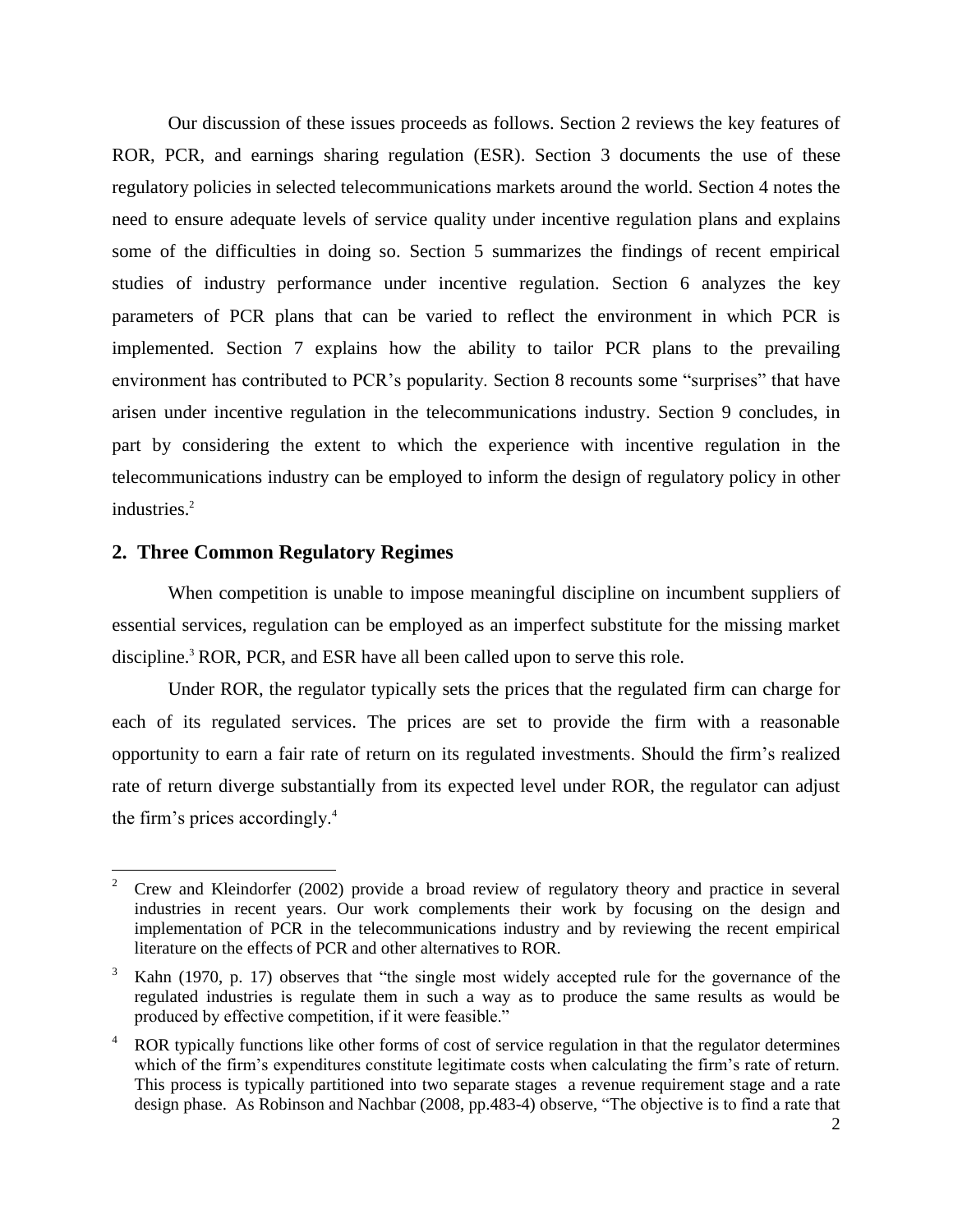Under PCR, the regulator initially studies the firm"s capabilities and its operating environment in order to determine the revenues that would likely allow the firm to secure reasonable earnings. When PCR is first implemented, the regulator often implements rate rebalancing, modifying the rate structure to align prices more closely with underlying costs.<sup>5</sup> The regulator then sets the maximum rate at which the inflation-adjusted prices of the firm"s regulated services can increase, on average, each year until the PCR plan is reviewed. Formally, PCR often restricts annual average price increases to be less than the economy-wide rate of price inflation by a specified amount, called the "X factor." To illustrate, suppose the X factor is 3% and the economy-wide inflation rate is 2% during each of the four years before the scheduled review of a PCR plan. Under this plan, the regulated firm would be required to reduce the prices that it charges, on average, by 1% annually during the plan (since  $2\% - 3\% = -1\%$ ).

PCR differs from ROR in two important respects. First, PCR grants the firm some discretion in setting prices for its services. Although PCR constrains the rate at which the firm"s prices can increase on average, it affords the firm some freedom in setting individual prices that comply with the cap on average prices.<sup>6</sup> Second, the required decline in inflation-adjusted prices under PCR (i.e., the X factor) is not revised before the scheduled review of the price cap plan even if the firm earns considerably more or less profit than originally anticipated.<sup>7</sup>

matches shareholders' expectations, but ... the regulators' very act of setting rates creates substantial circularity (because investor expectations are in turn a function of the rates being determined)." Bonbright (1961, pp. 135-36) also discusses the interplay between rate levels and rate structures. He notes that "The levels must suffice to make rates as a whole cover costs as a whole, including (or plus) a proper allowance for interest and profits. But the ability of a company to secure adequate over-all revenues depends on the structure of the rates as well as on their average height ..."

<sup>5</sup> Rate rebalancing helps to ensure that PCR promotes industry cost reduction. It does so by encouraging competitors to focus on attracting customers that they can serve at lower cost than the incumbent supplier rather than providing services whose rates have been set well above the incumbent's costs in order to finance below-cost rates for other services. Even when competition is limited, however, rate rebalancing can lead to allocative efficiency gains in the short-run by reducing price-cost margins and in the long-run by increasing the likelihood that rate changes mandated under PCR move prices in the direction of underlying costs.

<sup>6</sup> Some PCR plans limit the amount by which the price of a particular service can change. For example, a PCR plan might prohibit a substantial increase in the price of basic local telephone service regardless of the average level of other prices.

<sup>7</sup> It is important to differentiate PCR from regulatory policies that place an upper bound on the revenue that the regulated firm can earn. As Crew and Kleindorfer (1996a) demonstrate, "revenue caps" can lead the regulated firm to set prices that exceed the unregulated monopoly level, since the firm bears the full cost of output expansion but may not be allowed to secure any of the associated revenue.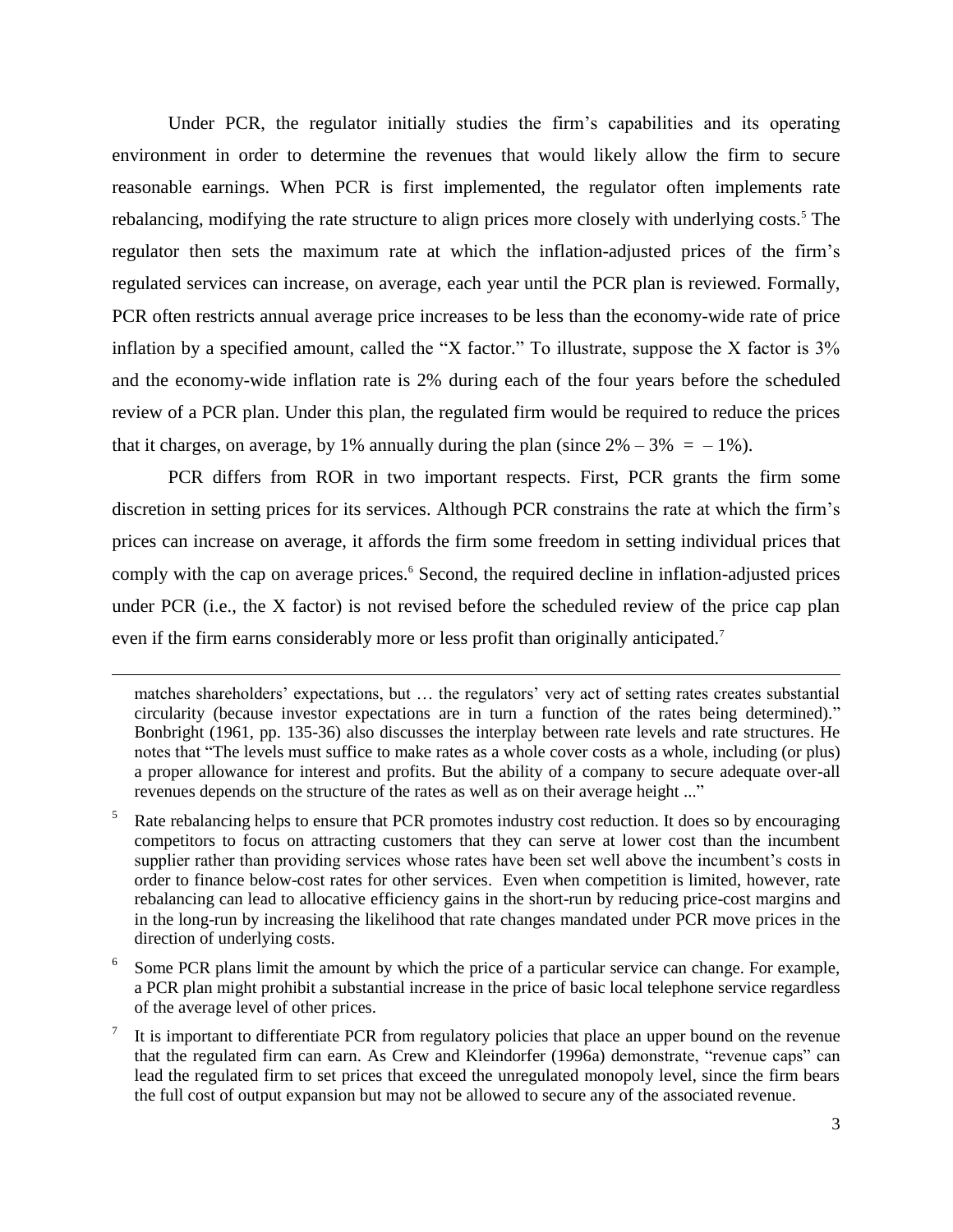ROR can foster industry investment by ensuring a high likelihood of a reasonable return on investment. <sup>8</sup> However, to the extent that ROR requires the regulated firm to reduce its prices as its realized production costs decline (and thus its realized earnings rise), ROR can limit the firm's incentive to reduce its operating costs. Thus, although ROR can ensure that the firm's actual return on investment never departs too radically from what is deemed to be a reasonable return, ROR may discourage innovation and cost reduction of all forms (e.g., the elimination of unnecessary perquisites for employees of the regulated firm). In contrast, PCR can promote innovation and cost reduction by severing the link between realized costs and allowed prices (at least temporarily). PCR secures these enhanced incentives by permitting the firm's actual returns to diverge substantially from anticipated returns.

Earnings sharing regulation  $(ESR)$ <sup>9</sup> can provide intermediate incentives for innovation and cost reduction by tolerating moderate variation between realized and anticipated earnings. A typical ESR plan specifies a target rate of return on investment (like the 12% target in Figure 1).<sup>10</sup> It also specifies a "no sharing" range of earnings around the target return (e.g., earnings that generate rates of return between 10% and 14% in Figure 1). The firm is authorized to keep all earnings that it secures within the no sharing range, and so ESR functions much like PCR in this range.<sup>11</sup> The two policies differ for higher or lower earnings, however. Incremental earnings above and below the no sharing range of earnings are shared with customers.<sup>12</sup> Under the ESR plan illustrated in Figure 1, the regulated firm and its customers each receive one-half of incremental earnings when earnings are in the range that, after sharing, secures rates of return between 9% and 10% and between 14% and 16%. This plan also incorporates upper (16%) and

This is the case if the regulator truly ensures a high likelihood of a reasonable return on investment. The same is not true if the regulator severely limits the firm"s return on all successful investments and forces the firm to bear the full financial consequences of all unsuccessful investments. See Kolbe and Tye (1991) for further discussion of this issue.

<sup>&</sup>lt;sup>9</sup> ESR is sometimes referred to as sliding-scale regulation (e.g., Braeutigam and Panzar, 1993).

<sup>&</sup>lt;sup>10</sup> This illustration of ESR is drawn from Hauge and Sappington (2010).

 $11$  Lyon (1996) refers to this zone in which no sharing of earnings occurs as the "deadband."

<sup>&</sup>lt;sup>12</sup> This sharing can be implemented by reducing prices (perhaps by increasing the X factor) when earnings exceed the upper bound of the no sharing range and by increasing prices when earnings fall below the lower bound of the range. Earnings above the upper bound of the no sharing range can be shared with customers in a variety of ways. For instance, customers might receive direct cash payments or reductions in their monthly bills. Alternatively, the earnings might finance network expansion into regions that are relatively unprofitable to serve.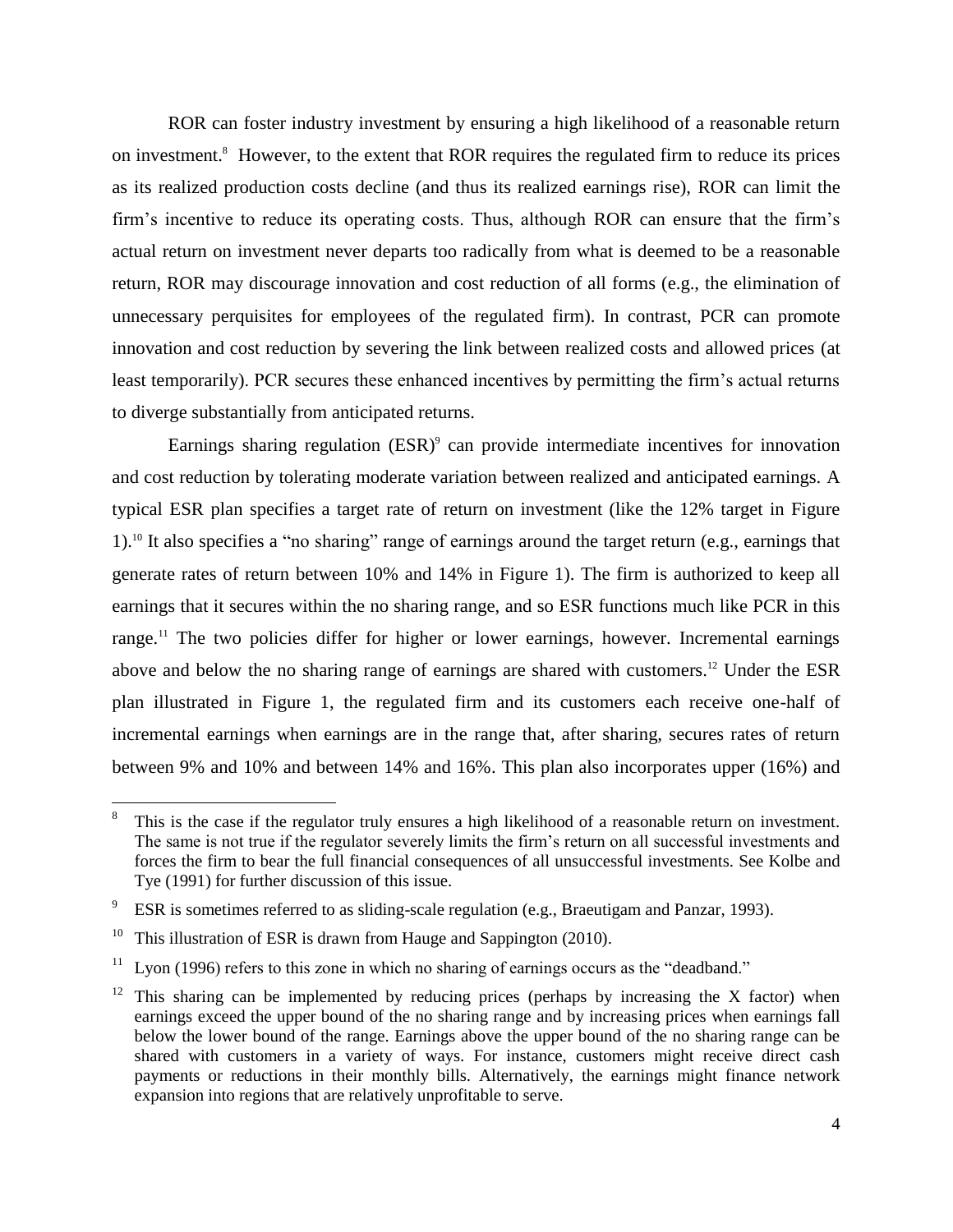lower (9%) bounds on the realized rate of return. Such bounds are common in practice. The bounds in Figure 1 ensure that all incremental earnings above the earnings that provide a 16% return accrue entirely to the firm"s customers. In contrast, if the firm would secure less than a 9% return under the prevailing regulated price structure and earnings sharing arrangement, the regulator would increase prices to ensure the firm secures the specified lower bound on the rate of return  $(9\%)$ .<sup>13</sup> Thus, an earnings sharing plan of this type resembles ROR when realized earnings are sufficiently far above or below the target rate of return.<sup>14</sup>



**Figure 1. An Earnings Sharing Regulation Plan.**

<sup>13</sup> Earnings need not be shared equally under ESR. Furthermore, the share of incremental earnings awarded to customers need not increase as realized earnings increase. To illustrate, consider the ESR plan under which Rochester Telephone (RT) operated in the United States in 1991 and 1992. The plan awarded to RT"s customers the first fifty basis points of return in excess of the target return. The next 50 basis points accrued to RT. More pronounced incremental earnings were shared equally by RT and its customers. Earnings sharing plans of this type can provide the regulated firm with strong incentives to secure relatively large reductions in operating costs. See Blackmon (1994, Chapter 4) and Sappington and Weisman (1996a, pp. 142-143) for further discussion of this issue.

 $14$  ESR plans do not always protect the regulated firm against relatively low earnings, as the plan in Figure 1 does. (See, for example, Alberta Utilities Commission, 2009). ESR plans that require the regulated firm to share relatively high earnings with customers but do not raise prices in the event of relatively low earnings can increase the firm"s cost of capital by limiting favorable financial outcomes without mitigating unfavorable financial outcomes.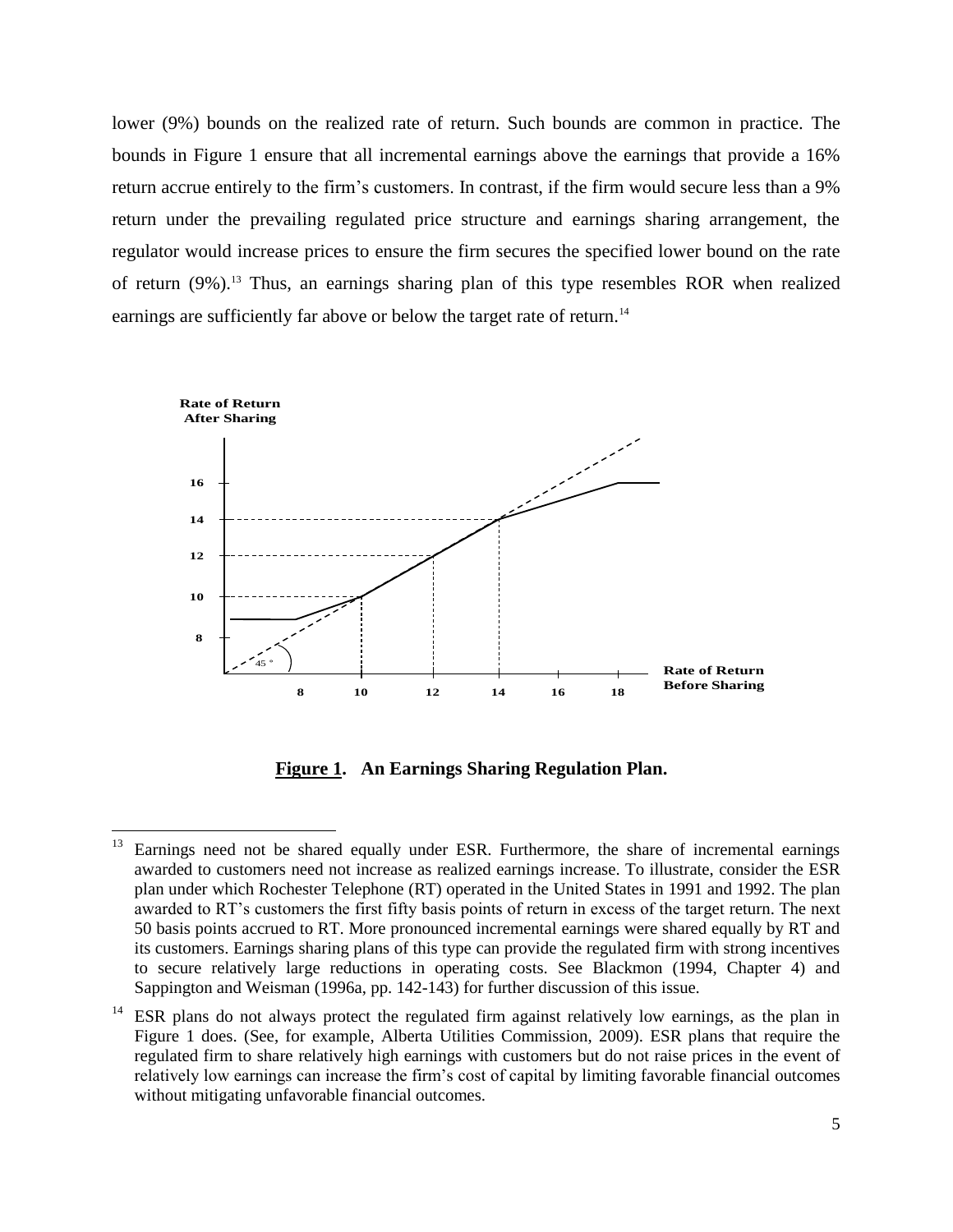## **3. Regulatory Plans in Practice**

 $\overline{a}$ 

ROR, PCR, and ESR all are employed in practice throughout the world in many industries. Table 1 summarizes the results of a survey of electricity, gas, and telecommunications regulators in developing and transition countries. Regulators from 60 regulatory bodies in 36 countries responded to the survey conducted by Kirkpatrick et al. (2005). The survey found that PCR was employed in 24 (40%) of these 36 countries, ROR regulation was employed in 17 (28%) of the countries, and ESR was employed in 7 (12%) of the countries. The adoption of PCR was most pronounced in the telecommunications industry. 16 of the 21 countries (76%) that reported use of either PCR or ROR in their telecommunications sector employed PCR.<sup>15</sup>

| <b>Region</b> | <b>Rate of Return</b><br><b>Regulation</b> | <b>Earnings Sharing</b><br><b>Regulation</b> | <b>Price Cap</b><br><b>Regulation</b> |
|---------------|--------------------------------------------|----------------------------------------------|---------------------------------------|
| Africa        |                                            |                                              |                                       |
| Asia          |                                            |                                              |                                       |
| Latin America |                                            |                                              |                                       |
| Other         |                                            |                                              |                                       |
| Total         |                                            |                                              |                                       |

# **Table 1. The Number of Developing and Transition Countries Employing the Identified Regulatory Policy.**

PCR has also been adopted extensively in telecommunications sectors in developed countries, including Argentina, Australia, Canada, Chile, Columbia, Denmark, Ecuador, France, Germany, Greece, Hungary, Ireland, Mexico, Pakistan, Portugal, Sweden, the UK, the United States (US), and Venezuela.<sup>16</sup> To provide some feel for the pattern of PCR adoption over time,

<sup>&</sup>lt;sup>15</sup> 7 of the 18 countries (39%) that reported use of ROR or PCR in their electricity sector employed PCR.

<sup>&</sup>lt;sup>16</sup> See Intven and Tétrault (2000, p. 4-24), OECD (1997, pp. 34-35), and Wallsten et al. (2004). Hope and Moore (2007) review the PCR plan in Barbados, and compare it to the PCR plan in Jamaica. Façanha and Resende (2004) describe Brazil"s PCR plan. Price cap regulation also has been employed in the postal sector in many countries. See Correia da Silva et al. (2004) and Eccles and Kuipers (2006), for example.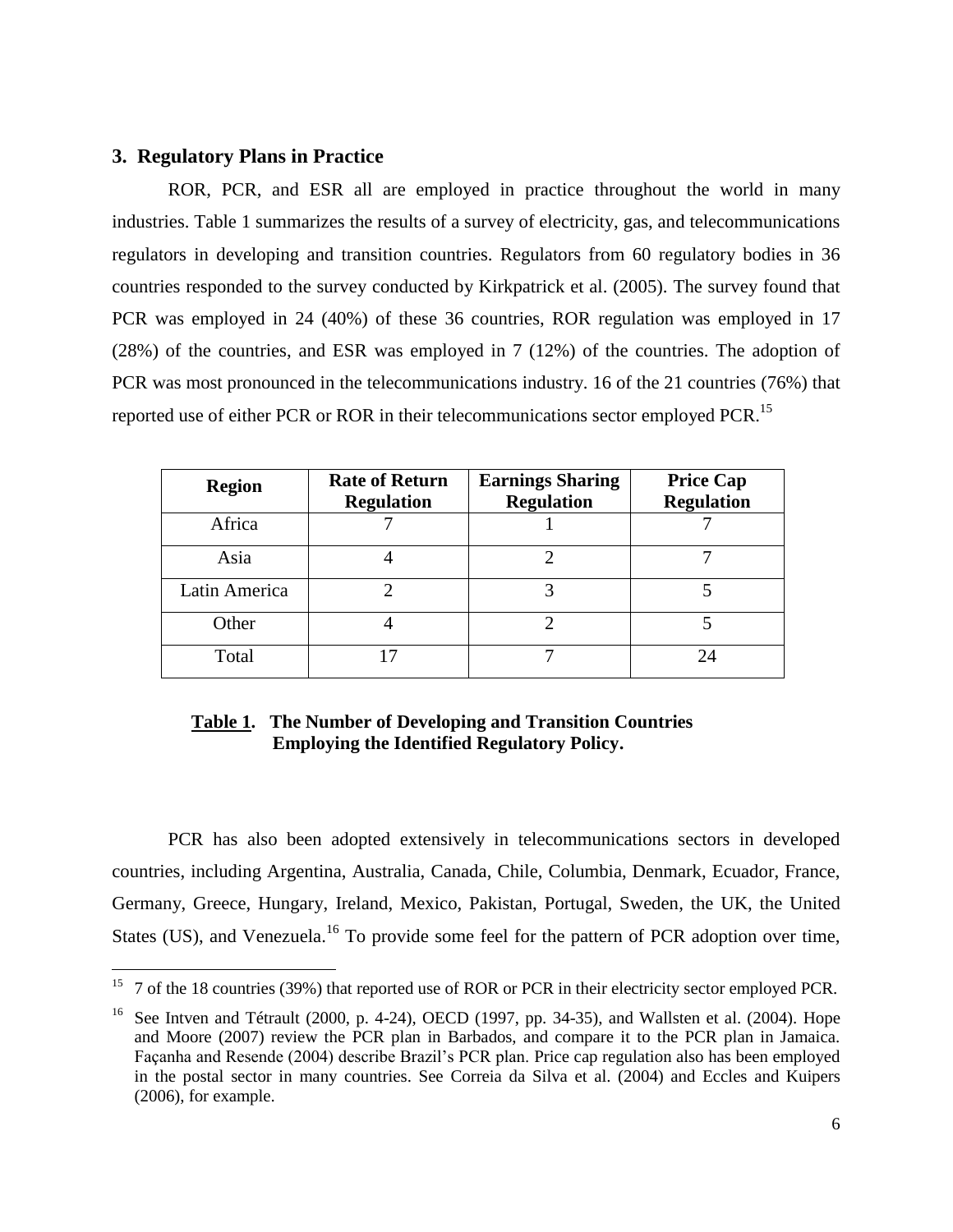Table 2 reviews the state level experience in the US. The table reports the number of states that employed the identified regulatory policy in selected years between 1985 and 2007 to regulate the activities of the primary incumbent supplier of telecommunications services in the state.<sup>17</sup>

| Year | <b>Rate of Return</b><br><b>Regulation</b> | <b>Earnings</b><br><b>Sharing</b><br><b>Regulation</b> | <b>Rate Case</b><br><b>Moratoria</b> | <b>Price Cap</b><br><b>Regulation</b> |
|------|--------------------------------------------|--------------------------------------------------------|--------------------------------------|---------------------------------------|
| 1985 | 50                                         |                                                        | $\theta$                             | $\Omega$                              |
| 1987 | 36                                         | 3                                                      | 10                                   | $\Omega$                              |
| 1990 | 23                                         | 14                                                     | 9                                    | 1                                     |
| 1993 | 17                                         | 22                                                     | 5                                    | 3                                     |
| 1995 | 18                                         | 17                                                     | 3                                    | 9                                     |
| 1998 | 13                                         | $\overline{2}$                                         | 3                                    | 30                                    |
| 2000 | $\overline{7}$                             | 1                                                      |                                      | 39                                    |
| 2003 | 6                                          | $\Omega$                                               | $\Omega$                             | 40                                    |
| 2007 | 3                                          | 0                                                      | 0                                    | 33                                    |

# **Table 2. The Number of US State Telecommunications Regulatory Agencies Employing the Identified Regulatory Policy.**

Table 2 reveals that the use of ROR in the US telecommunications industry has declined steadily since 1985. The use of ESR has also declined steadily since its peak in 1993. ESR is no longer employed by state regulators in the US. $^{18}$  Since the turn of the century, PCR has been the predominant form of regulation in the US telecommunications sector.<sup>19</sup> PCR has been the primary form of telecommunications regulation during this period in many other countries as well, including Canada and the UK.

<sup>17</sup> The statistics reported in Table 2 are drawn from Sappington (2002), Ai et al. (2004), and Pérez-Chavolla (2007).

<sup>&</sup>lt;sup>18</sup> ESR was never employed in the Canadian or the UK telecommunications sectors.

In recent years, state regulators in the North America have begun to replace PCR with substantial deregulation of all but the most basic access services, just as OFCOM has done in the UK.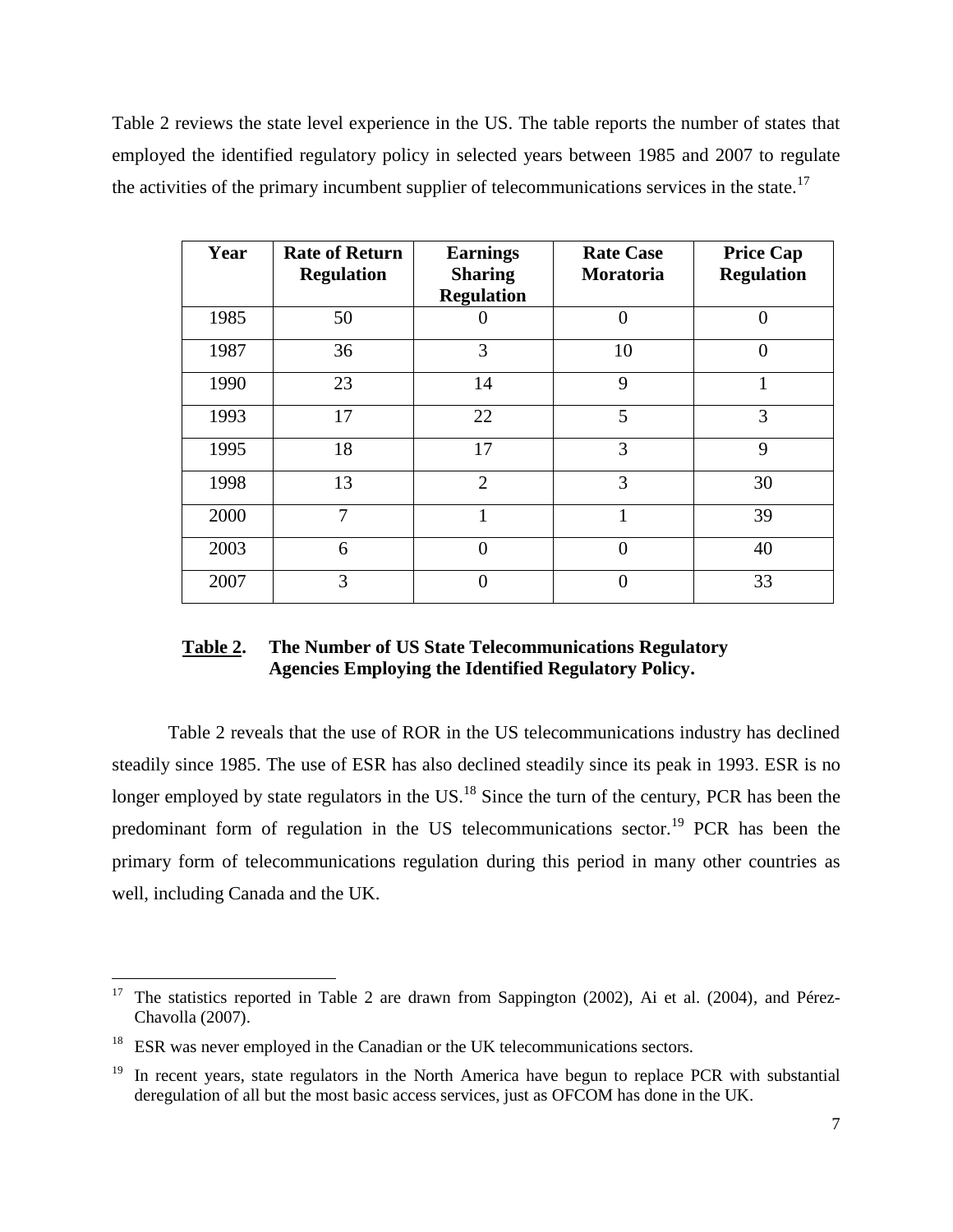The US experience with alternatives to ROR can be partitioned into three phases. In the late 1980s, rate case moratoria (RCM) were the primary alternative to ROR. RCM suspend rate hearings, which typically are employed under ROR to revise the prices charged by the regulated firm to reflect realized production costs. Thus, RCM functions like PCR in that it reduces the direct link between prices and production costs (at least temporarily). In contrast to PCR, RCM typically does not afford the regulated firm much flexibility to adjust prices. Thus, RCM might be viewed as a form of PCR in which the X factor is set equal to the economy-wide rate of inflation (so prices cannot change, on average) and the firm has little or no freedom to restructure prices. Rate case moratoria typically were adopted for relatively short periods of time (often one or two years).

PCR was adopted more frequently and RCM were imposed less frequently during the 1990s. The PCR plans adopted in the US during this period typically scheduled reviews only after a substantial period of time had elapsed (often three or four years). In addition, the plans often afforded the firm considerable pricing flexibility. The X factors under these plans often were set to offset any advantages that regulated telecommunications suppliers were perceived to enjoy relative to other suppliers in the economy. These advantages included less rapid growth in input prices and higher potential productivity growth rates. $20$ 

Many state regulators in the US employed PCR by the turn of the century. Indeed, 40 of the 50 states (80%) employed PCR in 2003. The PCR plans adopted during this period implemented fairly long time periods between reviews (often four or five years) and afforded the firm substantial pricing flexibility. Price controls often were applied to a diminishing set of services, as competitive forces were now helping to constrain prices on many telecommunications services.<sup>21</sup> The strengthening of competitive forces also reduced the need for regulators to predict the extent to which regulated suppliers could reasonably achieve more rapid productivity growth than other firms in the economy and to adjust the X factor accordingly.

<sup>&</sup>lt;sup>20</sup> See Bernstein and Sappington (1999) for a formal analysis of this approach and Crew and Kleindorfer (1996b) for a critique of the approach. Tardiff and Taylor (2003) report that the average X factor in state PCR plans in the US telecommunications industry was approximately 2.7% as of 2003. Intven and Tétrault (2000, p. 4-24) review the (generally higher) X factors employed in national telecommunications regulation plans in selected countries.

The Telecommunications Act of 1996 (Pub. L. No. 104-104, 110 Stat. 56 (codified at 47 U.S.C. §§ 151 *et seq.*)) opened nearly all US telecommunications markets to competition.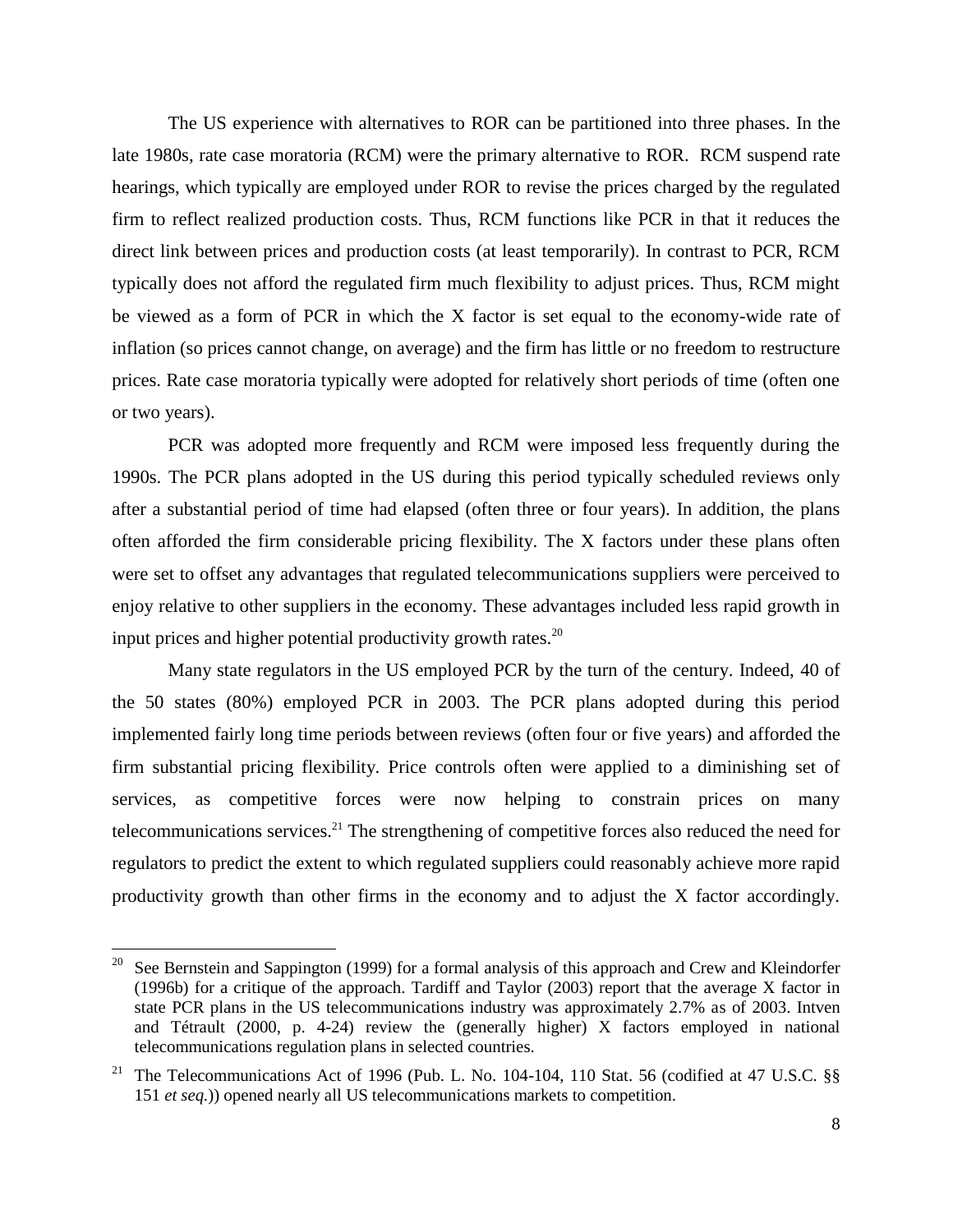Instead, regulators often set the X factor equal to the rate of inflation (as they had implicitly done under RCM), thereby simply requiring prices not to increase, on average. $^{22}$ 

The declining adoption of PCR after 2003 identified in Table 2 reflects the growing trend toward deregulation of most or all retail telecommunications services in the US.<sup>23</sup> Retail telecommunications services also were largely deregulated throughout the UK in 2006.<sup>24</sup>

The widespread adoption of PCR in telecommunications markets throughout the world likely reflects in part generally favorable experience with PCR. Before reviewing this experience in section 5, we consider briefly one important dimension of industry experience under incentive regulation – service quality.

#### **4. Designing Complementary Service Quality Regulation.**

The foregoing discussion has focused on the manner in which PCR, ESR, and ROR attempt to secure low prices for consumers. Yet consumers value high levels of service quality just as they value low prices. Consequently, it is important to consider how adequate levels of service quality are secured under ROR and its alternatives.

Under ROR, the regulator typically authorizes higher prices to compensate the firm for the increased costs of delivering higher levels of service quality. In contrast, the firm usually is not automatically reimbursed for the costs of increased service quality under incentive regulation plans like PCR. When it faces a binding price ceiling, a regulated monopolist is unable to capture the full incremental surplus generated by an increase in service quality. Consequently, when the firm bears the full cost of the increased quality, it will deliver less than the surplus-maximizing

<sup>22</sup> Substantial price reductions compelled by a very high X factor can discourage competitive entry. UK regulators considered this effect when setting the X factor equal to the rate of inflation in 2003. The regulators noted that "such a safeguard control reduces the risk of distortion of competition" (OFTEL, 2003, ¶ 6.17).

<sup>&</sup>lt;sup>23</sup> The state of Nebraska was a pioneer in the deregulation of telecommunications services in the US. After limiting regulation to basic local service rates, the Nebraska Public Service Commission announced in 1987 that it would only investigate proposed rate increases for basic local service if these increases exceeded 10% in any year or if more than 2% of the telephone company"s customers signed a formal petition requesting regulatory intervention (Mueller, 1993).

 $24$  Hauge and Sappington (2010) review the UK experience with price cap regulation.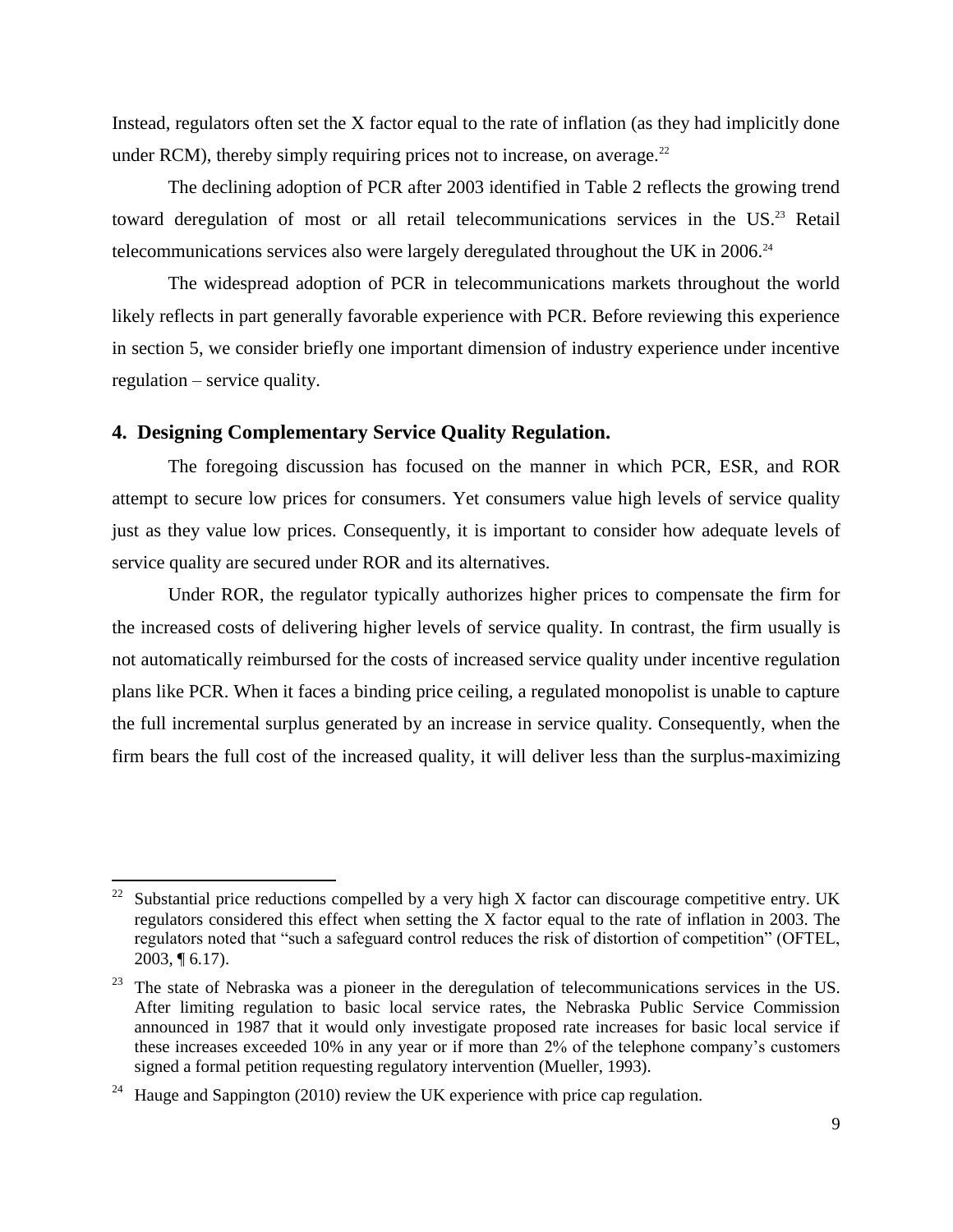level of quality. As Spence (1975, p. 420, note 5) observes, "where price is fixed … the firm always sets quality too low." 25

Because the price controls in incentive regulation plans alone may not provide ideal incentives for the delivery of service quality, the plans often specify service quality standards and associated financial penalties for failure to achieve the standards.<sup>26</sup> For example, some plans specify the speed with which customer service representatives must answer telephone calls. Other plans monitor the frequency and duration of network outages. The number of customer complaints and reports of service trouble are also frequently recorded, and the regulated firm is penalized either formally (through explicit financial penalties) or informally (through less generous treatment on other policy matters) for what is deemed to be sub-standard performance.

The design and enforcement of service quality regulations is challenging for at least three reasons. First, it can be difficult to assess the benefits and the costs of improving service quality. Absent accurate knowledge of the value that consumers place on elevated levels of service quality and the associated costs, it is difficult to identify appropriate service quality standards.<sup>27</sup> It can be particularly challenging to assess the benefits and costs of improved service quality in settings where new products and services are introduced frequently.<sup>28</sup>

Second, the level of service quality that is actually delivered sometimes can be difficult to measure. For example, consumers may value courteous service representatives, and yet the courtesy provided by any particular representative may be difficult to measure precisely. When relevant performance dimensions are difficult to monitor, enforcing desired levels of service quality can be problematic.

<sup>25</sup> In settings where the regulated monopolist faces potential competition, increased quality may help to deter competitive entry by increasing the costs that rival suppliers must incur in order to compete successfully.

<sup>&</sup>lt;sup>26</sup> Laffont and Tirole (2000, p. 88).

Much like X factors, service quality standards that are unduly high can limit competitive entry.

<sup>28</sup> In practice, regulated suppliers tend to have better information about both the benefits and the costs of increased service quality than do regulators. Consequently, consumers can be well served by service quality regulations that afford some discretion to the regulated firm. Much like the pricing discretion it is afforded under PCR, the firm might be permitted to reduce service quality on some dimensions provided it increases service quality on other dimensions so as to maintain a specified average level of service quality (e.g., Lynch et al., 1994). DeFraja and Iozzi (2008) propose a novel regulatory policy along these lines. Sappington (2005) reviews the literature on the design of service quality regulation.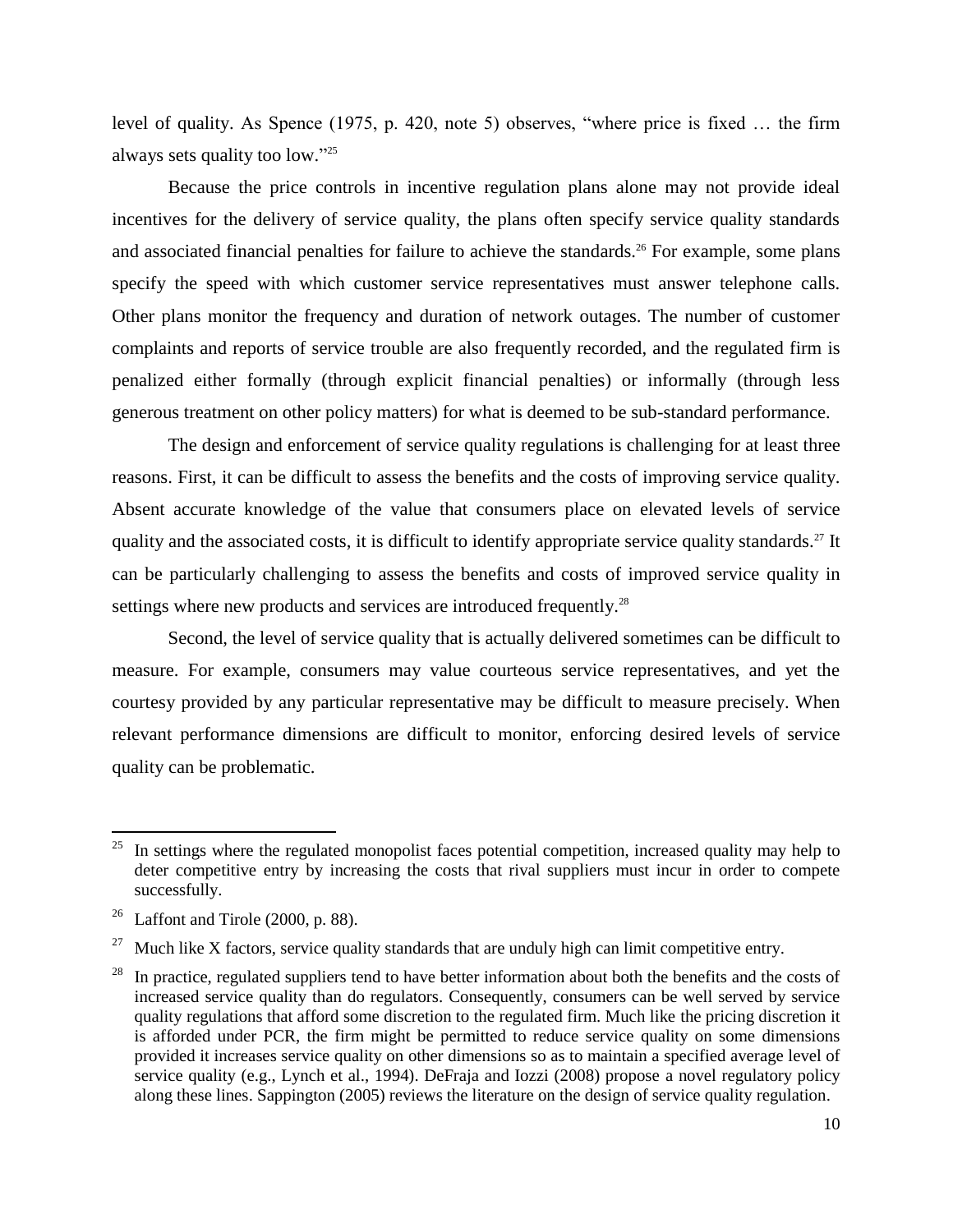Third, it can be difficult to identify the party or parties that bear primary responsibility for realized service quality problems. To illustrate, a customer may lose telephone service because an underground cable is accidentally sliced. This loss of service could be the fault of the telephone company if the company fails to bury the cable at an appropriate depth in the ground or fails to notify appropriate entities of the location of the cable. Alternatively, the loss of service might reflect a lack of due diligence by field workers from other companies who slice a telephone cable that is buried at an appropriate depth and whose location has been clearly identified.<sup>29</sup>

Given the limited incentives for the delivery of high levels of service quality that incentive regulation can provide and given the difficulty in designing and enforcing appropriate service quality standards, relatively low levels of service quality might be anticipated under incentive regulation.<sup>30</sup> The extent to which perceived problems with service quality have arisen under incentive regulation in practice is reviewed in the next section.

#### **5. Industry Performance under Incentive Regulation**

 $\overline{a}$ 

Many authors have conducted empirical investigations of the impact of PCR and other forms of incentive regulation on performance in telecommunications markets throughout the world. The key studies have been reviewed by Abel (2000), Sappington (2002), and Vogelsang (2002), among others.<sup>31</sup> We will not review the early literature that other authors have surveyed. Instead, we will assess the extent to which recent studies support the broad conclusions drawn from earlier research.

 $29$  Service quality regulation also can be challenging because common policies do not always have their intended effect. As Weisman (2005) observes, penalties for poor service quality can sometimes provide (perverse) incentives to decrease service quality, rather than increase it. This can be true of penalties that take the form of a share of realized revenues. As Sappington and Weisman (1996c) note, revenue sharing can discourage the firm from investing in quality because it requires the firm to bear the full costs of such investments, but allows the firm to retain only a fraction of the resulting revenues.

 $30$  Given the inherent difficulty in identifying the ideal (i.e., the welfare-maximizing) level of service quality and given the tendency to reimburse the regulated firm for all expenditures on improving service quality under ROR, more than the ideal level of quality may be supplied under ROR. When this is the case, a reduction in service quality under PCR will increase welfare if it reduces the costs of supplying quality by more than it reduces the associated consumer benefits.

<sup>&</sup>lt;sup>31</sup> See Hemphill et al. (2003), Joskow (2008), and Kwoka (2009) for additional reviews of relevant studies in telecommunications and energy industries.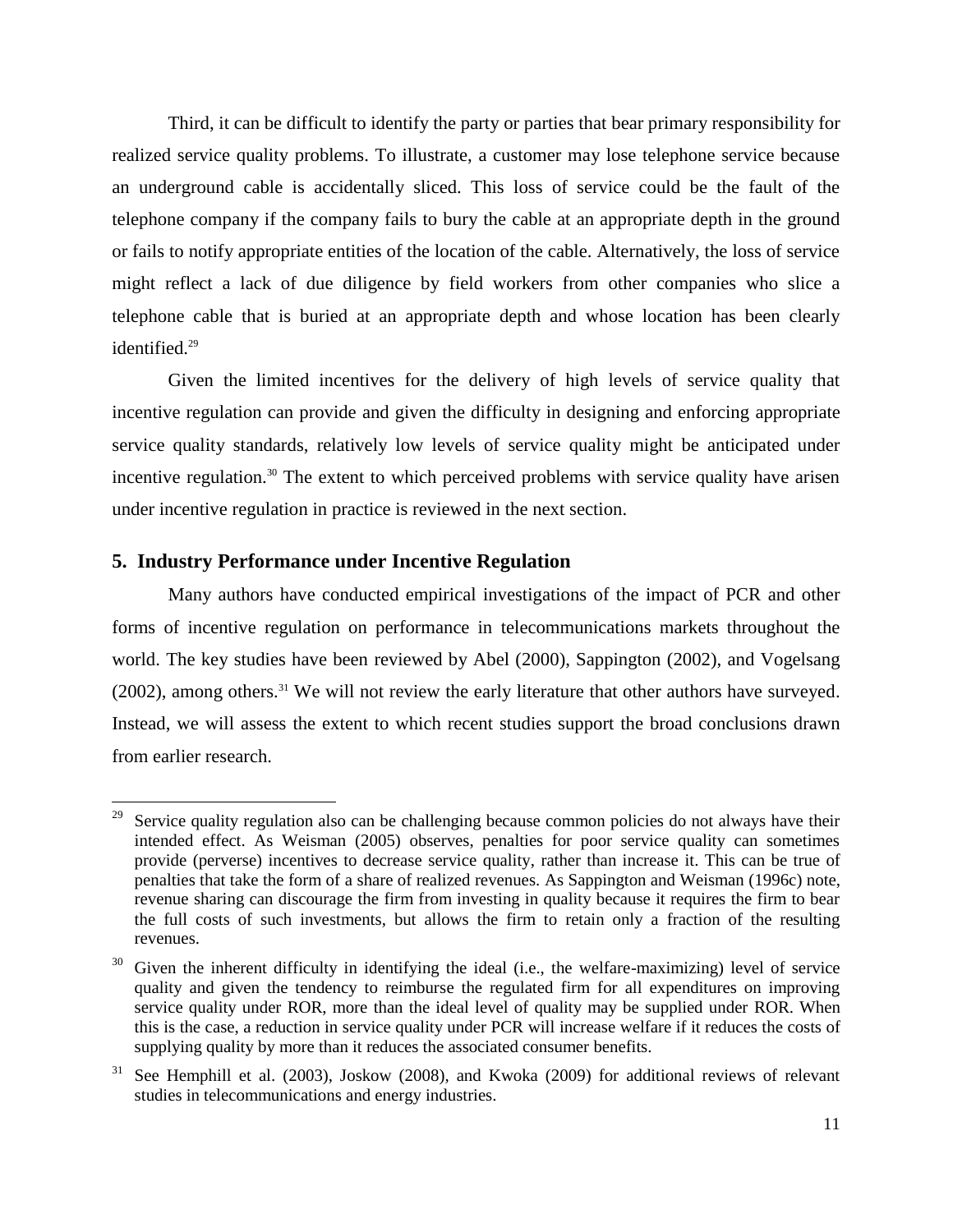The identified reviews of the empirical literature report substantial gains from PCR and other alternatives to ROR. Abel (2000, pp. 66-68) concludes that:

Under price-cap regulation, telephone prices have either fallen or remained the same, productivity has generally increased, modern infrastructure has been deployed at a more rapid pace, and firms have performed at least as well financially relative to the other methods of regulation available. … In addition, the evidence so far suggests that the response has been more pronounced under pure price-cap regulation compared to hybrid plans having an earnings sharing component. This result is particularly true along the productivity and network modernization dimensions. Therefore, the existing evidence suggests that it is likely that the introduction of price-cap regulation in the United States telecommunications industry has produced benefits to consumers, producers, and regulators alike.<sup>32</sup>

Sappington (2002, p. 285) concludes that:

 $\overline{a}$ 

Incentive regulation appears to increase the deployment of modern switching and transmission equipment, to spur an increase in total factor productivity growth, and to foster a modest reduction in certain service prices. There is little evidence, though, that incentive regulation leads to a significant reduction in operating costs.<sup>33</sup> There is some evidence that earnings may be higher under price cap regulation. There is little evidence of a systematic decline in service quality under incentive regulation.

Vogelsang (2002, pp. 11, 13) provides a similar assessment. He concludes that under incentive regulation:

Little if any operating cost reductions were found … In contrast, there is more evidence for increased productivity growth and substantial evidence for accelerated network

 $32$  See Lehman and Weisman (2000a, pp. 343-356) for further discussion of the Pareto gains that PCR can facilitate.

The lack of systematic evidence of lower operating costs under PCR could reflect in part regulatory vigilance under ROR. Such vigilance can limit the ability of regulated firms to pass unnecessary costs on to customers in the form of higher prices, and thereby limit the incidence of such "cost padding." Limited cost padding under ROR can decrease the potential for cost reduction under PCR. See also note 40 *infra*.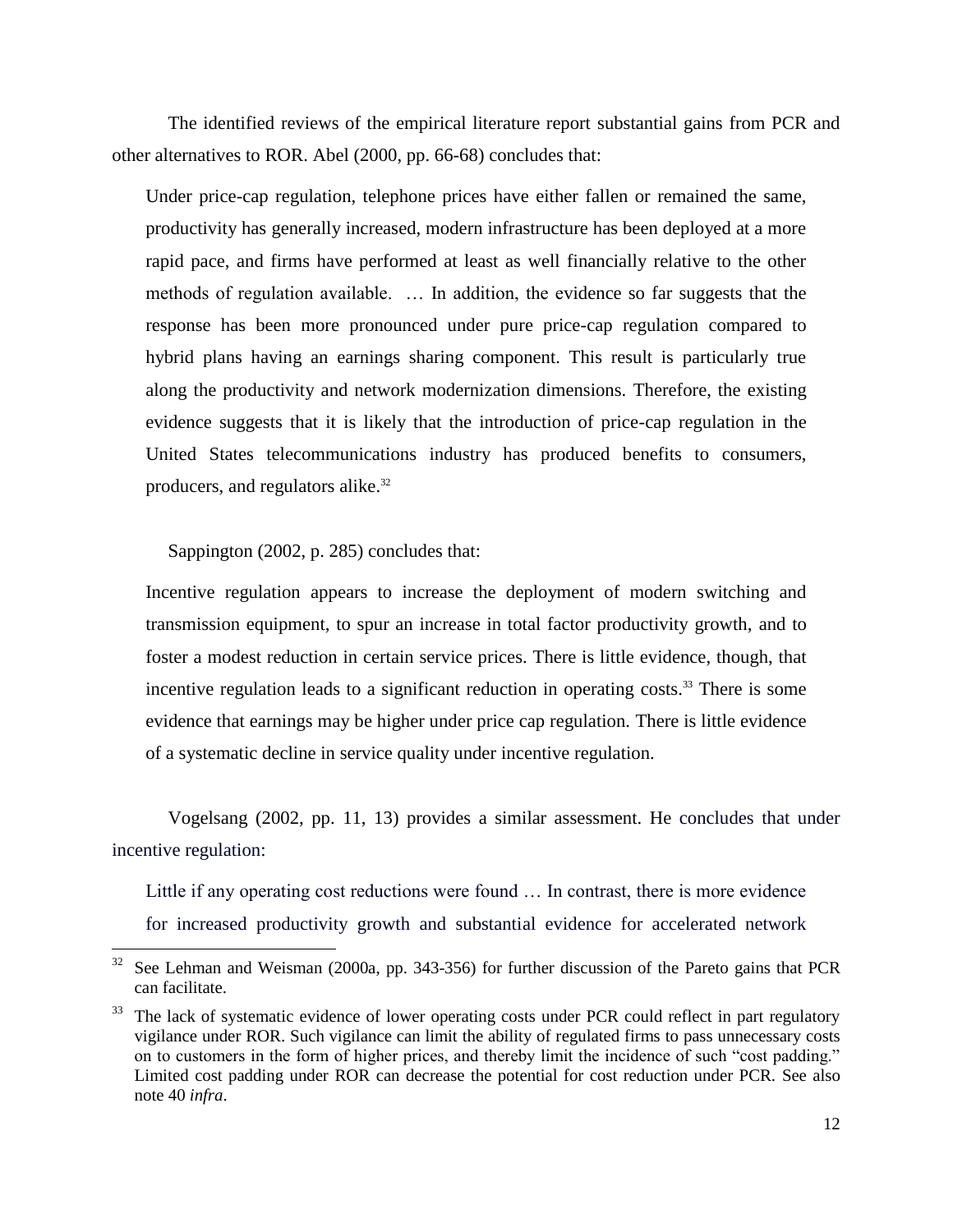modernization. … Taken as a whole, the findings suggest that incentive regulation induced the firms to improve input efficiency, while paying higher prices for inputs and investing in future cost reductions. … [Furthermore,] most studies show a modest decrease in basic local rates under incentive regulation. … [T]here is little empirical evidence to support the contention that quality under price caps has actually deteriorated.

Recent empirical work generally supports these broad conclusions. To illustrate, Ai and Sappington (2002) conclude from their study of the US telecommunications industry between 1986 and 1999 that network modernization is more pronounced under several forms of incentive regulation (including PCR) than under ROR. However, the authors do not find that aggregate investment is higher under incentive regulation than under ROR. The authors report lower operating costs under PCR than under ROR when industry competition is sufficiently intense. This finding suggests that a combination of PCR and competition may spur cost reductions more effectively than PCR alone.

Seo and Shin (2010) study the impact of PCR on productivity growth in the US telecommunications industry between 1988 and 1998. The authors identify a "pronounced positive effect of PCR on productivity growth." They find that 24 of the 25 firms in the sample "experienced an increase in mean technological change" and that 23 of the 25 firms "experienced an increase in annual productivity growth following the implementation of incentive regulation" (Seo and Shin, 2010, p. 8). $34$ 

In her study of local exchange markets in the US between 1991 and 2002, Eckenrod (2006) corroborates earlier findings that price cap regulation is associated with higher earnings for regulated suppliers.<sup>35</sup> She observes that the higher earnings reflect reductions in both prices and production costs. Eckenrod (2006, p. 226) concludes that "The mean marginal cost for basic

<sup>&</sup>lt;sup>34</sup> Uri (2001, 2003) finds little impact of incentive regulation on productivity growth rates. Uri's analysis relies upon a distance function that is presumed to take on a convenient (trans-log) form. Uri also employs a corrected least squares methodology. Seo and Shin (2010) employ a stochastic frontier methodology and test explicitly for the appropriate estimation technique. The authors find that ordinary least squares does not provide the best fit to the data. Hope and Moore (2007) report high productivity growth rates under price cap regulation in Barbados.

<sup>&</sup>lt;sup>35</sup> Hope and Moore (2007) report high earnings under price cap regulation in Barbados.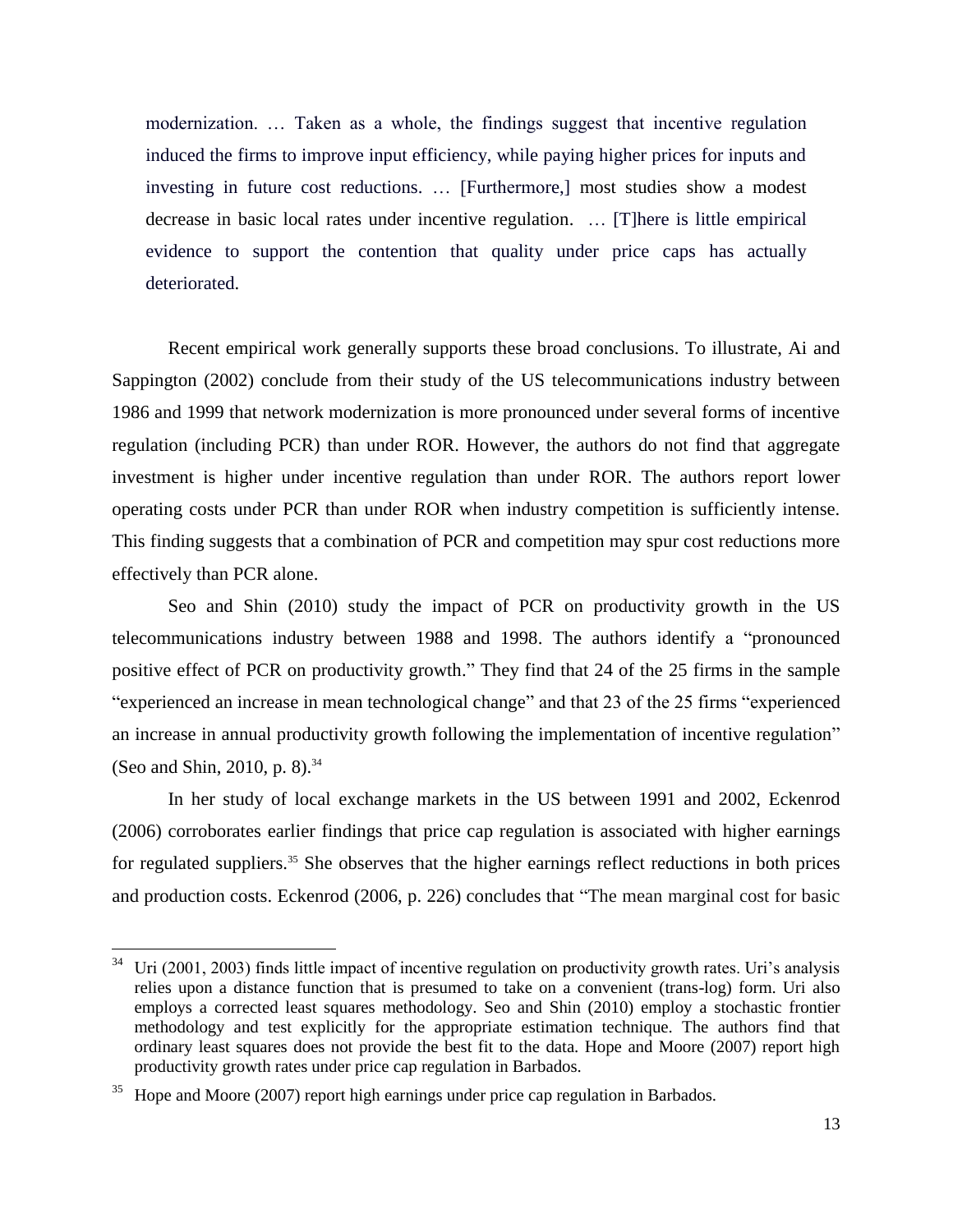residential service … decreased by 14.057% following price cap implementation while the mean real residential price decreased by 8.104% following the shift to price cap regulation." The author finds even more pronounced declines for some business services.<sup>36</sup>

Banerjee (2003)'s findings about the impact of incentive regulation on service quality are consistent with earlier conclusions. Banerjee examines twelve measures of retail telephone service quality delivered by forty-nine local exchange carriers in the US between 1991 and 1999. The author reports no significant changes in service quality under incentive regulation plans that entail earnings sharing, but identifies some significant changes under other forms of incentive regulation. However, the changes are neither pronounced nor systematic. To illustrate, Banerjee finds that residential and business customers report fewer problems with their phone service under incentive regulation. However, business customers register more complaints under incentive regulation. The author suggests that the increased number of complaints could reflect "greater service disruptions after markets were opened to local competition" (p. 259). Banerjee"s (2003, p. 264) overriding conclusion is that "average ILEC retail service quality, with a few exceptions, has not suffered major lapses despite the significant changes that have marked the US telecommunications industry over the past decade or so."<sup>37</sup>

Façanha and Resende (2004, 2005) identify mixed impacts of incentive regulation on service quality. The authors note that service quality was relatively low in the Brazilian telecommunications industry immediately after the privatization of the industry suppliers in 1998. However, service quality tended to increase between 1998 and 2002, as progressively more stringent price cap controls were implemented. In contrast, the authors find that US local exchange carriers (LECs) that operated under PCR between 1996 and 1998 tended to supply lower levels of service quality than their counterparts that did not operate under PCR. Thus, the

<sup>&</sup>lt;sup>36</sup> Ai and Sappington (2002) also report declines in basic local service rates for some business customers under PCR.

<sup>&</sup>lt;sup>37</sup> Uri (2004, p. 13) reports "relatively small" declines in the level of service quality that US local exchange carriers delivered to inter-exchange carriers under price cap regulation between 1991 and 2000. Recall that a decline in service quality relative to the level provided under ROR does not necessarily reduce welfare if the quality supplied under ROR exceeds its welfare-maximizing level.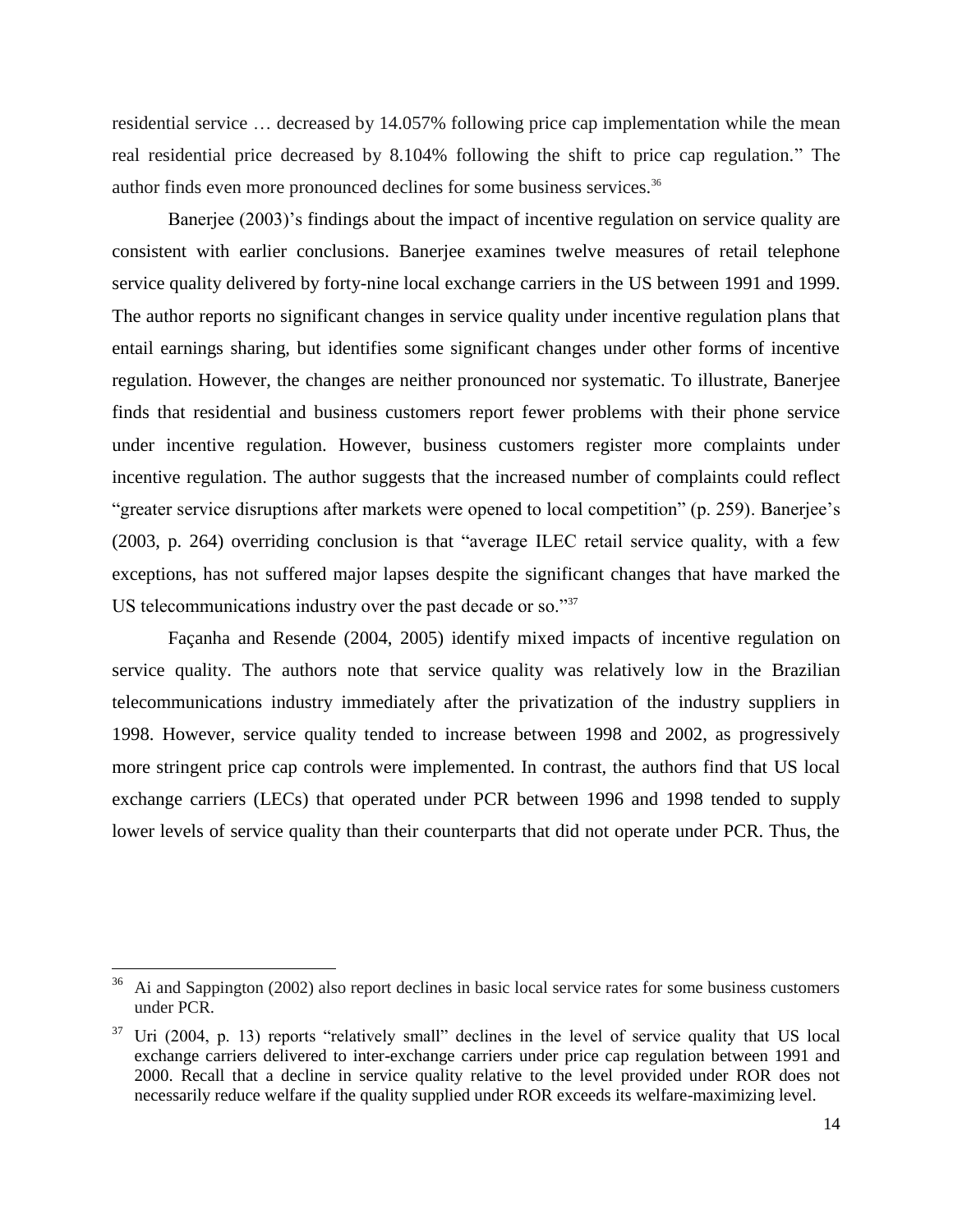authors conclude that "one cannot discard the possibility of an inferior quality-performance of LECs under PCR" (p. 10).<sup>38</sup>

Ai et al. (2004) also find that incentive regulation had mixed effects on retail service quality in the US telecommunications industry between 1991 and 2002. The authors report that incentive regulation was associated with more rapid installation of new telephone service, fewer customer reports of trouble with their telephone service, and increased customer satisfaction. However, suppliers that operated under incentive regulation during this period met a smaller fraction of their commitments to install new telephone service and took longer to resolve reported service problems.

In summarizing the relevant empirical literature on the impacts of incentive regulation on telephone service quality, Ai and Sappington (2005, p. 208) conclude that:

"recent studies reveal neither a systematic increase nor a systematic decrease in retail telephone service quality under incentive regulation. Service quality has increased on several dimensions under incentive regulation relative to [ROR] … but quality also has declined on some dimensions …"

In summary, recent studies add some support for the general conclusions that incentive regulation plans like PCR tend to promote increased network modernization, productivity growth rates, and lower prices for some services while admitting higher earnings for regulated suppliers.<sup>39</sup> Recent studies also suggest that PCR may promote some cost reduction, particularly

Recent studies of the impact of incentive regulation in the electricity industry provide corresponding conclusions. To illustrate, Crouch (2006) and Jamasb and Pollitt (2007) report lower retail prices for electricity under incentive regulation in the UK. Jamasb and Pollitt (2007) present evidence of lower costs under incentive regulation in the UK. Ter-Martirosyan (2003) finds that the average duration of service outages tend to be more pronounced under incentive regulation, but Kwoka and Ter-Martirosyan (2010) report that declines in service quality can be avoided with explicit financial penalties for sub-standard levels of service quality.

The increased network modernization that arose under PCR may reflect in part the "price" that some regulated suppliers were willing to pay in advance to secure PCR. In such cases, increased network investment may have been mandated as a precondition for PCR rather than motivated by PCR itself. See Sappington and Weisman (1996b) for further discussion of this issue.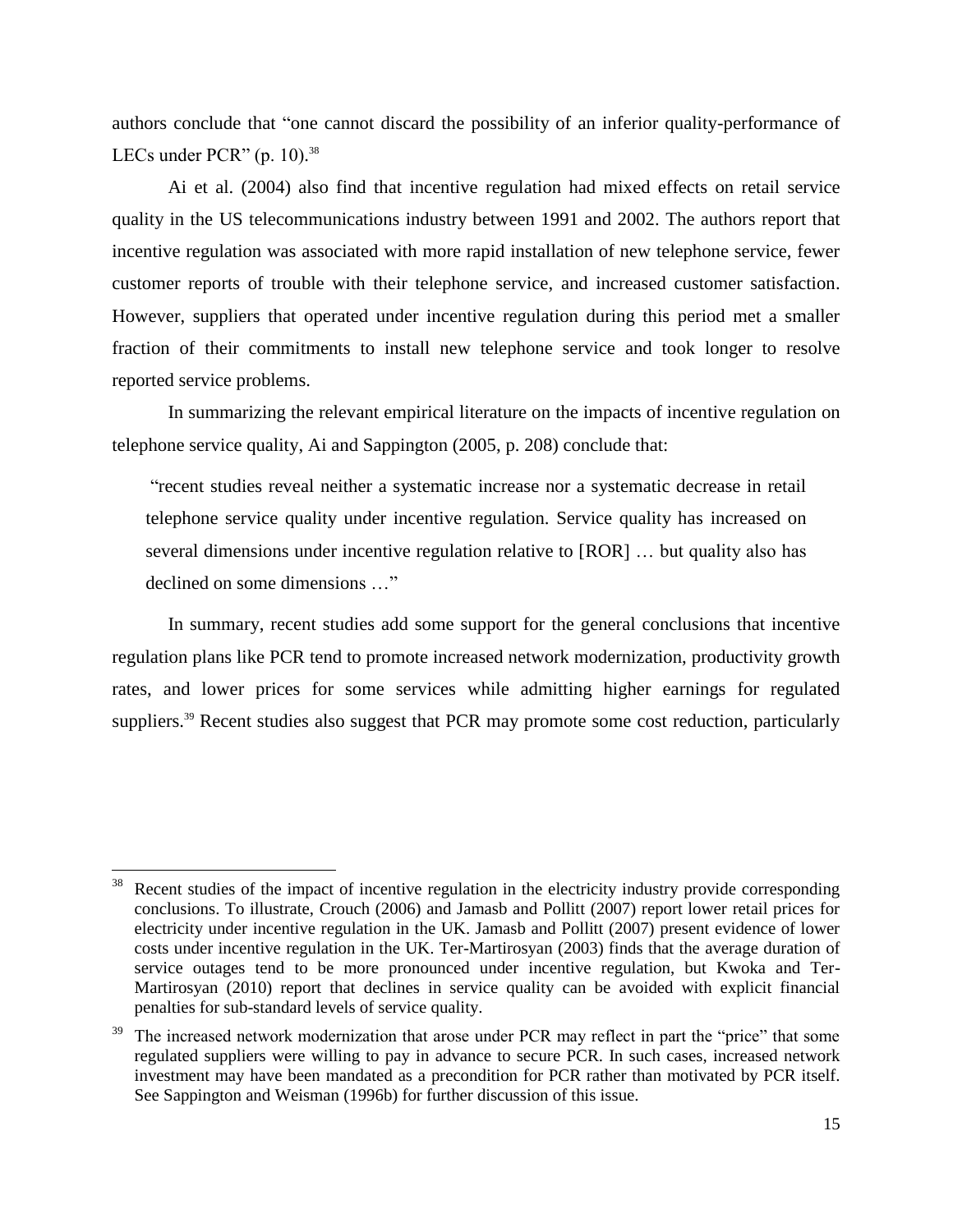in the presence of substantial industry competition.<sup>40</sup> In addition, the studies confirm the lack of a systematic relationship between PCR and service quality.<sup>41</sup>

#### **6. The Design of Price Cap Regulation**

PCR has been popular in practice in part because of its flexibility. The key elements of a PCR plan can be adjusted to adapt to the environment in which PCR is implemented. These key elements include the X factor, the Z factor, the duration of the plan, the nature of the plan review, and the structure of the basket(s) of regulated services.

## **The X Factor**

 $\overline{a}$ 

The X factor is arguably the most critical element of any PCR plan. Because the X factor determines the rate at which the firm"s inflation-adjusted prices must decline on average throughout the scheduled duration of the PCR plan, a small change in the X factor can have a pronounced impact on the firm"s earnings for an extended period of time. In particular, an X factor that is "too high" can undermine the regulated firm's financial viability. It can also render industry entry unprofitable. An X factor that is "too low" can enable the regulated firm to earn supra-normal profit. The regulator's challenging task under PCR is to set an X factor that balances these risks appropriately.

Conceptually, the regulator's task in this regard bears some resemblance to the regulator's task in setting an appropriate allowed rate of return under ROR. A key difference is that under ROR, the regulator can revise the prices charged by the regulated firm as information arrives to suggest that the firm"s actual rate of return varies substantially from the authorized return. Under PCR, any corresponding reconciliation of actual and expected return is postponed

It should also be noted that realized innovation and cost reduction likely are influenced by policies other than retail price controls. These policies include the obligation that is often imposed on incumbent telecommunications suppliers to unbundle their networks and share essential network elements with competitors at cost-based rates. Such obligations reduce the private returns to network investment and innovation and so may discourage these activities, as Grajek and Röller (2009) document. (Also see Cambini and Jiang (2009).) See Weisman (2002a) and the *Telecommunications Policy Review Panel* (2006, pp. 3-35) for further discussion of this issue.

<sup>&</sup>lt;sup>41</sup> We are not aware of studies that compare price volatility under PCR and ROR. Because it severs the link between prices and costs, PCR may reduce price volatility relative to ROR. Reduced price volatility can benefit risk-averse consumers.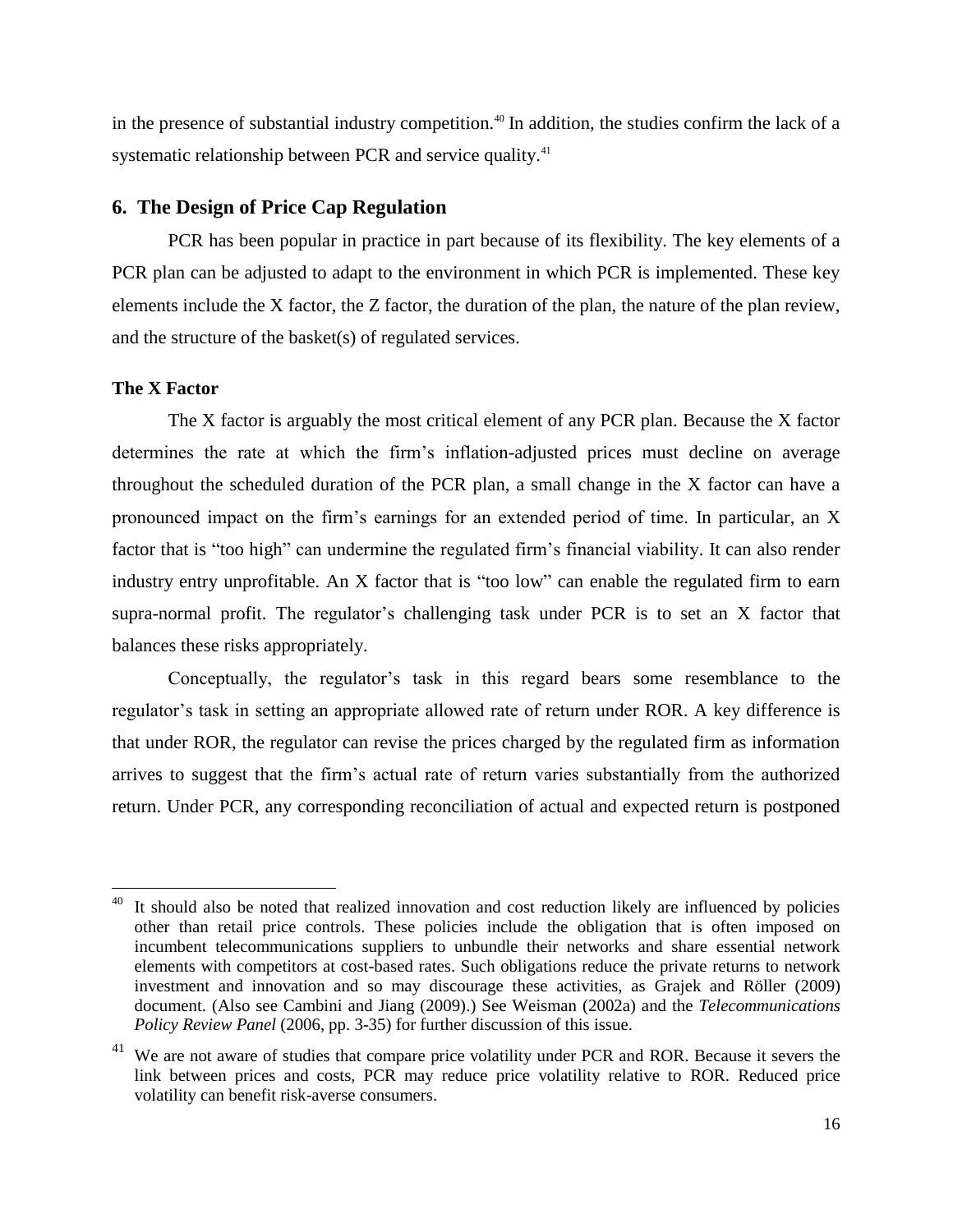until the scheduled review of the PCR plan. Consequently, the actual return can depart significantly from the expected return under PCR.<sup>42</sup>

# **The Z Factor**

It can be challenging to specify in advance an X factor that will be "just right" throughout the duration of a PCR plan. Such a specification requires accurate knowledge of the firm"s capabilities as well as present and future industry conditions. Because it is difficult for even the most omniscient regulator to anticipate all relevant industry events, many PCR plans include a Z factor. The Z factor adjusts the rate at which inflation-adjusted prices must fall to reflect the financial impact of unanticipated events.<sup>43</sup> An event for which a  $Z$  factor adjustment is considered under PCR typically exhibits three distinguishing characteristics. First, the event is beyond the control of the regulated firm. Second, the event has a pronounced financial impact on the firm. Third, the event has a disproportionate effect on the regulated firm that is not accounted for by other elements of the PCR plan. Typical events that may warrant Z factor adjustments include an industry-specific tax change, new legislation, and a *force majeure* or "act of God" (e.g., floods, hurricanes and tornadoes).

Z factor adjustments are designed to insure the regulated firm against large, unanticipated financial shocks that are beyond its control. Absent any prospect of a Z factor adjustment, the regulated firm must deliver its services at the mandated prices regardless of its realized earnings. If unanticipated industry developments arise, the regulated firm may experience wide variation in earnings. Such variation entails risk for investors, which can increase the regulated firm"s cost of capital. Appropriately designed Z factor adjustments can reduce the firm"s capital costs without limiting the firm's incentive to innovate and reduce its operating costs.<sup>44</sup>

<sup>42</sup> Furthermore, because the value of X can influence the firm's incentive to gather valuable planning information and to innovate, X need not be set to generate precisely a fair return on investment. See Littlechild (2003b) for further discussion of this issue.

<sup>&</sup>lt;sup>43</sup> Formally, the firm's prices are permitted to rise, on average, at the rate of inflation plus the Z factor minus the X factor.

<sup>&</sup>lt;sup>44</sup> In order to reduce the firm's capital costs without limiting desirable incentives, Z factor adjustments must be designed and implemented appropriately. If, in practice, these adjustments are employed to preclude all windfall gains for the firm but never compensate the firm for unavoidable, unanticipated losses, then Z factors can increase the firm's cost of capital, just as ESR plans can if they limit large financial gains without mitigating severe financial losses. Future research might determine whether regulated firms that incorporate explicit Z-factor adjustments in their PCR plans face higher or lower costs of capital*.* (Note that if a Z-factor changes the cost of capital, it could affect the rate of growth of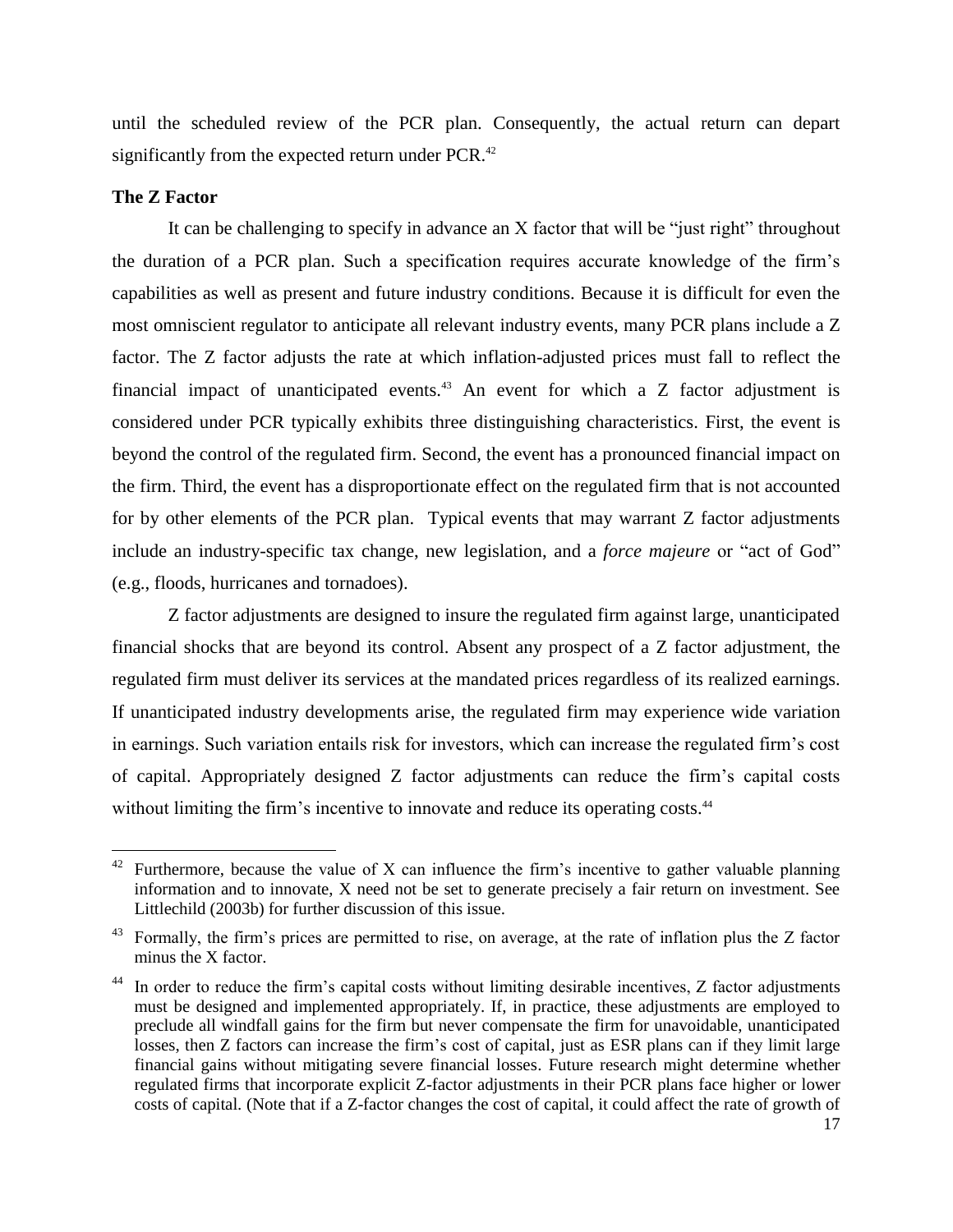Z factor adjustments are only made for exogenous events to avoid compensating the firm for financial losses that it could reasonably have avoided. To illustrate, the firm might be compensated for the reduction in earnings it suffers due to a new tax on regulated telecommunications services or for the uninsured losses it incurs from facility damage caused by an unanticipated flood.<sup>45</sup> In contrast, the firm would receive no compensation for facility damage caused by faulty design, improper use, or inadequate maintenance.

It can be difficult and time consuming to identify the exact financial impact of an exogenous, unanticipated event. Therefore, to reduce the costs associated with the frequent regulatory hearings that would otherwise be required, Z factor adjustments typically are limited to events with pronounced financial impact.

Z factor adjustments also are reserved for events that affect the regulated firm disproportionately. This restriction helps to avoid compensating or penalizing the firm twice for the same financial shock. To illustrate, suppose the regulated firm incurs a large, unanticipated increase in labor costs due to a pronounced increase in the power of labor unions throughout the economy. A Z factor adjustment for these increased costs typically would not be appropriate under a PCR plan that allows the firm to increase its prices, on average, at the rate of economywide price inflation (less the X factor). In this case, the widespread unionization would likely increase inflation throughout the country, and so the regulated firm would be authorized to increase its prices accordingly without a  $Z$  factor adjustment.<sup>46</sup>

Z factor adjustments help PCR to replicate the discipline of competitive markets. Suppliers in competitive markets typically can pass along to customers in the form of higher prices unavoidable cost increases that affect the entire industry (e.g., a substantial increase in the cost of essential inputs). In contrast, a supplier that is less diligent than its rivals in controlling its

input prices and hence the appropriate X factor. Thus, the various parameters in the price cap formulae are intimately linked.)

<sup>&</sup>lt;sup>45</sup> A regulated firm might reasonably be required to bear the financial losses associated with a risk against which the firm could have insured at reasonable cost, but declined to do so. Of course, the firm"s cost of acquiring insurance should be viewed as a legitimate cost of operation in such a setting.

 $46$  A Z factor adjustment would be appropriate in this case only to the extent that the exogenous wage inflation affects the regulated supplier disproportionately relative to other firms in the economy. Note, more generally, that Z factor adjustments typically are not "all-or-nothing" adjustments. A regulated firm may ultimately be judged to be responsible for one-half of the financial loss associated with an unanticipated event (e.g., an unusually severe storm). In such a case, the Z factor adjustment should compensate the firm for only half of the financial loss it incurred due to the event.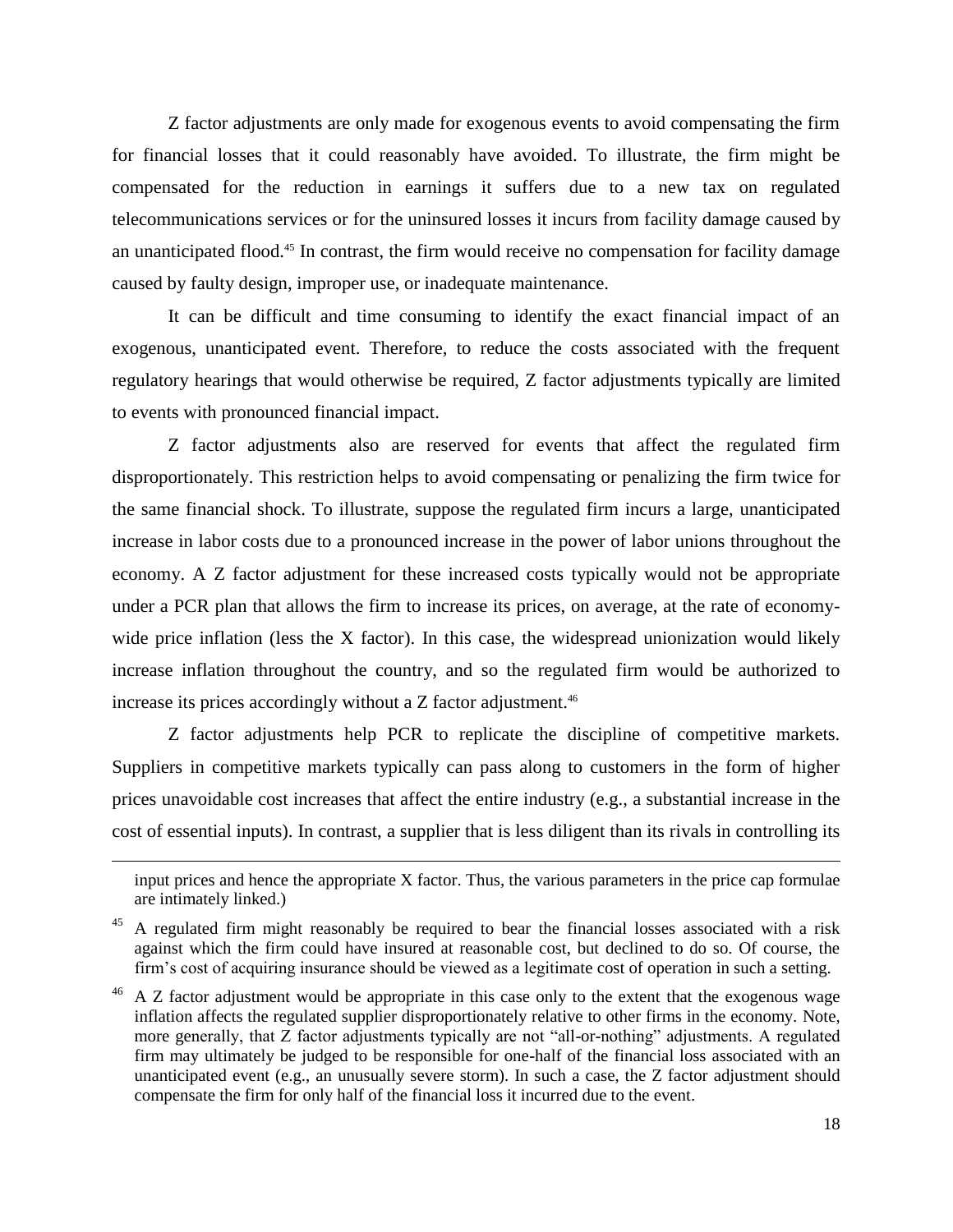operating costs cannot increase its prices to recover these costs. The supplier"s (former) customers will simply purchase the product in question from the more efficient rival suppliers who offer to sell the same product at a lower price.

#### **The Duration of the Price Cap Plan**

A PCR plan typically specifies the length of time for which the plan will operate before it is reviewed. A relatively short PCR plan can help to ensure that prices do not diverge too far from underlying production costs and that realized earnings do not depart too far from the target level of earnings for an extended period of time. A short PCR plan can function much like ROR in this regard. A short PCR plan also may function like ROR by diminishing the firm"s incentive to innovate and reduce its operating costs. In particular, if the X factor is re-set frequently to pass on to consumers in the form of lower prices any cost reductions that the regulated firm has achieved, then the firm's incentive to secure these cost reductions will be limited.<sup>47</sup>

## **The Nature of the Plan Review**

 $\overline{a}$ 

Holding constant the length of a PCR plan, the incentives for innovation and cost reduction that the plan provides vary with the nature of the plan review. If the review entails revising the X factor to pass on to consumers any and all cost reductions that the firm has achieved, then PCR will function much like ROR with an exogenous regulatory lag (Pint, 1992).<sup>48</sup> In contrast, if the review serves primarily to determine whether the industry has experienced any major structural changes (e.g., a substantial increase in actual or potential competition) since the last review of the PCR plan and to adjust plan parameters only to reflect such changes, then the PCR plan will provide the regulated firm with substantial incentive to innovate and reduce its operating costs.<sup>49</sup>

Armstrong et al. (1995) analyze the optimal duration of a PCR plan.

Such a PCR plan also will function much like earnings sharing regulation in that high earnings are shared (intertemporally) with consumers. In settings where multiple local monopolies operate in similar settings, the X factor for each firm can be adjusted to reflect the recent performance of the other regulated firms. Such adjustments allow X factors to be updated to reflect recent industry changes without penalizing individual firms for exceptional performance. See Shleifer (1985) and Meran and Hirschhausen (2009), for example, for thoughts on how to design such "yardstick regulation."

As noted above, a smaller X factor can be appropriate in the presence of an increased potential for competition so as not to stifle competitive entry unduly. Increased competition also can justify a lower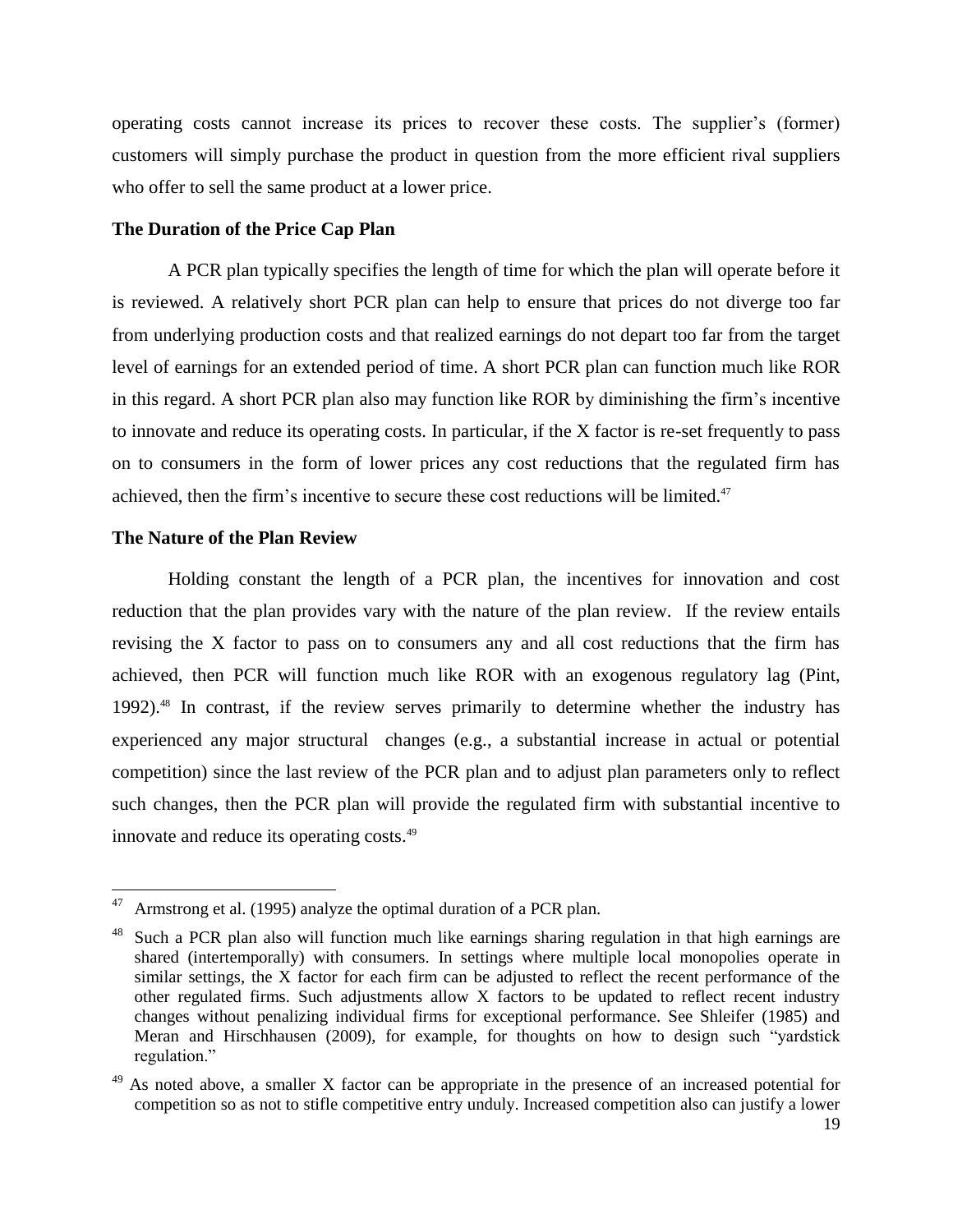## **Service Baskets**

 $\overline{a}$ 

For simplicity, the discussion to this point has considered the case in which all of the firm"s regulated services are placed in a single basket and the restriction on the rate at which inflation-adjusted prices can rise is applied to this single basket of services. In practice, PCR plans often group the firm"s services into distinct baskets of services and apply separate average price restrictions to each basket.

To illustrate, services sold to residential customers can be placed in one basket and services sold to business customers can be placed in a second basket. Such separation can have important implications even if the same constraint on average prices is applied to each basket. When all services are placed in the same basket, a reduction in the price of one service enables an increase in the price of any other service without altering the average price of all services. In contrast, when residential services and business services are placed in distinct baskets, the average price of residential services does not change when the prices of some or all business services are reduced. Therefore, when residential and business services are placed in distinct baskets and a separate average price constraint is imposed on each basket, a reduction in the price of a business service does not automatically authorize the firm to increase the price of a residential service, as would be the case if all services were placed in a single basket.

Through appropriate segregation of services into distinct baskets, a PCR plan can ensure reasonable price levels both on average and for particular groups of services. The plan can thereby selectively provide the greatest regulatory protection where it is most needed.<sup>50</sup>

Of course, regulatory protection should be reserved for settings where it is needed. In particular, once competition has developed to the point where it alone can constrain prices effectively on some services, these "competitive" services should be removed from price cap regulation. Otherwise, the prices of non-competitive services may rise unduly. This is the case

X factor to the extent that it promulgates faster input price growth rates (by bidding up the prices of scarce inputs) or reduces the regulated supplier's operating scale and thereby increases its unit cost of production.

<sup>&</sup>lt;sup>50</sup> PCR plans can afford special protection to the regulated firm's smallest customers (i.e., those who spend the least on the firm's services) even without placing the services that these customers purchase in a separate basket. This special protection can be achieved by weighting particularly heavily the expenditures of small customers when calculating the average price of the firm"s services. See Hauge and Sappington (2010) for a description of this weighting procedure (which has been employed in the UK telecommunications sector).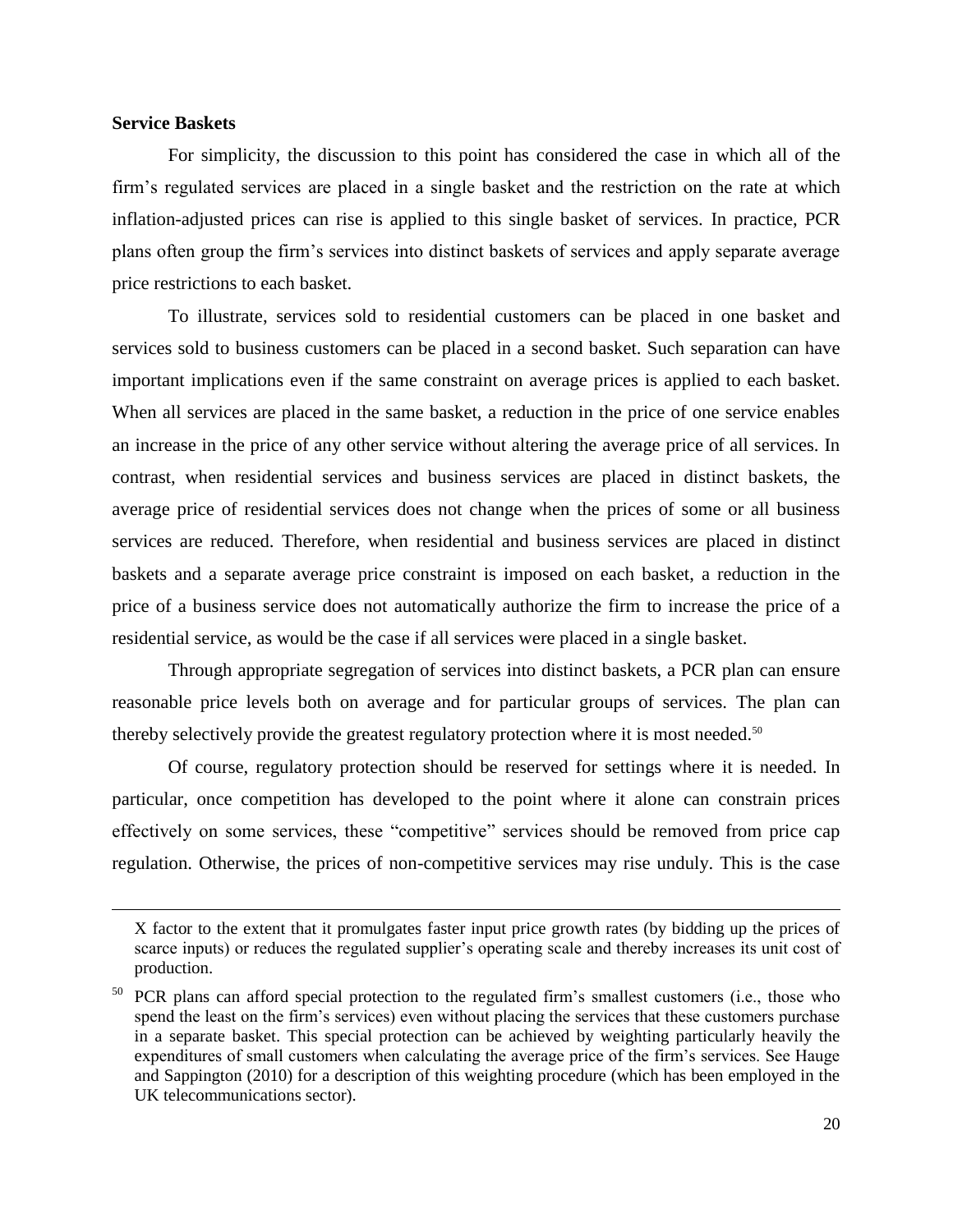because, as noted above, PCR permits the firm to increase the prices of non-competitive services when it reduces the prices of competitive services in the same basket of services.

#### **7. The Popularity of PCR**

Having examined the key elements of PCR plans, we can now consider why PCR has been widely adopted in telecommunications industries throughout the world in recent years. The popularity of PCR likely stems in part from its ability to adapt to the environment in which it is implemented and to the primary goals it is intended to serve.

The design and implementation of PCR may seem to be a daunting task for regulators who have limited knowledge of the regulated firm"s capabilities and the environment in which the firm operates. If the regulator cannot specify an X factor that is "just right," the regulated firm may enjoy supra-normal profit or suffer financial distress. However, the regulator can ensure that financial distress is short-lived by scheduling a review of the PCR plan soon after it is implemented. The regulator also can allow Z factor adjustments for moderate financial shocks. Furthermore, the regulator can limit objections to relatively high earnings for the firm by choosing an X factor that guarantees for consumers smaller price increases than they experienced under ROR.

As noted above, enhanced incentives for innovation can produce cost savings that enable gains for both consumers and the regulated firm. The X factor effectively determines how potential gains are shared by the firm and its customers. A key difference between PCR and ESR in this regard is that PCR can guarantee gains for consumers by imposing the same reductions in inflation-adjusted prices regardless of the cost savings that PCR engenders. In contrast, the gains that consumers receive under ESR vary with the cost reductions (and thus the earnings) that the firm ultimately achieves.

Of course, if a PCR plan is reviewed soon after it is implemented and if the X factor is reset at the review to award to consumers on an ongoing basis the entire productivity gain that the firm has secured, then the plan will function much like ROR. Such a plan is unlikely to foster significant cost reduction. Therefore, a regulator that has reasonable knowledge of the firm's capabilities and industry conditions can implement a PCR plan with a longer period of time between reviews. Such a plan can provide the firm with substantial incentive to innovate and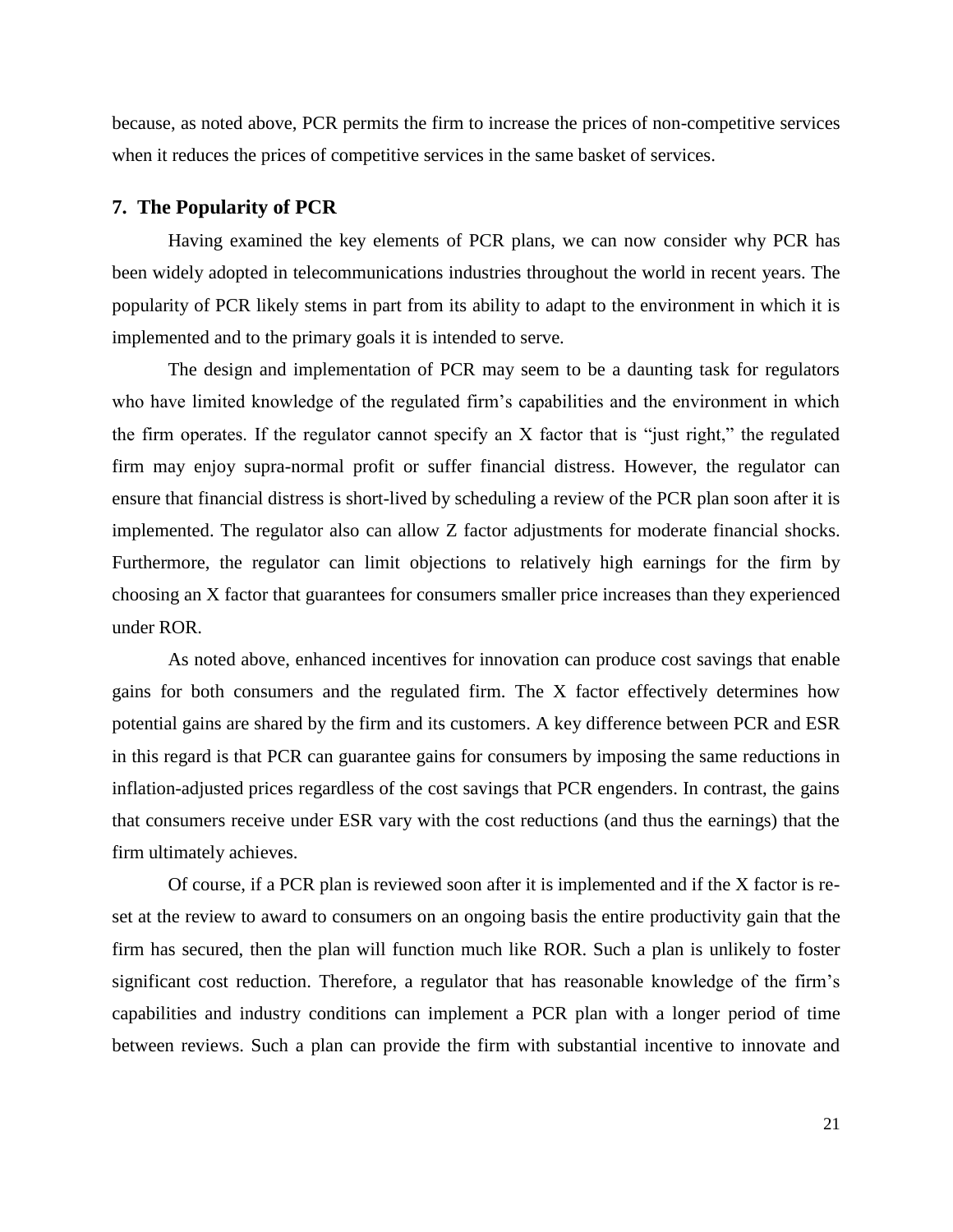reduce its operating cost with little risk of allowing the firm excessive profit or forcing the firm to suffer financial distress.

PCR plans also can be adjusted to afford particular protection to consumers for whom the market provides the least protection. The protection can be provided, for example, by identifying the services that these consumers tend to purchase and by placing separate, stringent controls on the prices charged for these services.

The pricing flexibility that PCR affords the regulated firm can be particularly valuable in settings where the incumbent supplier faces competitive pressure. Competitors often make every effort to attract the incumbent supplier's most profitable customers – a practice known as "cream-skimming." To avoid losing these customers, the incumbent must respond to competitors" price reductions in a timely fashion. PCR facilitates timely responses to targeted competitive challenges and permits a broader restructuring of prices that can help to avoid undue financial stress for the incumbent supplier. $51$ 

By granting the incumbent supplier substantial flexibility to structure prices, PCR empowers the regulated firm to employ its privileged knowledge of production costs and consumer demand to maximize its profit while delivering the mandated inflation-adjusted average price reductions. With appropriate specification of the X factor and the weights employed to calculate the average price level, PCR can thereby induce the regulated firm to set prices that maximize the welfare of consumers while ensuring the firm a reasonable return on its regulated investments.<sup>52</sup> A regulator that attempts to set prices directly based on her imperfect knowledge of production costs and consumer demand typically would be unable to secure the same outcome.

 $51$  The structure and composition of service baskets can be important in this regard. As noted in section 6, if residential and business services are placed in the same basket of services, then the regulated firm is effectively authorized to increase the prices of residential services when it reduces prices for business services in response to competitive pressures. Such authorization can encourage excessive price reductions for business services (i.e., prices below incremental production costs) by insulating the firm from the financial impact of price reductions. See Armstrong and Vickers (1993) for additional analysis of this possibility.

See Laffont and Tirole (1996). This conclusion holds if all of the regulated firm's services are placed in the same basket, a single constraint on the firm"s average price level is applied to this basket, and the weights applied to individual service prices reflect the relative quantities of the services sold at the identified ideal outcome.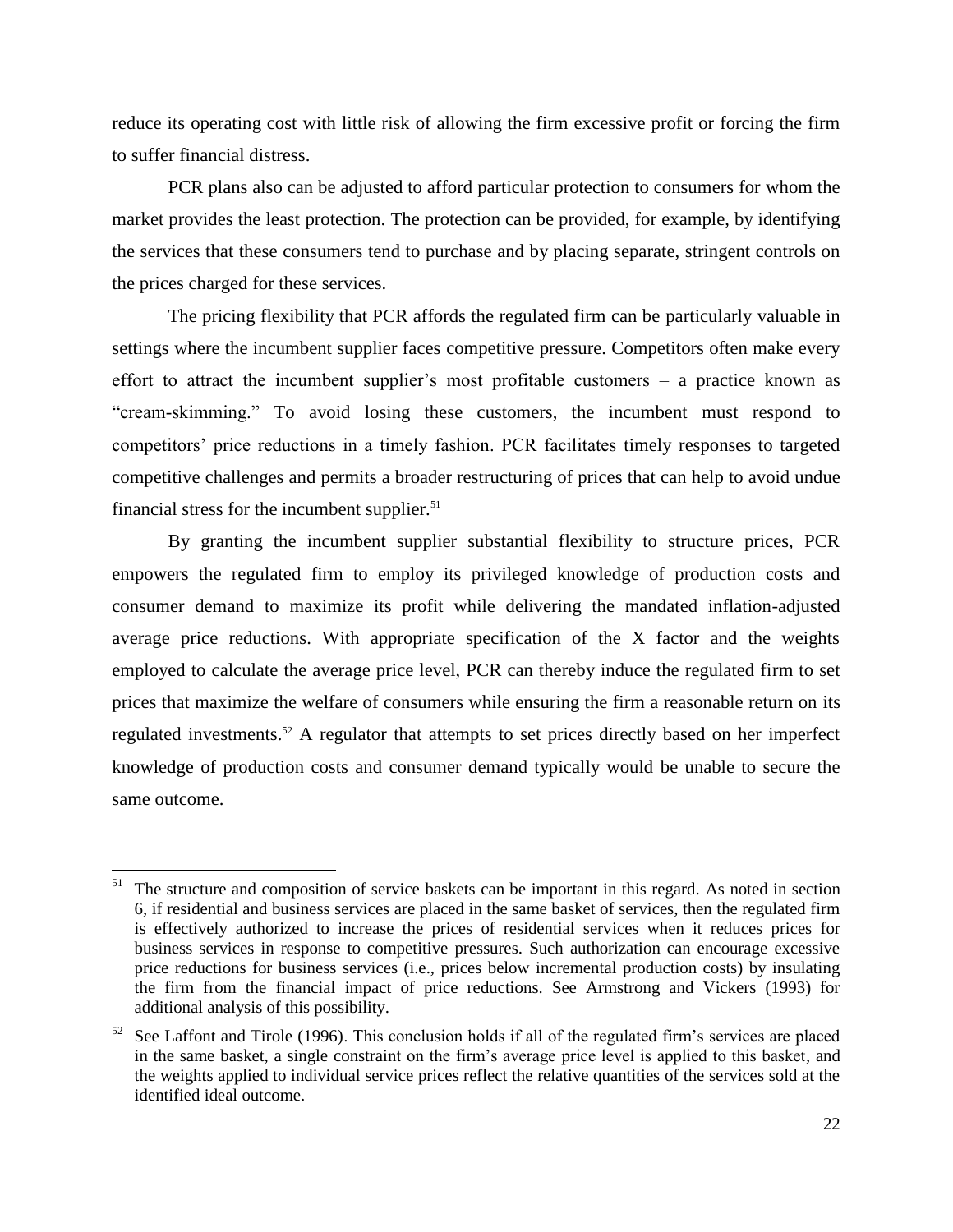PCR is well-suited for environments with developing competition for an additional reason. When competitive forces strengthen to the point where they can effectively limit the prices that the incumbent supplier charges for some of its services, it is appropriate to terminate price regulation of these services. Such selective deregulation leaves the incumbent supplier producing both regulated and unregulated services. When these distinct groups of services are produced using the same production facilities, the firm"s cost of supplying regulated services can be difficult to measure. Regulatory policies that link prices to measured costs in such settings can be contentious and difficult to implement. PCR can avoid these difficulties by declining to link prices to measured costs.

The widespread adoption of PCR may also reflect the technological changes that, in recent years, have produced reductions in the costs of key inputs (e.g., digital switches and optical fiber) employed to produce telecommunications services. PCR provides a convenient means to pass these (exogenous) cost reductions on to consumers in the form of lower prices without the need for frequent formal rate hearings.

In summary, PCR has enjoyed considerable popularity in telecommunications industries throughout the world in recent years. This popularity likely reflects in part the prevailing industry conditions and in part the ease with which PCR can be adapted to the setting in which it is implemented. The X factor, Z factor policies, the length of the plan, the nature of the plan review, and the structure of service baskets all can be adjusted to reflect prevailing regulatory goals and resources.

In principle, ESR adds an additional element of flexibility that might tend to make ESR even more popular than PCR. ESR permits realized surplus to be divided between consumers and the regulated firm according to the level of earnings that the firm generates. In contrast, PCR effectively guarantees in advance the benefits that consumers will receive and allocates to the regulated firm any incremental surplus that it generates.<sup>53</sup>

<sup>&</sup>lt;sup>53</sup> Because consumer benefits are guaranteed in advance under PCR, consumer advocates may have an incentive to lobby for excessively liberal competitive entry policies. Such policies can benefit consumers in the short run by promoting lower industry prices. In the long run, though, such actions can limit investment by the regulated firm and thereby harm consumers by reducing industry innovation. See Fazzari et al. (1988), Lehman and Weisman (2000a, pp. 343-356), and Weisman (2002a,b) for further discussion of this issue.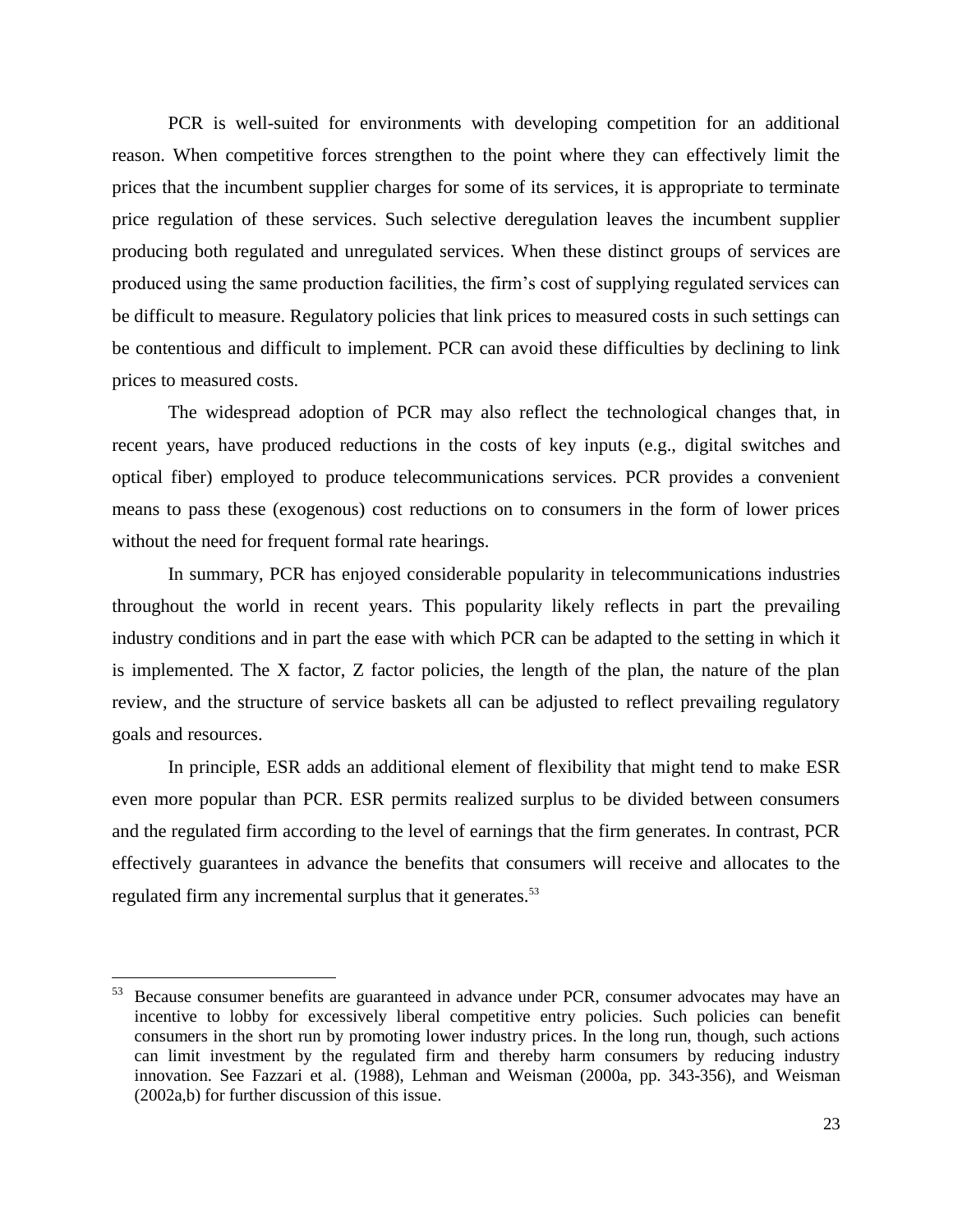Although the ability to vary the division of surplus according to its realized magnitude offers potential advantages, it also introduces important disadvantages. These disadvantages, which are considered in detail in the next section, likely explain why ESR has proved to be less popular than PCR in many jurisdictions.

Before proceeding, we note that PCR has not been universally adopted in telecommunications markets around the world despite its many benefits. Variation in regulatory commitment powers may help to explain different rates of PCR adoption in different jurisdictions. PCR will realize its full potential benefits only if the promise to reward the regulated firm for superior performance is credible. The firm will have little incentive to innovate and discover ways to reduce its operating costs if it believes the regulator will simply pass all of the resulting gains on to consumers in the form of lower prices. In practice, political pressure to reduce substantial earnings by a regulated firm can be intense, regardless of the source of the earnings.<sup>54</sup> When this political pressure is so intense as to preclude substantial earnings for the firm, the potential gains from PCR will be limited, and so PCR may not be implemented.

# **8. "Surprises" Under Incentive Regulation**

 $\overline{a}$ 

For the most part, incentive regulation in general and PCR in particular have played out in practice as predicted by the theory. However, two "surprises" identified above have arisen – the short tenure of ESR and the lack of pervasive, persistent declines in service quality. We provide additional possible explanations for these surprises in this section. After doing so, we identify and explain a third "surprise" that does not appear to have been anticipated in the early literature on PCR. This surprise pertains to the behavior of regulators rather than the behavior of regulated suppliers.

<sup>54</sup> As Braeutigam and Panzar (1989, p. 320) note, "A regulatory agency is likely to be subjected to considerable political pressure to change the price cap or price cap formula over time. If a firm regulated by price caps begins to earn large profits, consumers will no doubt petition the regulator to lower the price in the core market." Weisman (1993, pp. 364-365) notes that increased earnings for the regulated firm are sometimes viewed as a failure of regulation itself. This view can place regulators under extreme pressure to limit the firm"s earnings, which in turn can reduce the firm"s incentive to realize the gains that PCR could otherwise secure. Panteghini and Scarpa (2008) analyze the merits of ESR in settings where the regulator has limited ability to allow exceptionally high earnings.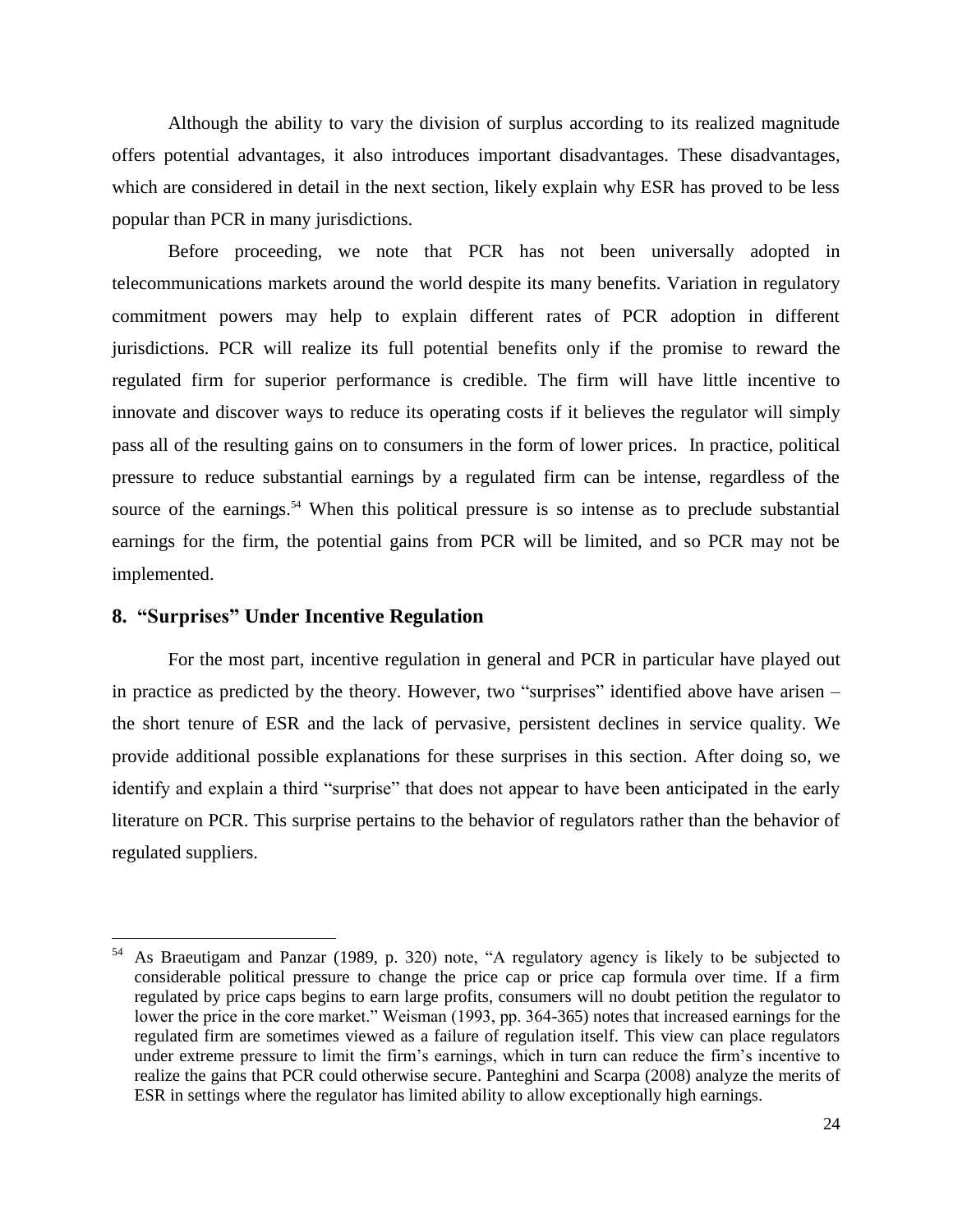The short tenure of earnings sharing regulation in the US telecommunications industry may be somewhat surprising for at least three reasons. First, as noted above, earnings sharing coupled with price cap regulation would seem to provide even greater flexibility than pure price cap regulation to adapt to changing industry conditions. Second, the literature suggests that in the presence of limited knowledge of industry conditions, earnings sharing can generate greater consumer welfare than can pure PCR.<sup>55</sup> Third, regulators can face serious political ramifications if the regulated firm"s earnings exceed levels that the public deems to be acceptable (Braeutigam and Panzar, 1989, p. 320; Weisman, 1993, pp. 364-65). Earnings sharing tempers these concerns by automatically delivering a portion of abnormally high earnings to consumers. Hence, the fact that regulators often choose to operate without the "safety net" that ESR can provide may be surprising.

There are at least three possible explanations for this surprise. The first explanation for the short tenure of ESR in the US is that regulators may have discovered fairly quickly that ESR retains many of the drawbacks of ROR. In particular, a plan that allocates more surplus to consumers as realized surplus increases limits the firm"s incentive to increase surplus. Thus, ESR does not provide the same strong incentives for cost reduction and innovation that PCR provides.<sup>56</sup> Furthermore, ESR requires precise measurement of earnings. As noted above, such measurement is difficult when the regulated firm supplies both regulated and unregulated services (e.g., basic telephone service and broadband internet access) using the same production facilities. Some allocation of common production costs is required in these settings, and such allocations can be contentious.

The greater is the fraction of common costs allocated to regulated services, the lower are the measured earnings derived from regulated services. Consequently, the regulated firm has an incentive to allocate common costs to regulated services while consumer advocates have an incentive to encourage the allocation of common costs to unregulated services when the regulated firm operates under ESR. Consumer advocates also have an incentive to encourage regulators to disallow costs that the firm has incurred prudently in supplying regulated services.

<sup>&</sup>lt;sup>55</sup> See, for example, Schmalensee (1989), Lyon (1996), and Armstrong and Sappington (2007). Blank and Mayo (2009) demonstrate the value of ESR regulation in a setting where consumers and regulated firms lobby for favorable treatment.

<sup>56</sup> Consequently, a lower X factor can be appropriate.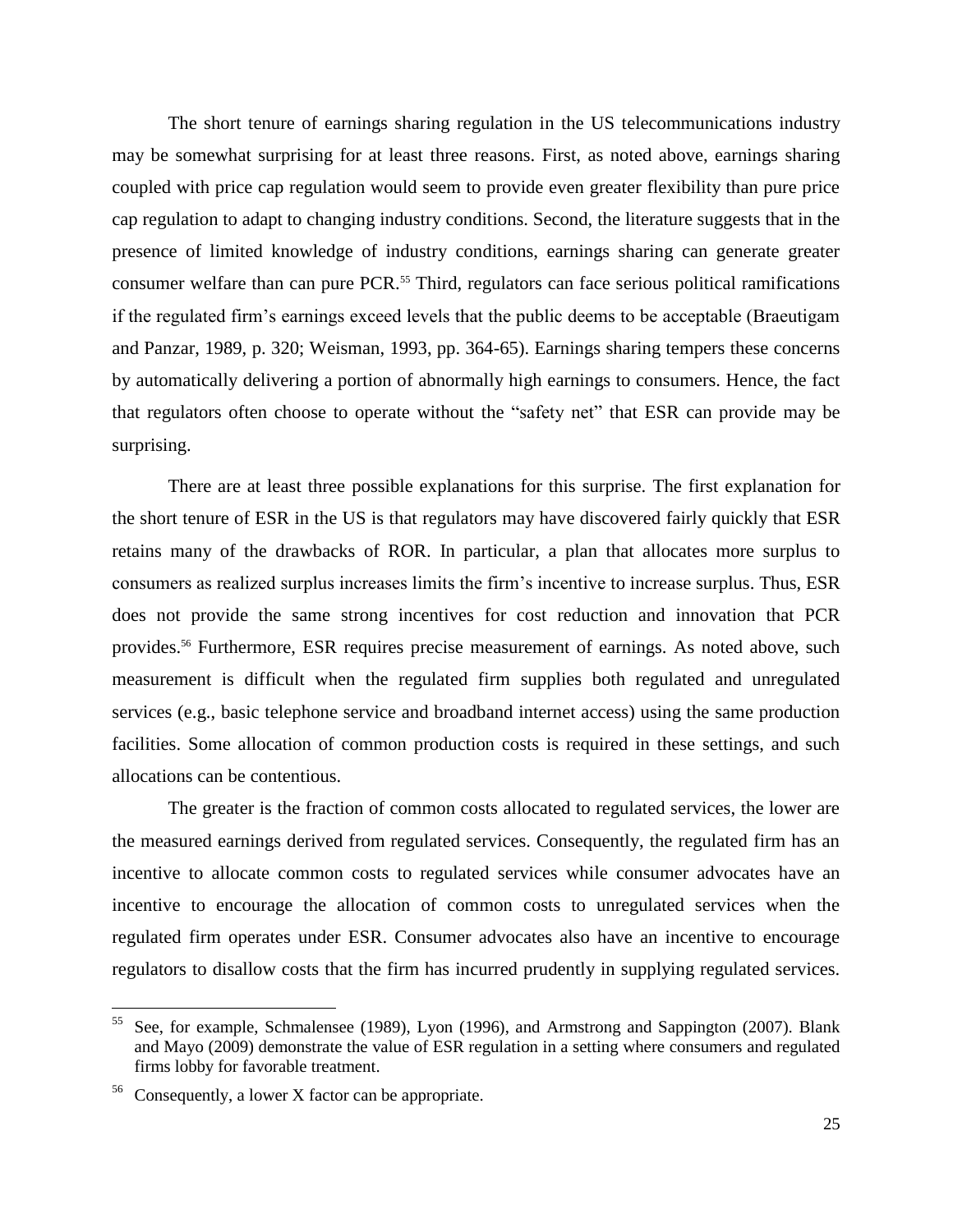When costs are disallowed, measured earnings rise, thereby increasing the financial benefits that consumers enjoy under ESR.<sup>57</sup> Thus, ESR introduces contentious technical issues that can be difficult and costly to resolve – issues that do not arise under PCR because PCR does not base surplus sharing rules on the level of measured earnings.

The costly, contentious issues that ESR can introduce have led regulators to eschew the sharing – and even the reporting – of earnings. As a former regulator in the state of Massachusetts reports (Vasington, 2003, p. 459):

The [Massachusetts regulatory] commission decided that earnings sharing was not appropriate because it introduces many of the cost-of-service disincentives for efficiency that price cap regulation is designed to eliminate. The commission also did not want to have to rule on the prudence of investments in an increasingly risky and speculative industry, which would have been required for an earnings calculation. Also, earnings sharing would require an annual review of earnings, which the commission thought would be a significant administrative burden. Some parties suggested that the calculation of earnings in each annual filing could be a pro-forma exercise, but . . . the commission"s own experience . . . showed the difficulty, if not impossibility, of limiting the scope or depth of a review of earnings in an administrative proceeding. The commission decided that it did not even want to see a calculation of the company"s earnings, and, to this day, such a calculation has not been filed with the Massachusetts commission by Verizon.

Earnings sharing can be viewed as costly insurance against extremely high or extremely low earnings for the regulated firm. Despite the substantial cost of this insurance, regulators may choose to "purchase" the insurance when their knowledge of the capabilities of the regulated firm and the environment in which it operates is limited. In contrast, when regulators are better able to predict the earnings that the regulated firm will generate under a specified X factor and/or when market competition is better able to discipline incumbent suppliers, regulators may implement PCR and thereby avoid the high cost of the insurance provided by ESR.

Such considerations may underlie the pattern of regulatory policy adoption described in section 3. Recall that when US state regulators first considered alternatives to ROR in the 1980s,

 $57$  See Braeutigam and Panzar (1993) and Weisman (1993) for additional discussion of these issues.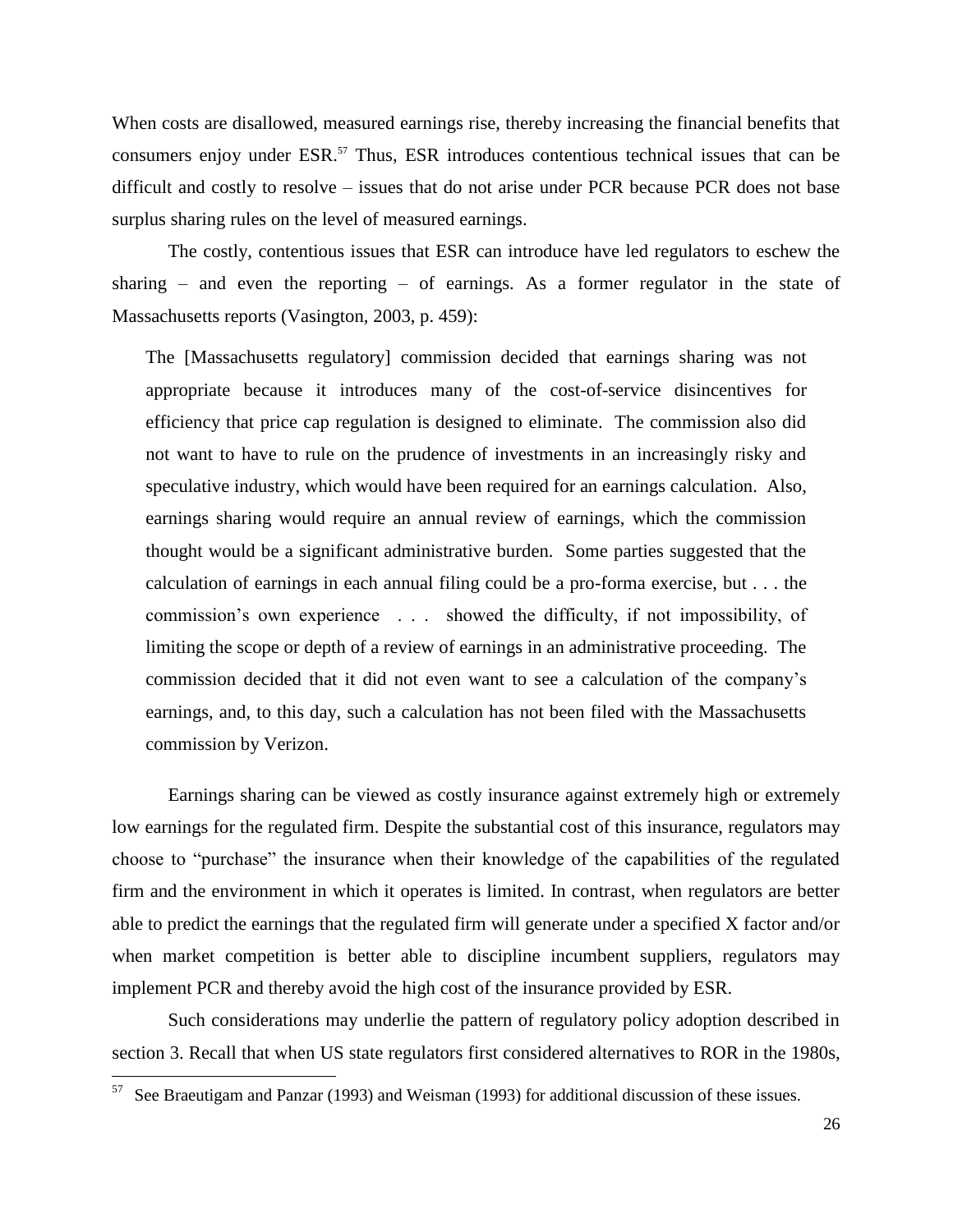they often adopted ESR. The primary suppliers of intrastate telecommunications services – the Regional Bell Operating Companies (RBOCs) – were created by the divestiture of AT&T in 1984. Consequently, state regulators had relatively little knowledge about the RBOCs" capabilities in the 1980s. As regulators acquired better knowledge of these capabilities in the 1990s and as competitive forces gained strength, PCR began to replace ESR as the primary alternative to ROR. As noted in section 3, US state regulators had abandoned ESR entirely by 2003.<sup>58</sup>

The second explanation for the short tenure of ESR in the US is that regulated suppliers may have been willing to "bribe" regulators with guaranteed consumer benefits like expanded infrastructure investment and lower retail prices in return for the opportunity to operate under "pure" PCR with no earnings sharing (Sappington and Weisman, 1996a, Chapter 3). Regulators may have determined that these guaranteed gains for consumers exceeded the potential gains that earnings sharing might deliver.<sup>59</sup>

The third possible explanation is that regulators may have been willing to forego earnings sharing because they had other instruments at their disposal to protect against inordinately high earnings on the part of the regulated firm. These other instruments are discussed further below. First, though, we suggest some possible explanations for the second surprise under PCR – the absence of a pervasive, persistent reduction in service quality.

As noted in section 4, Spence (1975) predicted that the imposition of a price ceiling on the supplier of a single product would induce the supplier to reduce its service quality. However, as noted in section 5, the telecommunications industry has not experienced lasting declines in service quality under PCR predicted by the theory. This outcome may reflect at least four considerations.

<sup>&</sup>lt;sup>58</sup> Similar considerations may also help to explain why ESR has not been phased out as rapidly in some developing countries. (Recall the experience summarized in Table 1, for example.) Regulatory resources are severely constrained in many developing countries. Resource constraints can lead to limited knowledge of the capabilities of regulated suppliers. In the presence of such limited knowledge and in the absence of strong competitive pressures, regulators may opt to "purchase" the insurance against exceptionally high or low profit that ESR can provide.

<sup>59</sup> Regulators may also have realized that an earnings sharing provision would obligate them to raise prices on key services if competition on other services substantially eroded the earnings of the regulated firm, and preferred to avoid this obligation.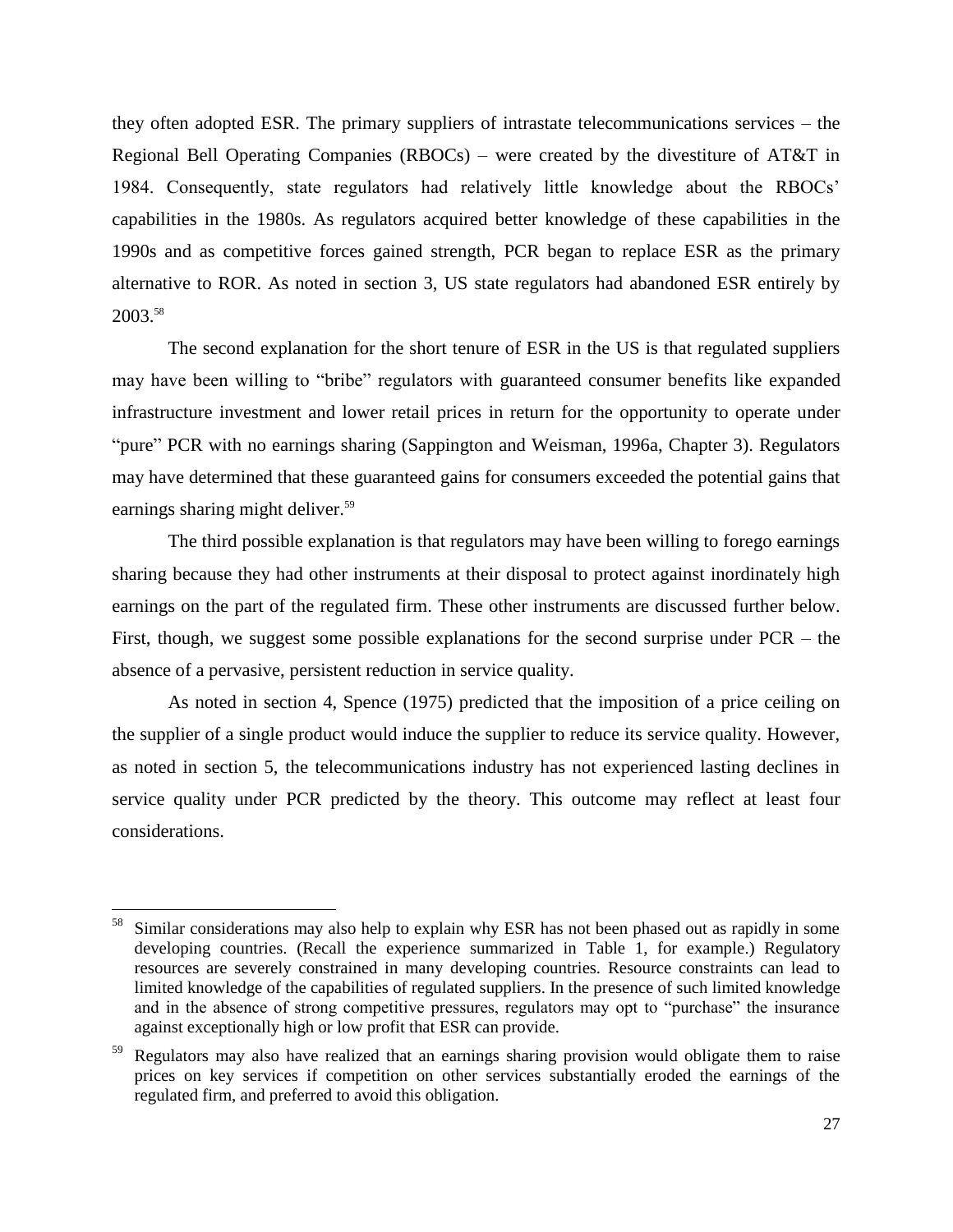First, as noted in section 4, incentive regulation plans often stipulate service quality standards and impose financial penalties if the standards were not met. Although the penalties are not always stringent, they may help to limit substantial reductions in service quality. $\frac{60}{100}$ 

Second, some early incentive regulation plans were terminated because of perceived problems with service quality.<sup>61</sup> The early terminations signaled to regulated firms that they must maintain desirable levels of service quality if they wish to continue to operate under incentive regulation. Firms that subsequently operated under incentive regulation may have received and heeded the message.

Third, suppliers of regulated telecommunications services often sell additional unregulated services, including long-distance, broadband and wireless services. Consumers who experience poor service quality of regulated telephone service may decline to purchase other services from the regulated supplier.<sup>62</sup> To avoid such erosion of consumer demand for (relatively profitable) unregulated services, a regulated supplier may choose to deliver relatively high levels of service quality for regulated telecommunications services.

Fourth, regulated suppliers may face political and regulatory pressure to maintain high levels of service quality other than the pressure imposed directly by the regulatory plan itself. To illustrate, Ameritech faced an onerous multi-state investigation of perceived shortcomings in its service quality.<sup>63</sup> Concerns about poor service quality also complicated the merger of Ameritech and SBC and the approval of their applications to provide InterLATA long-distance service (Sunderland, 2000).

We turn now to the third surprise under PCR, a surprise that pertains to the behavior of regulators rather than the behavior of regulated suppliers. Much like the foregoing discussion, the early literature focuses primarily on the ability of PCR to influence the behavior and

 $60$  Joskow (2008, p. 556-7) provides a corresponding observation with regard to incentive regulation in the energy sector. He notes that "incentive regulation has not led, as some had feared, to deterioration in … service quality. This is likely to have been the case because quality standards and associated mechanisms were included in the portfolio of incentive regulation mechanisms adopted in the UK."

 $61$  This was the case, for example, in Oregon (Oregon Public Utility Commission, 1996).

<sup>62</sup> For example, in a 2001 price cap proceeding in Canada, the Canadian Radio-television and Telephone Commission (CRTC) received numerous letters from customers indicating an intention to switch long distance, wireless, and Internet service providers if local telephone companies increased prices and/or decreased quality for basic local telephone service (CTRC, 2001).

 $63$  See Banerjee (2003).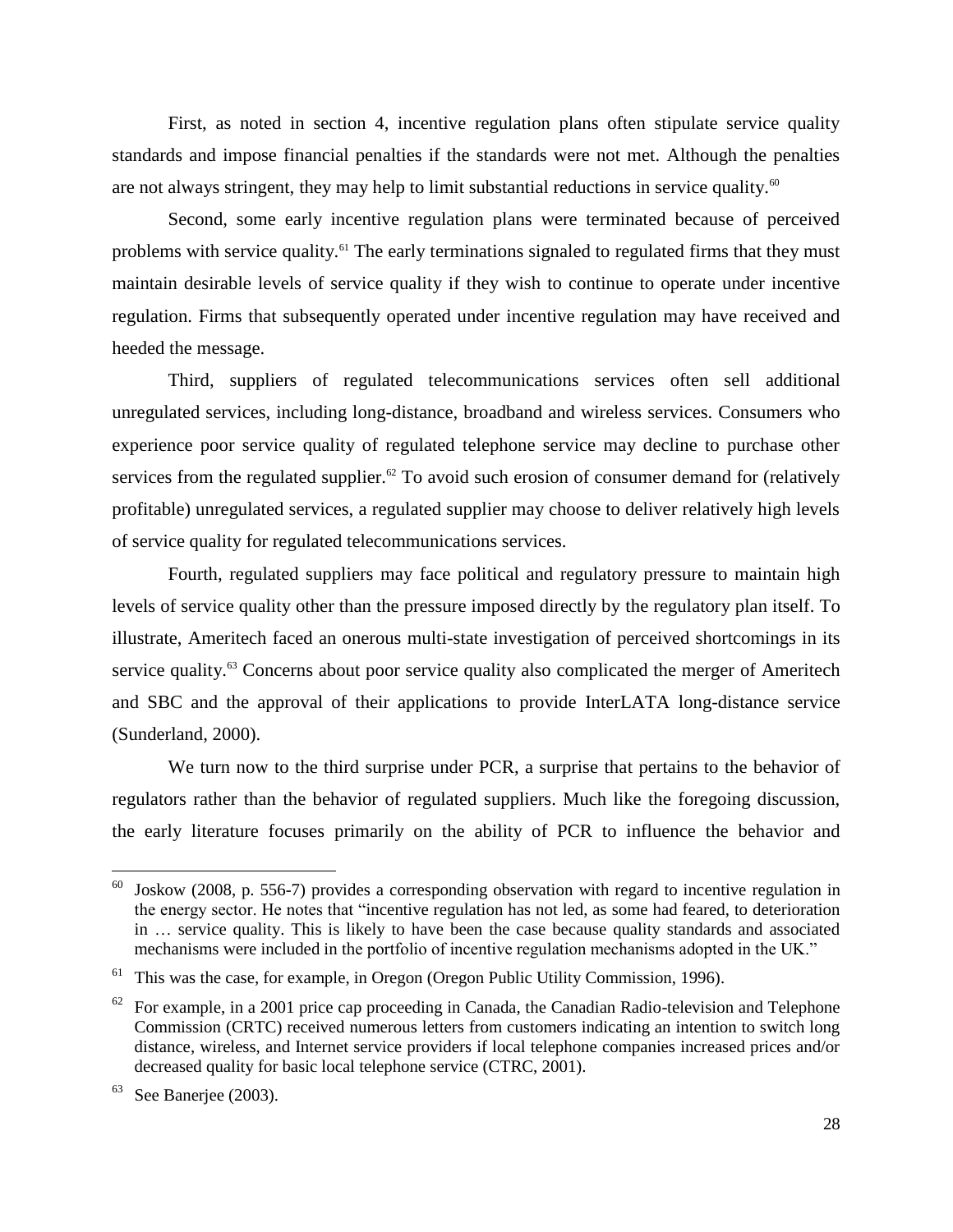performance of regulated firms.<sup>64</sup> The early literature does not emphasize the impact of PCR on the likely behavior of regulators. Consequently, the literature does not predict that PCR might endow regulators with particularly strong incentives to promote the entry and operation of new industry competitors.<sup>65</sup>

By precluding substantial increases in retail prices even when the regulated firm"s earnings are very low, PCR can encourage regulators to undertake actions that they believe will benefit consumers, even if the actions reduce the firm's earnings substantially.<sup>66</sup> These actions include facilitating industry competition by, for example, requiring incumbent suppliers to provide unbundled network elements (UNEs) to rival retail competitors at very low prices. The evidence suggests that some regulators may have undertaken such actions. UNE prices tend to be lower in states where PCR is employed than in states where ROR is employed.<sup>67</sup> Such outcomes were not anticipated, and so can be viewed as a surprise. However, the outcomes seem apparent once the incentives that PCR creates for regulators are considered.

The ability of regulators to limit earnings by facilitating competitive entry may also help to explain the short tenure of earnings sharing regulation. The 1996 Telecommunications Act endowed regulators with new instruments (e.g., UNE prices) to control the level of competitive intensity and, in turn, the earnings of the regulated firm. Hence, in giving up earnings sharing in return for guaranteed benefits for consumers, regulators may have given up little more than the sleeves from their vests.<sup>68</sup>

<sup>&</sup>lt;sup>64</sup> The literature notes, for example, that PCR can enhance the firm's incentive to reduce its operating costs and undertake efficient levels of diversification. The literature also notes that PCR can limit the firm"s incentive to misrepresent its production costs, choose inefficient production technologies, and waste resources. See, for example, Braeutigam and Panzar (1989, 1993), Weisman (1993), and Blackmon (1994).

<sup>65</sup> Weisman (2000) refers to this behavior as *regulatory moral hazard*.

In contrast, an earnings deficiency under ESR or ROR typically triggers an increase in the prices of regulated services.

 $67$  See Weisman (1994, 2002a), Lehman and Weisman (2000a,b), and Onemli (2010, Chapter 3).

<sup>&</sup>lt;sup>68</sup> The limited evidence of substantial reductions in operating costs under PCR also may be somewhat of a surprise. The limited evidence may reflect in part the difficulty of measuring the costs of producing regulated services when the firm supplies both regulated and unregulated services. Relevant changes in production costs also can be difficult to measure accurately when production technologies, products, and service qualities are changing. It is also possible that regulated suppliers do not secure all potential efficiencies when they operate under PCR because they anticipate that future prices will be revised downward to reflect the achieved efficiencies when the price cap plan is reviewed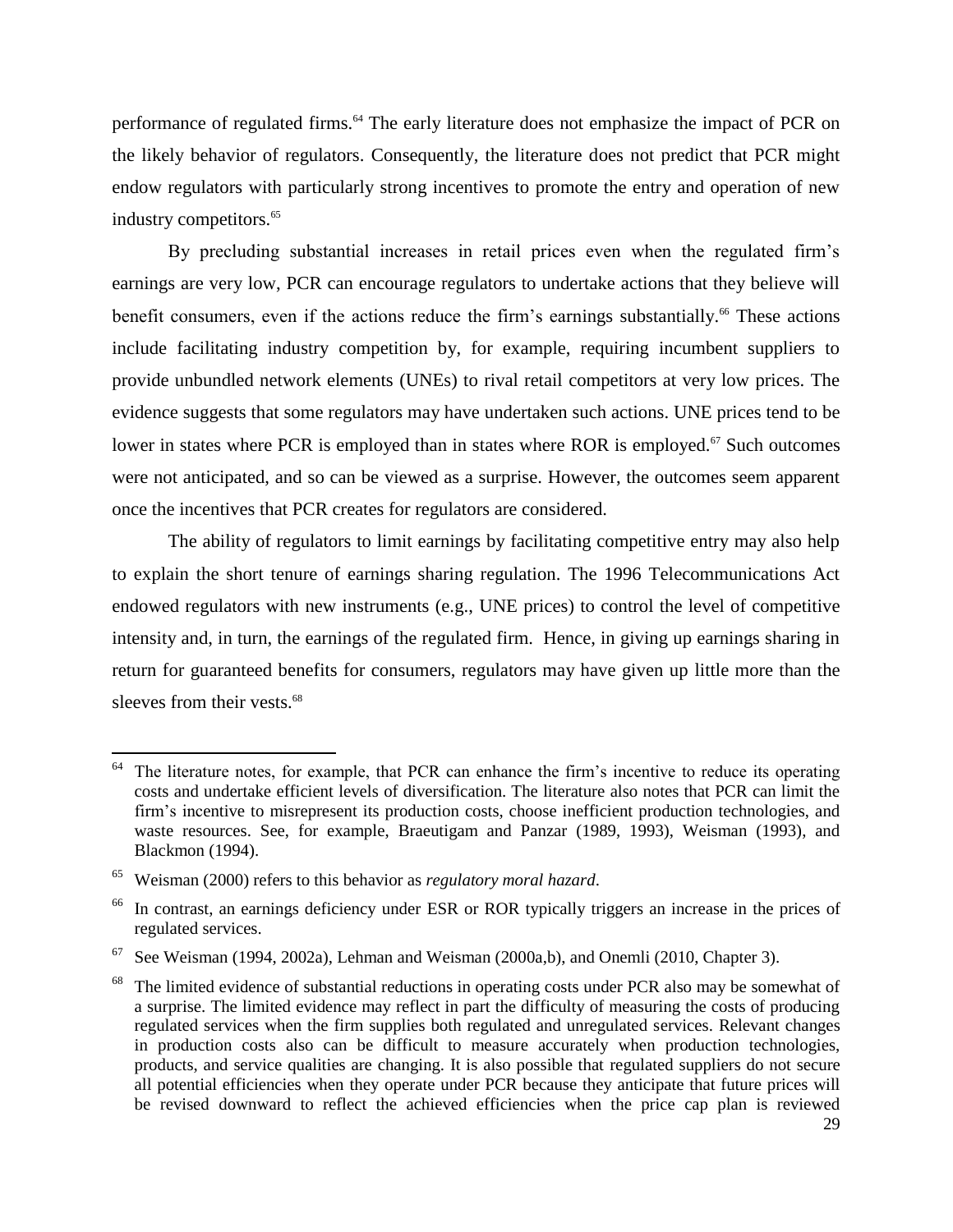#### **9. Conclusions**

 $\overline{a}$ 

As noted at the outset, PCR is a flexible form of regulation that is readily adapted to the environment in which it is implemented. PCR can operate much like ROR, for example, by limiting the regulated firm"s pricing discretion, implementing frequent plan reviews, and updating the X factor to deliver to consumers the bulk of realized productivity gains. In contrast, PCR can function more like unfettered market competition by affording the regulated firm considerable pricing discretion, implementing infrequent plan reviews, and avoiding any retroactive usurping of realized earnings. This flexibility of PCR helps to explain its widespread adoption in telecommunications markets throughout the world in recent years.

Because PCR is a flexible form of regulation, it can be structured to pursue different goals in different settings. To illustrate, when a primary goal is to attract the investment required for network expansion, PCR can be structured to operate much like ROR in order to ensure investors consistent, moderate returns. PCR can be adapted to provide enhanced incentives for innovation and cost reduction where these elements of industry performance are more highly valued. PCR also can be structured to afford particular protection to customers who are not adequately protected by market competition.<sup>69</sup> In addition, PCR can be readily adjusted over time as market competition intensifies.<sup>70</sup>

It is difficult to draw from the experience with PCR in one industry definitive conclusions about how PCR would fare in other industries. Political, institutional, technological, and other factors can vary across industries, and each factor can affect industry outcomes. To illustrate, the common concern with energy conservation can complicate the design and implementation of

<sup>(</sup>Vogelsang, 2002). In addition, the obligation to supply unbundled network elements to competitors at cost-based rates may limit an incumbent supplier"s incentive to reduce its operating costs. See also note 40 *supra*.

<sup>&</sup>lt;sup>69</sup> As noted in section 4, PCR plans also can protect consumers by including specific service quality requirements.

 $70$  Thus, PCR is well suited to implement the transition from natural monopoly to competition that Tardiff and Taylor (2003, p. 345) envision: "… industries initially in need of regulation (that is, natural monopoly providers of services essential to consumers and/or competitors) are heavily regulated at first. Yet as competitive conditions change (essentially the erosion of the natural monopoly conditions that called for regulation), regulation itself must evolve in order for it to deliver the economic benefits that competition, supplemented by regulation where necessary, can bring. And that evolution entails both reducing the range of services still subject to regulation and replacing particular regulatory mechanisms when they are no longer effective. The end-state of this evolutionary continuum is full competition with no regulation."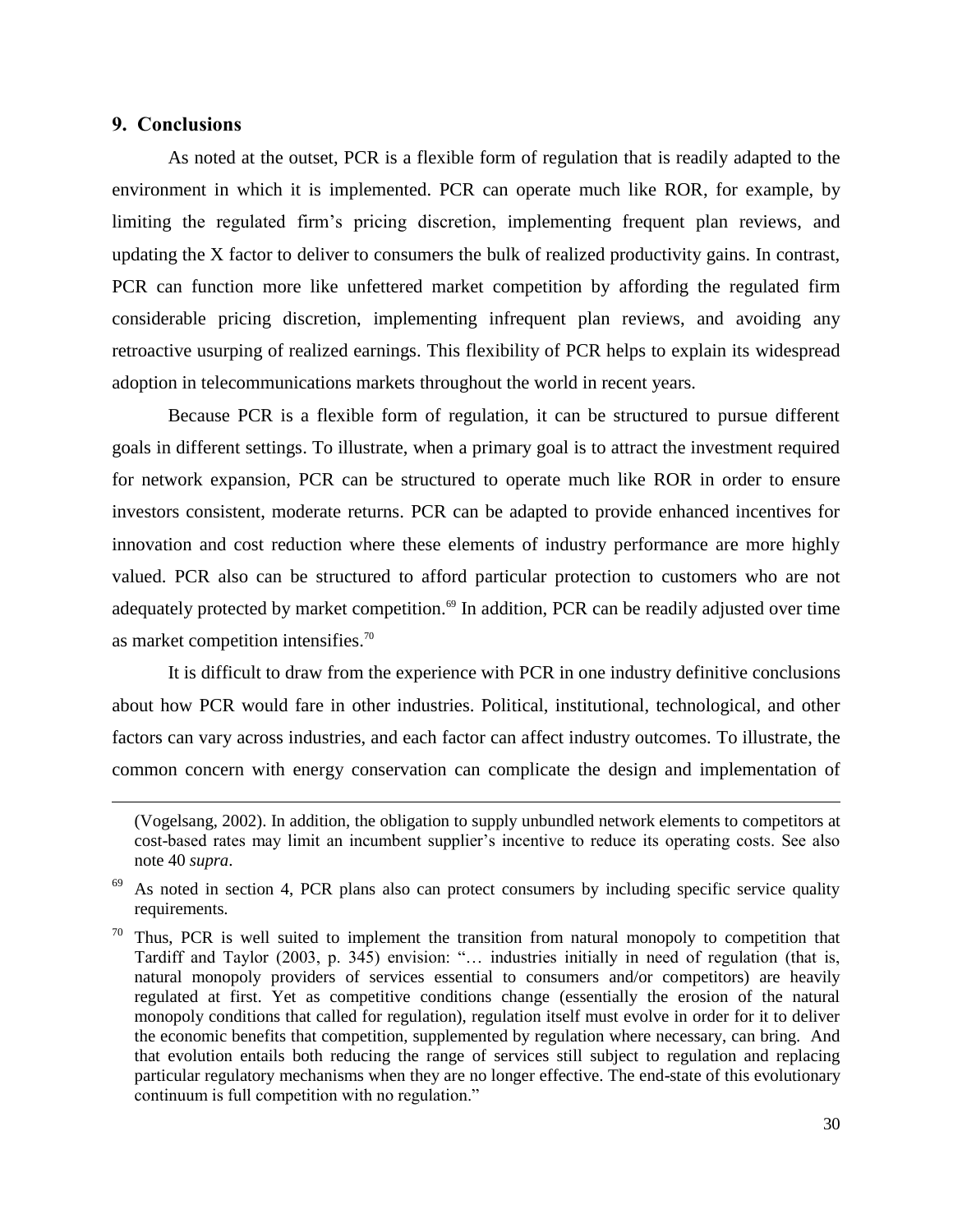incentive regulation in the energy industry. If the productivity gains fostered by PCR are passed on to consumers in the form of lower energy prices, the price reductions can encourage energy consumption. Therefore, consumption taxes or explicit rewards for reduced energy consumption may be necessary to achieve conservation goals. The best manner in which to modify standard PCR plans in order to achieve goals such as energy conservation awaits further research.

Further research also is necessary to develop a comprehensive assessment of the implications of the experience with PCR in the telecommunications industry for the likely corresponding experience in other industries.<sup>71</sup> However, before concluding, we identify six possible implications of the experience in the telecommunications industry that may warrant consideration when assessing the merits of employing incentive regulation in other industries, such as the energy industry.

First, recall that PCR was adopted in the telecommunications industry in part to facilitate the transition to a more competitive industry by providing incumbent providers with the pricing flexibility they need to respond quickly to competitive pressures. To the extent that energy markets are not experiencing similar opportunities for increased competition, this potential benefit of PCR may be less relevant.<sup>72</sup> However, PCR and other forms of incentive regulation offer potential benefits relative to ROR even in the presence of limited competition. Therefore, alternatives to ROR merit ongoing consideration in energy markets.

Second, as in the telecommunications sector, regulators who are first considering alternatives to ROR in the energy sector may be tempted to err on the side of caution and retain some explicit earnings sharing. The experience in the telecommunications sector suggests that while earnings sharing may provide some insurance against extreme levels of earnings, it may also dampen industry performance on other dimensions (e.g., network modernization, price reductions, and cost reductions). Furthermore, because ESR requires many of the same

<sup>&</sup>lt;sup>71</sup> Sappington et al. (2001), Hemphill et al. (2003), and Joskow (2008) discuss alternatives to ROR in the electric power industry. The Alberta Utilities Commission (2009) describes an incentive regulation plan for the electric power industry that resembles some of the earnings sharing plans that were employed in the early stages of incentive regulation in the US telecommunications industry. Also see Weisman and Pfeifenberger (2003).

 $72$  Joskow (2006b) and Pollitt (2010) provide assessments of competition in the electricity industry.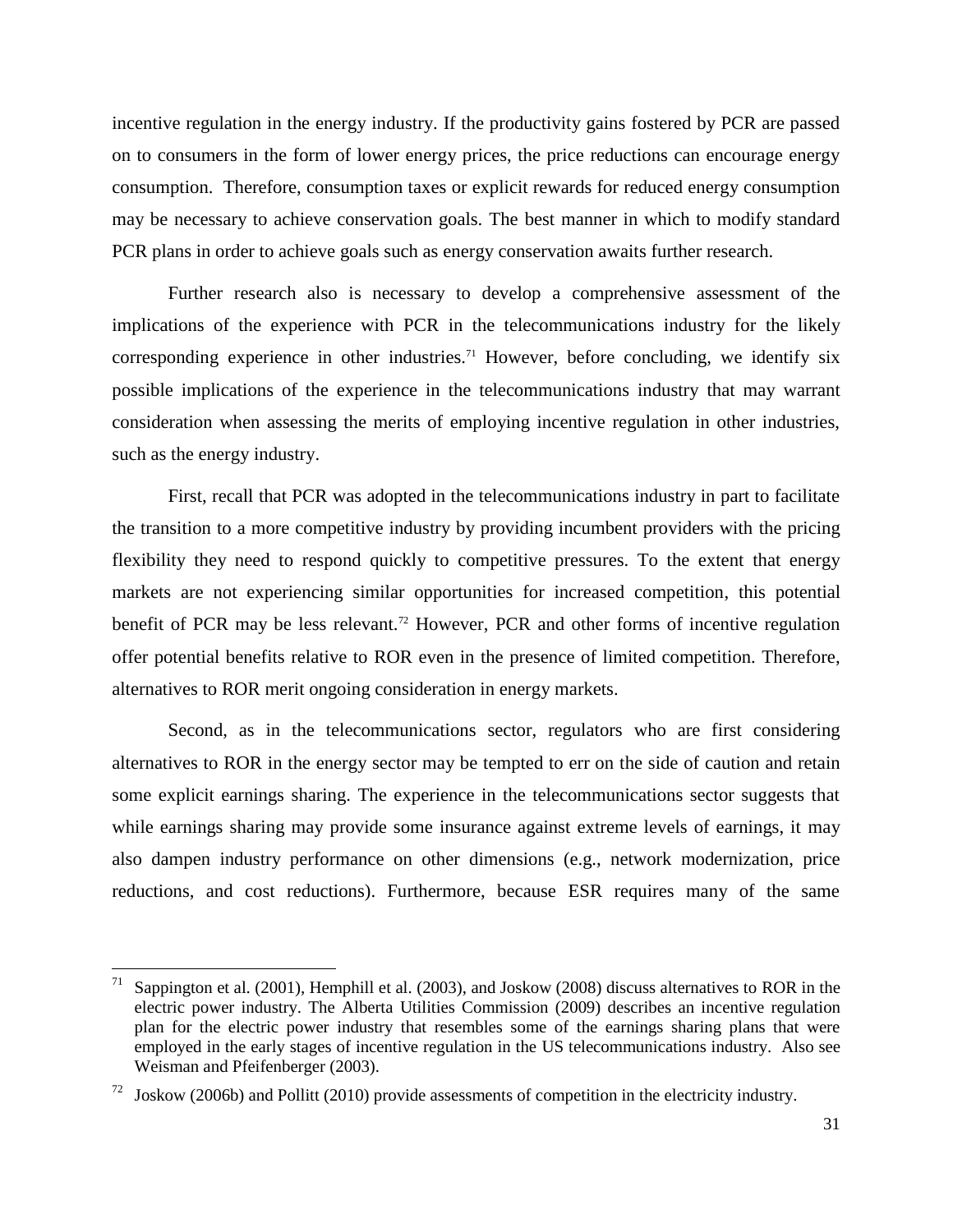regulatory considerations and procedures as ROR, ESR is unlikely to streamline the regulatory process.

Third, recall that the regulated suppliers were the primary advocates of PCR in the telecommunications industry. To ensure the adoption of PCR, the suppliers agreed to deliver a variety of consumer benefits, including network modernization. Consequently, as noted in section 5, the increased network modernization that was observed under PCR (Greenstein et al., 1995) may reflect outcomes that were mandated as a prerequisite for PCR rather than motivated by PCR itself (Sappington and Weisman, 1996b). In settings where industry suppliers are not avid supporters of alternatives to ROR, they are unlikely to make up-front concessions in order to ensure the implementation of new regulatory regimes. Consequently, the same (mandated) outcomes that were observed in the telecommunications industry may not arise in energy and other industries. More generally, the pattern of initial support for a new regulatory regime can influence the industry performance that is ultimately realized under the regime.

Fourth, although pervasive, persistent reductions in service quality did not arise under PCR in the telecommunications industry, significant transitory declines in service quality arose that raised the ire of public officials. The general public and their representatives are likely to be less tolerant of power outages than disruptions in telephone service. Consequently, energy regulators are likely to be even less tolerant of service outages than their counterparts in the telecommunications industry. Special concern with network reliability may lead energy regulators to implement particularly stringent stipulations to ensure reliability,<sup>73</sup> especially since energy regulators may lack some of the complementary instruments that regulators enjoy in the telecommunications industry.

In particular, unlike telecommunications suppliers, energy suppliers typically do not sell other, relatively profitable, unregulated services. Consequently, energy suppliers typically will not be as concerned with negative financial repercussions in other markets caused by service quality problems in energy markets. In addition, if energy suppliers are not strong proponents of incentive regulation, then the threat of terminating incentive regulation if network outages arise

<sup>73</sup> See the Federal Energy Regulatory Commission (2010).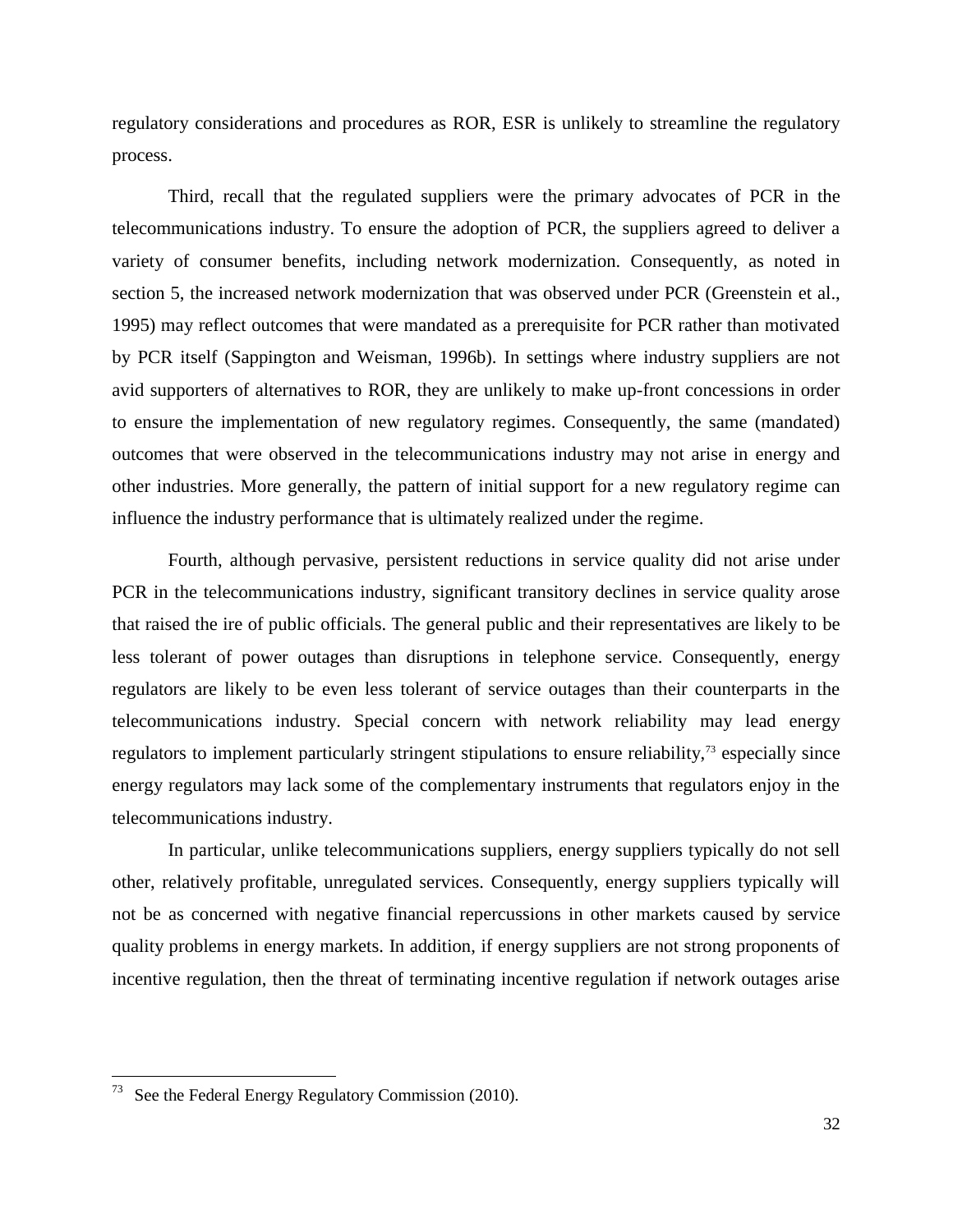under incentive regulation may not have the same motivational impact that it had in the telecommunications industry.<sup>74</sup>

Fifth, as noted in section 8, the experience in the telecommunications industry suggests that PCR may have influenced the incentives of regulators and regulated firms alike. When assessing the likely impacts of a new regulatory policy in any industry, it is important to consider how the policy will affect the incentives of all relevant parties. In the energy sector, incentive regulation plans that are designed to improve the performance of transmission or distribution companies may affect not only the incentives of regulators, but also the incentives of Independent System Operators (ISOs). Similarly, incentive regulation plans designed to improve the performance of ISOs may affect the incentives of both regulators and transmission and distribution companies. In order to predict the full impacts of regulatory plans, all of the entities affected by the plans and all of the potential interactions among the plans must be carefully assessed. 75

Sixth, as noted above, PCR can take on a variety of forms. The practice of ROR also can vary across jurisdictions. Consequently, the differences between PCR and ROR can be quite pronounced or relatively minor in practice. This fact may help to explain why several studies identify similar industry performance under PCR and ROR. *<sup>76</sup>* This fact should also be kept in mind when assessing the likely impacts of incentive regulation in energy and other industries. The impacts will vary with the details of the plan and with its implementation. If, despite its classification as incentive regulation or performance based regulation, a plan functions much like ROR in practice, then the plan should not be expected to produce substantial changes in industry performance.

In closing, we note that just as PCR can be adjusted as the intensity of industry competition varies, PCR also can be adjusted to reflect relevant institutional differences across industries. To illustrate, PCR plans in the telecommunications industry seldom link allowed prices directly to realized input costs. However, such linkage is natural in settings where the

 $74$  Because the "owners" of a municipal energy supplier are also the customers, the owners may exert substantial pressure on the supplier to achieve high levels of service quality.

 $75$  See Joskow (2006a) for further thoughts on the importance of coordinating the distinct elements of an incentive regulation plan (or plans).

*<sup>76</sup>* Kridel et al. (1996) summarize early evidence of similar industry performance under PCR and ROR.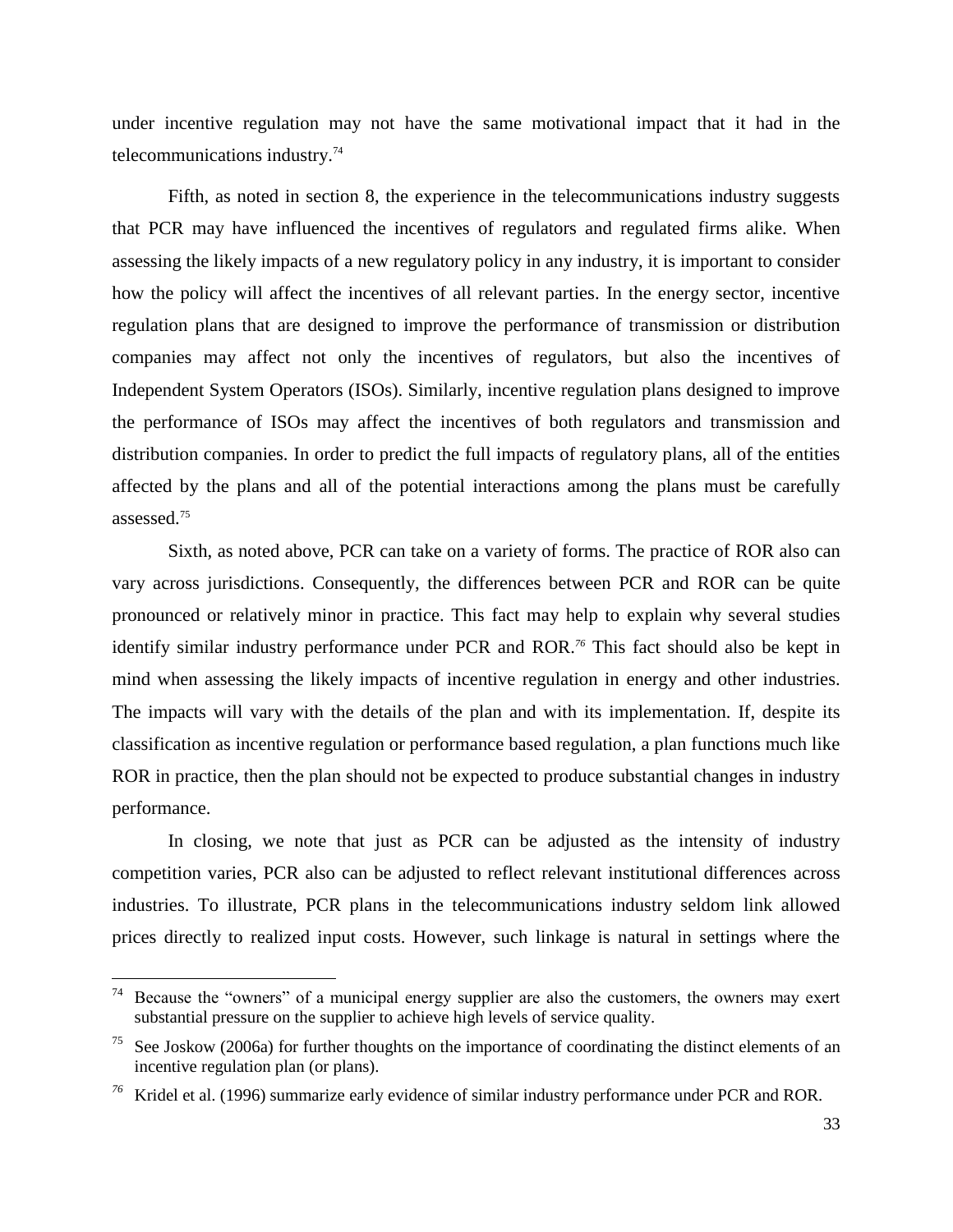regulated supplier"s production costs are influenced heavily by exogenous input prices. The linkage might appear in the form of a fuel adjustment clause, for example, whereby the maximum prices that an energy supplier can charge rise and fall as the price of the fuel that the supplier employs to generate electricity (or as the cost of energy that a distribution company delivers) increases or decreases.

In settings where infrastructure investment is of critical importance, PCR plans can be modified to enhance investment incentives. For instance, the X factor in a PCR plan can be reduced as the regulated firm undertakes more extensive (prudent) investments.<sup>77</sup> Such adjustments can further blur the distinction between PCR and ROR in practice.<sup>78</sup>

These potential adjustments and others render PCR a flexible regulatory policy that has the potential to secure substantial gains in many industries. Future research should document the key differences among PCR plans that are implemented in different industries and assess the performance of PCR plans and other forms of incentive regulation in different industries. In the meantime, the experience with incentive regulation in the telecommunications industry may help to inform the policy debate about the most appropriate forms of regulation to employ in other industries.<sup>79</sup>

**Acknowledgements** We thank the editor, Michael Crew, and an anonymous referee for helpful comments and suggestions.

Saal and Parker (2001) review the use and performance of such "K-factor" adjustments under PCR plans in the UK water and sewerage industries.

See Joskow (2006a, 2008) and Vogelsang (2010) for additional thoughts on how the revenues of regulated suppliers can be linked to their investments in order to encourage necessary investment while discouraging unnecessary investment.

The forms of regulation that merit consideration include the oversight of settlements negotiated by industry participants. See Doucet and Littlechild (2006) and Littlechild (2009a,b), for example.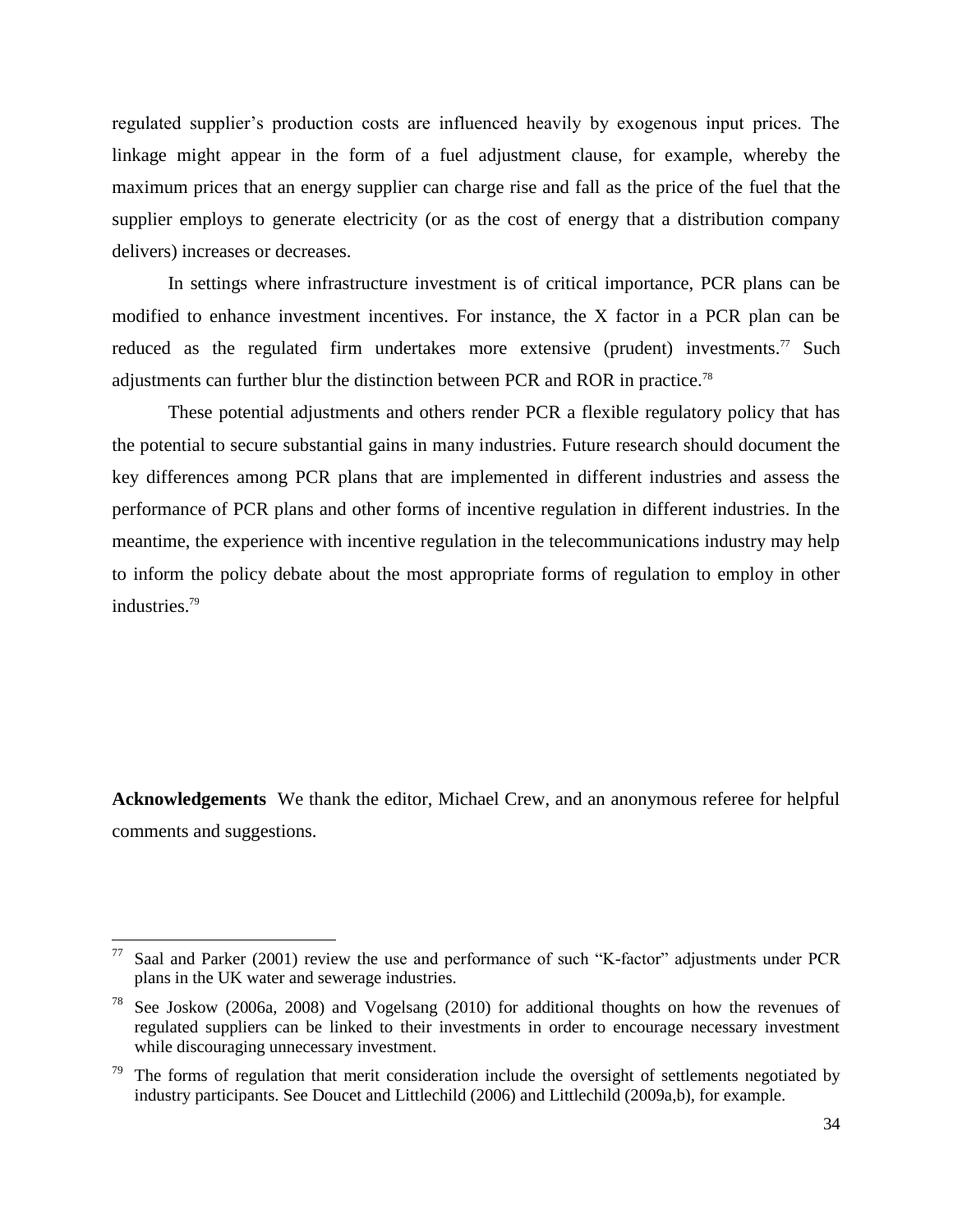#### **References**

Abel, J. (2000). The performance of the state telecommunications industry under price-cap regulation: An assessment of the empirical evidence. NRRI 00-14. The National Regulatory Research Institute.

Alberta Utilities Commission. (2009). ENMAX Power Corporation, 2007-2016 formula based ratemaking. Issued March 25, 2009.

Ai, C., Martinez, S., & Sappington, D. (2004). Incentive regulation and telecommunications service quality. *Journal of Regulatory Economics*, 26(3), 263-285.

Ai, C., & Sappington, D. (2002). The impact of state incentive regulation on the U.S. telecommunications industry. *Journal of Regulatory Economics*, 22(2), 133-160.

Ai, C. & Sappington, D. (2005). Reviewing the impact of incentive regulation on U.S. telephone service quality. *Utilities Policy*, 13(3), 201-210.

Armstrong, M., Simon, C., & Vickers, J. (1994). *Regulatory Reform*. Cambridge: The MIT Press.

Armstrong, M., Ray, R., & Vickers, J. (1995). Optimal Regulatory Lag under Price Cap Regulation. *Revista Espanola de Economia*, 10, 93-116.

Armstrong, M., & Sappington, D. (2007). Recent developments in the theory of regulation. In M. Armstrong & R. Porter, *The handbook of industrial organization* (Vol. 3, pp. 1557-1700). Amsterdam: Elsevier Science Publishers.

Armstrong, M., & Vickers, J. (1993). Price discrimination, competition and regulation. *Journal of Industrial Economics*, 41(4), 335-359.

Banerjee, A. (2003). Does incentive regulation "cause" degradation of retail telephone service quality? *Information Economics and Policy*, 15(2), 243-269.

Bernstein, J., & Sappington, D. (1999). Setting the X factor in price cap regulation plans. *Journal of Regulatory Economics*, 16(1), 5-25.

Blackmon, G. (1994). *Incentive regulation and the regulation of incentives*. Boston: Kluwer Academic Publishers.

Blank, L., & Mayo, J. (2009). Endogenous regulatory constraints and the emergence of hybrid regulation. *Review of Industrial Organization*, 35(3), 233-255.

Bonbright, J. (1961). *Principles of public utility rates.* New York: Columbia University Press.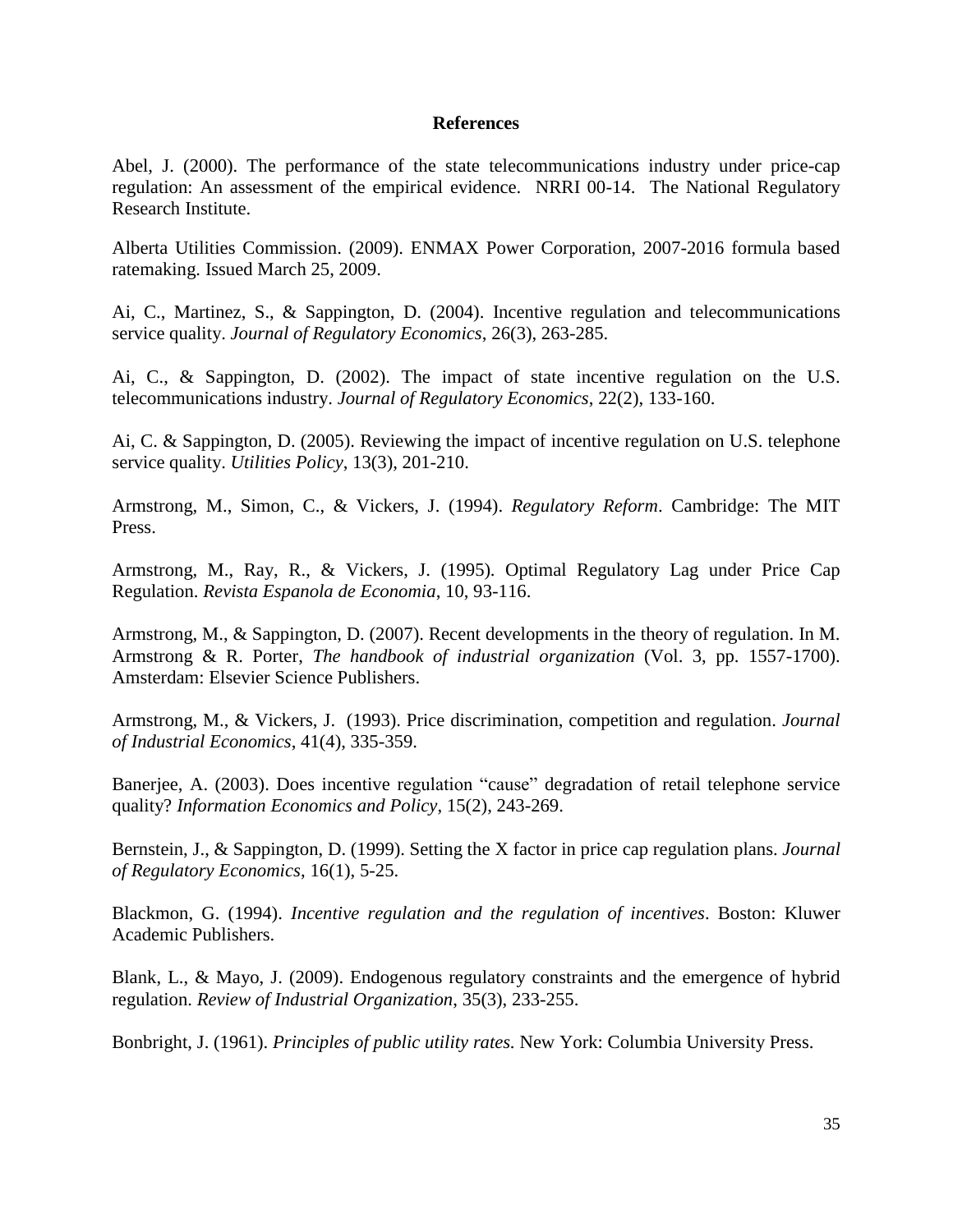Braeutigam, R. & Panzar, J. (1989). Diversification incentives under 'price-based' and 'costbased" regulation. *Rand Journal of Economics,* 20(3), 373-391.

Braeutigam, R. & Panzar, J. (1993). Effects of the change from rate-of-return to price cap regulation. *American Economic Review*, 83(2), 191-98.

Cambini, C. & Jiang, Y. (2009). Broadband investment and regulation: A literature review. *Telecommunications Policy*, 33(10-11), 559-574.

Canadian Radio-television and Telephone Commission. (2001). *Price cap review and related issues,* Public Notice CRTC 2001-37.

Correia da Silva, L., Dudley, P., Mautino, L., & Richard, S. (2004). RPI – X control regulation in the postal sector. In M. Crew & P. Kleindorfer (Eds.), *Competitive transformation of the postal and delivery sector* (pp. 143-164). Norwell, MA: Kluwer Academic Publishers.

Crew, M., & Kleindorfer, P. (1996a). Price Caps and Revenue Caps: Incentives and Disincentives For Efficiency. In M. Crew (Eds.), *Pricing and Regulatory Innovations Under Increasing Competition* (pp. 39-52). Norwell MA: Kluwer Academic Publishers.

Crew, M., & Kleindorfer, P. (1996b). Incentive regulation in the United Kingdom and the United States: Some lessons. *Journal of Regulatory Economics*, 9(3), 211-226.

Crew, M., & Kleindorfer, P. (2002). Regulatory economics: Twenty years of progress. *Journal of Regulatory Economics*, 21(1), 5-22.

Crouch, M. (2006). Investment under RPI-X: Practical experience with an incentive compatible approach in the GB electricity distribution sector. *Utilities Policy*, 14(4), 240-244.

De Fraja, G., & Iozzi, A. (2008). The quest for quality: A quality-adjusted dynamic regulatory mechanism. *Journal of Economics and Management Strategy*, 17(4), 1011-1040.

Doucet, J., & Littlechild, S. (2006). Negotiated settlements: The development of legal and economic thinking. *Utilities Policy*, 14, 266-277.

Eccles, R. & Kuipers, P. (2006). Postal services regulation in Europe: A comparative study of the UK, the Netherlands, Belgium, France, Germany, Italy and Sweden. In M. Crew & P. Kleindorfer (Eds.), *Progress toward liberalization of the postal and delivery sector* (pp. 321- 340). New York: Springer Science and Business Media.

Eckenrod, S. (2006). Incentive regulation in local telecommunications: The effects on price markups. *Journal of Regulatory Economics,* 30(2), 217-231.

Façanha, L. & Resende, M. (2004). Price cap regulation, incentives and quality: The case of Brazilian telecommunications. *International Journal of Production Economics*, 92(2), 133-144.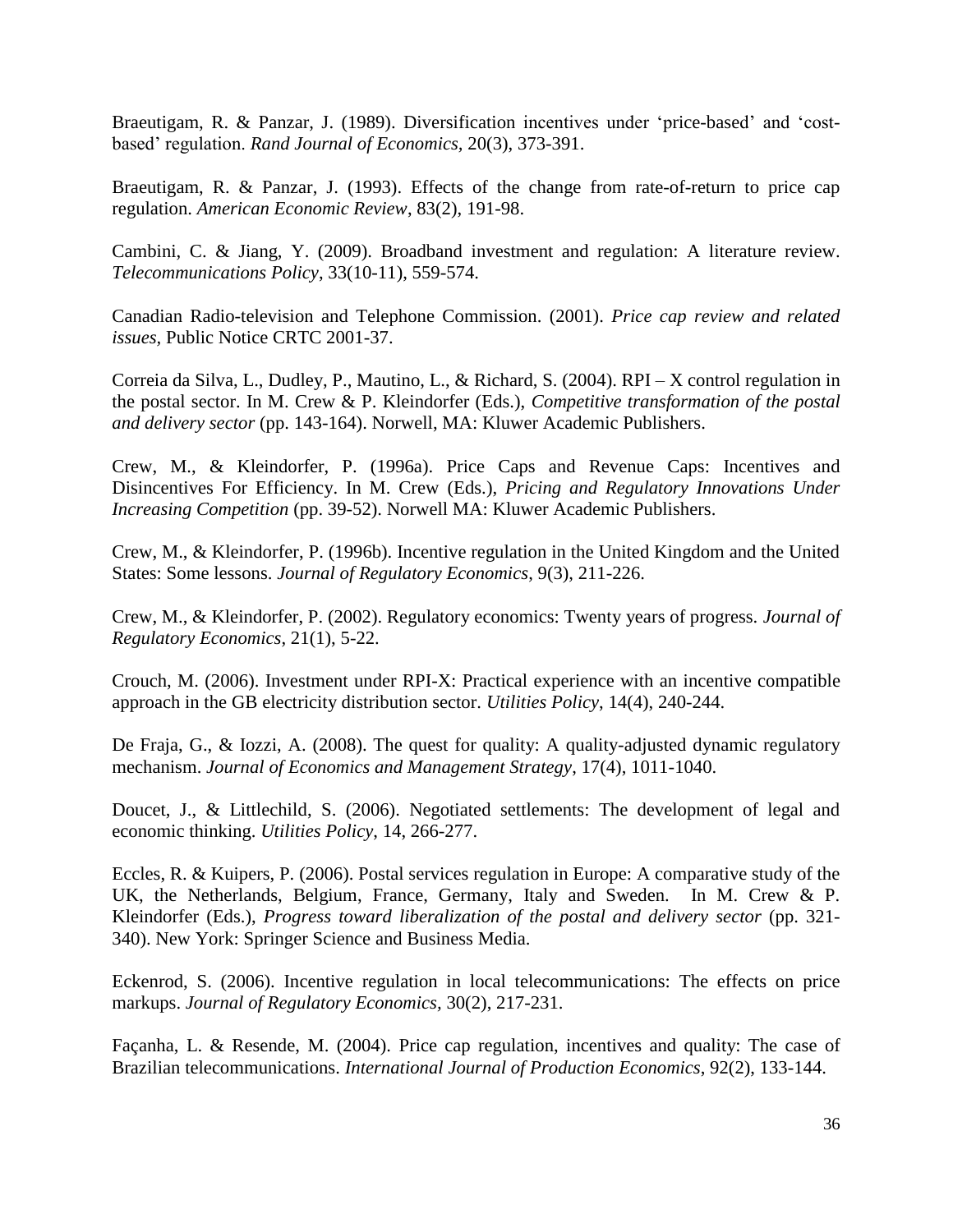Façanha, L. & Resende, M. (2005). Price-cap regulation and service-quality in telecommunications: An empirical study. *Information Economics and Policy*, 17(1), 1-12.

Fazzari, S., Hubbard, R. G., Petersen, B., Blinder, A., & Poterba, J. (1988). Financing constraints and corporate investment. *Brookings Papers on Economic Activity*, 1988(1), 141-206.

Federal Energy Regulatory Commission. (2010). Policy statement on penalty guidelines. 130 FERC ¶ 61, 220, Docket No. PL10-4-000, Issued March 18, 2010.

Grajek, M., & Röller, L. H. (2009). *The effect of regulation on investment in network industries: Evidence from the telecommunications industry*. European School of Management and Technology Working Paper #09-004.

Greenstein, S., McMaster, S., & Spiller, P. (1995). The effect of incentive regulation on infrastructure modernization: Local exchange companies' deployment of digital technology. *Journal of Economics and Management Strategy*, 4(2), 187-236.

Hauge, J., & Sappington, D. (2011). Pricing in network industries. In R. Baldwin, M. Cave, & M. Lodge, *The handbook of regulation*. Oxford University Press, (forthcoming).

Hemphill, R., Meitzen, M. & Schoech, P. (2003). Incentive regulation in network industries: Experience and prospects in the U.S. telecommunications, electricity, and natural gas industries. *Review of Network Economics*, 2(4), 316-337.

Hope, H., & Moore, W. (2007). *Price cap regulation of telecoms in Barbados: A preliminary investigation*. University of the West Indies Working Paper.

Intven, H. & Tétrault, M. (2000). Price regulation (Module 4). In *Telecommunications Regulation Handbook*. Washington, DC: The World Bank, 2000.

Jamasb, T., & Pollitt, M. (2007). Incentive regulation of electricity distribution networks: Lessons of experience from Britain. *Energy Policy*, 35(12), 6163-6187.

Joskow, P. (2006a). Incentive regulation in theory and practice: Electric distribution and transmission*.* Prepared for the National Bureau of Economic Research regulation project.

Joskow, P. (2006b). Markets for power in the United States: An interim assessment. *The Energy Journal*, 27(1), 1-36.

Joskow, P. (2008). Incentive regulation and its application to electricity networks. *Review of Network Economics,* 7(4), 547-560.

Kahn, A. (1970). *The economics of regulation: Principles and institutions* (Volume I). New York: John Wiley and Sons.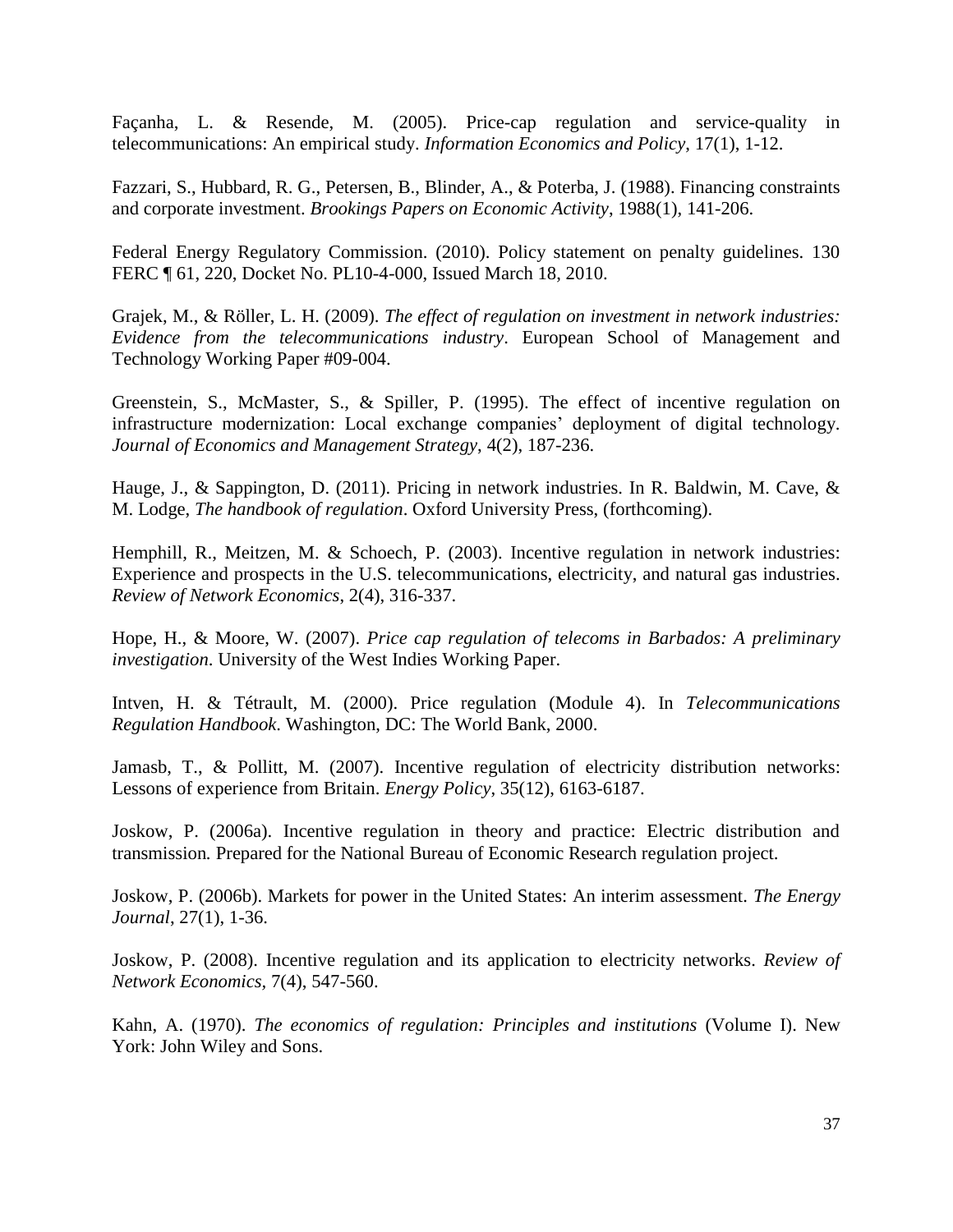Kirkpatrick, C., Parker, D., & Zhang, Y. F. (2005). Price and profit regulation in developing and transition economies: A survey of the regulators. *Public Money and Management*, 25(2), 99-105.

Kolbe, L. & Tye, W. (1991). The Duquesne opinion: How much 'hope' is there for investors in regulated firms? *Yale Journal on Regulation*, 8(1), 113-157.

Kridel, D., Sappington, D., & Weisman, D. (1996). The effects of incentive regulation in the telecommunications industry: A survey. *Journal of Regulatory Economics*, 9(3), 269-306.

Kwoka, J. (2009). Investment adequacy under incentive regulation. Northeastern University Working Paper.

Kwoka, J., & Ter-Martirosyan, A. (2010). Incentive regulation, service quality and standards in U.S. electricity distribution. *Journal of Regulatory Economics*, (forthcoming).

Laffont, J. J., & Tirole, J. (1996). Creating competition through interconnection: Theory and practice*. Journal of Regulatory Economics*, 10(3), 227-256.

Laffont, J. J., & Tirole, J. (2000). *Competition in telecommunications*. Cambridge MA: MIT Press.

Lehman, D. & Weisman, D. (2000a). *The telecommunications act of 1996: The "costs" of managed competition*. Kluwer Academic Publishers: Norwell, MA.

Lehman, D. & Weisman, D. (2000b). The political economy of price cap regulation. *Review of Industrial Organization*, 16(4), 343-356.

Littlechild, S. (1983)*. Regulation of British telecommunications" profitability*. Report to the Secretary of State. London: Department of Industry.

Littlechild, S. (2003a). The birth of RPI-X and other observations*.* In I. Bartle (Eds.)*, The UK model of utility regulation*. London: CRI, 31-49.

Littlechild, S. (2003b). Reflections on incentive regulation. *Review of Network Economics*, 2(4), 289-315.

Littlechild, S. (2009a). Stipulated settlements, the consumer advocate and utility regulation in Florida. *Journal of Regulatory Economics*, 35, 96-109.

Littlechild, S. (2009b). The bird in hand: Stipulated settlements in the Florida electricity sector. *Utilities Policy*, 17, 276-287.

Lynch, J., Buzas, T., & Berg, S. (1994). Regulatory measurement and evaluation of telephone service quality. *Management Science*, 40(2), 169-194.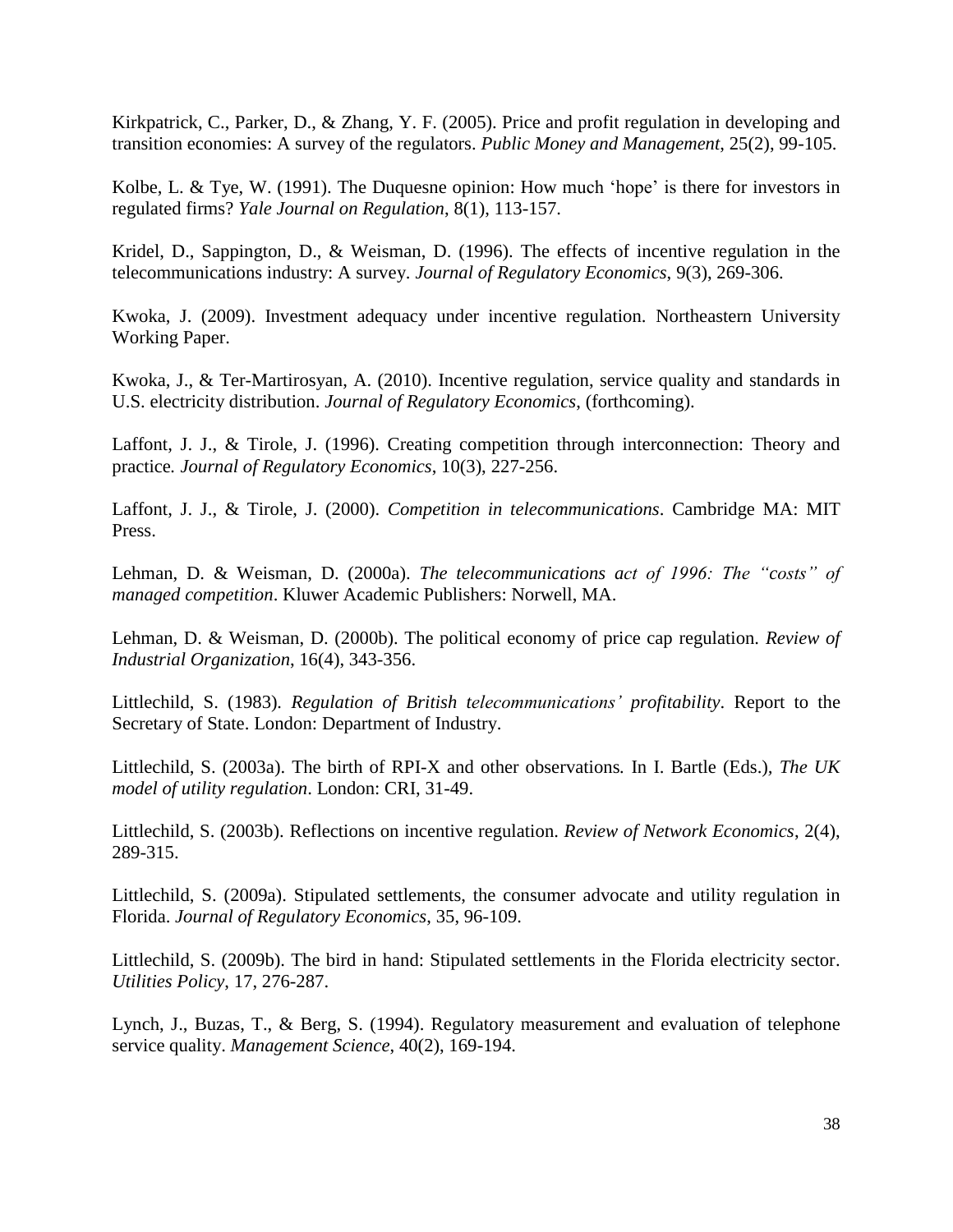Lyon, T. (1996). A model of sliding scale regulation. *Journal of Regulatory Economics*, 9(3), 227-247.

Meran, G., & Hirschhausen, C. V. (2009). A modified yardstick competition mechanism. *Journal of Regulatory Economics*, 35(3), 223-245.

Mueller, M. (1993). *Telephone companies in paradise: A case study in telecommunications deregulation*. New Brunswick, NJ: Transaction Publishers.

OECD. (1997). The OECD report on regulatory reform. Volume I: Sectoral Studies, OECD.

OFTEL. (2003). *Review of fixed narrowband retail markets.* March 17, 2003, http:// www.ofcom.org.uk/static/archive/oftel/publications/eu\_directives/2003/eu\_retail/retail\_3.htm.

Onemli, B. (2010). *Three essays on regulatory economics*. Ph.D. Thesis, Kansas State University.

Oregon Public Utility Commission. (1996). In the matter of the petition of Pacific Northwest Bell Telephone Company dba U S West Communications, Inc., to price list telecommunications services other than essential local exchange services. Order No. 96-107, April 24, 1996, http://apps.puc.state.or.us/orders/1996ords/96-107.htm.

Panteghini, P., & Scarpa, C. (2008). Political pressures and the credibility of regulation: Can profit sharing mitigate regulatory risk? *International Review of Economics*, 55(3), 253–274.

Pérez-Chavolla, L. (2007). State retail rate regulation of local exchange providers as of December 2006. National Regulatory Research Institute Report #07-04, Ohio State University.

Pint, E. (1992). Price-cap versus rate-of-return regulation in a stochastic cost model. *Rand Journal of Economics*, 23(4), 564-578.

Pollitt, M. (2010). Does electricity (and heat) network regulation have anything to learn from fixed line telecoms regulation? *Energy Policy*, 38(3), 1360-1371.

Robinson, G., & Nachbar, T. (2008). *Communications regulation*. St. Paul, Minnesota: Thomson/West.

Saal, D., & Parker, D. (2001). Productivity and price performance in the privatized water and sewerage companies of England and Wales. *Journal of Regulatory Economics*, 20(1), 61-90.

Sappington, D. (2002). Price regulation. In M. Cave, S. Majumdar, & I. Vogelsang (Eds.), *The handbook of telecommunications economics. Volume I: Structure, regulation, and competition* (pp. 225-293). Amsterdam: Elsevier Science Publishers.

Sappington, D. (2003). The effects of incentive regulation on retail telephone service quality in the United States. *Review of Network Economics*, 2(4), 355-375.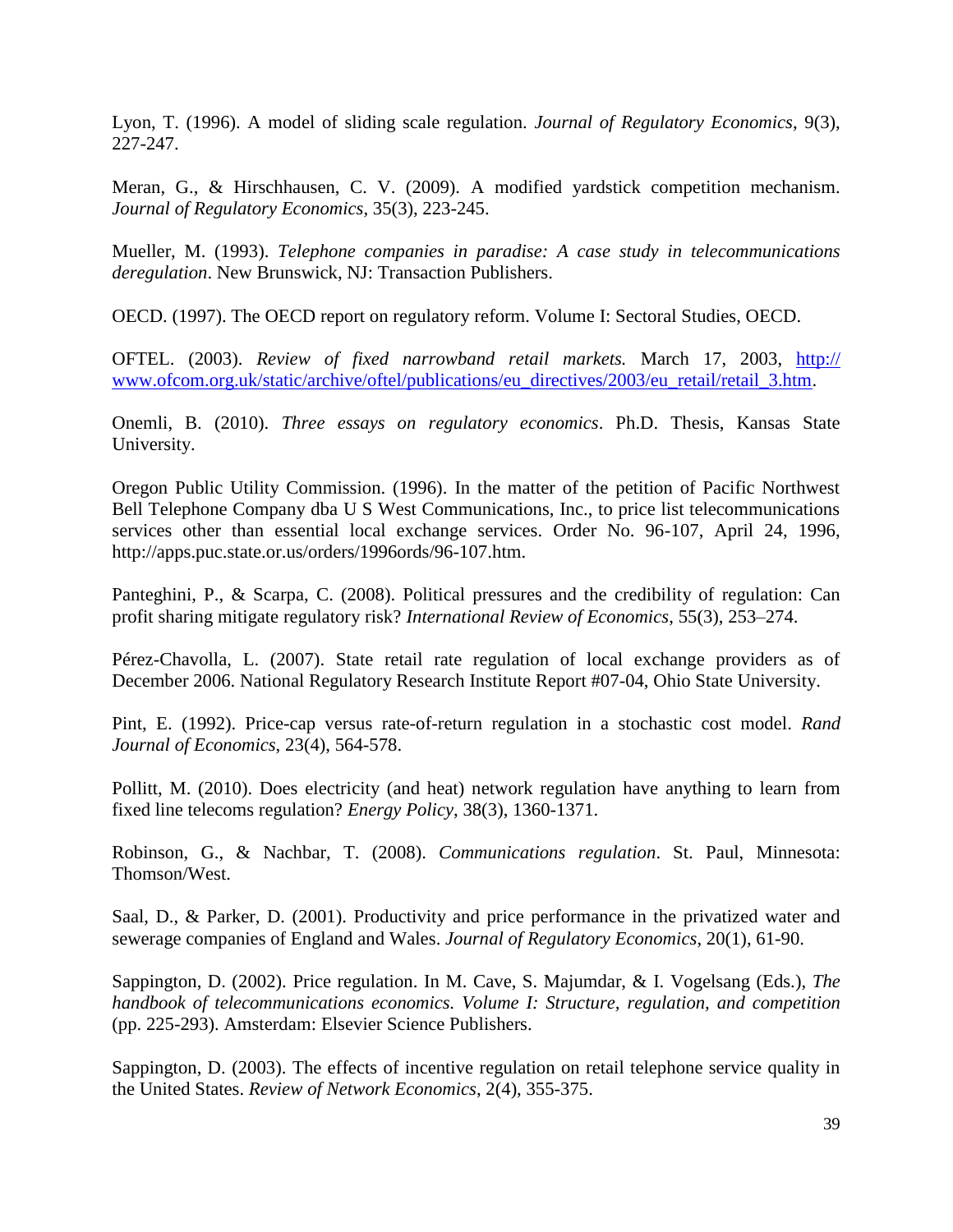Sappington, D. (2005). Regulating service quality: A survey. *Journal of Regulatory Economics*, 27(2), 123-154.

Sappington, D., Pfeifenberger, J., Hanser, P., & Basheda, G. (2001). Status and trends of performance-based regulation in the U.S. electric utility industry. *The Electricity Journal*, 14(8), 71-79.

Sappington, D., & Weisman, D. (1996a). *Designing incentive regulation for the telecommunications industry*. Cambridge MA.: MIT Press and Washington D.C.: AEI Press.

Sappington, D., & Weisman, D. (1996b). Potential pitfalls in empirical investigations of the effects of incentive regulation plans in the telecommunications industry. *Information Economics and Policy*, 8(2), 125-140.

Sappington, D., & Weisman, D. (1996c). Revenue sharing in incentive regulation plans. *Information Economics and Policy*, 8(3), 229-248.

Schmalensee, R. (1989). Good regulatory regimes. *Rand Journal of Economics*, 20(3), 417-436.

Seo, D., & Shin, J. (2010). The impact of incentive regulation on productivity in the US telecommunications industry: A stochastic frontier approach. *Information Economics and Policy*, (forthcoming).

Shleifer, A. (1985). A theory of yardstick competition. *Rand Journal of Economics*, 16(3), 319- 327.

Spence, M. (1975). Monopoly, quality and regulation. *Bell Journal of Economics and Management Science*, 6(2), 417-429.

Sunderland, K. (2000). Regulatory news – state regulators go after Ameritech. November 1, 2000. Available at [http://www.phoneplusmag.com/articles/2000/11/regulatory-news-state](http://www.phoneplusmag.com/articles/2000/11/regulatory-news-state-regulators-go-after-)[regulators-go-after-](http://www.phoneplusmag.com/articles/2000/11/regulatory-news-state-regulators-go-after-) amerite.aspx.

Tardiff, T., & Taylor, W. (2003). Aligning price regulation with telecommunications competition. *Review of Network Economics*, 2(4), 338-354.

*Telecommunications Policy Review Panel*. (2006). Final Report. Ottawa, Canada (available at http://www.telecomreview.ca/eic/site/tprp-gecrt.nsf/eng/h\_rx00054.html).

Ter-Martirosyan, A. (2003). The effects of incentive regulation on quality of service in electricity markets. George Washington University mimeo.

Uri, N. (2001). The effect of incentive regulation on productive efficiency in telecommunications. *Journal of Policy Modeling*, 23(8), 825-846.